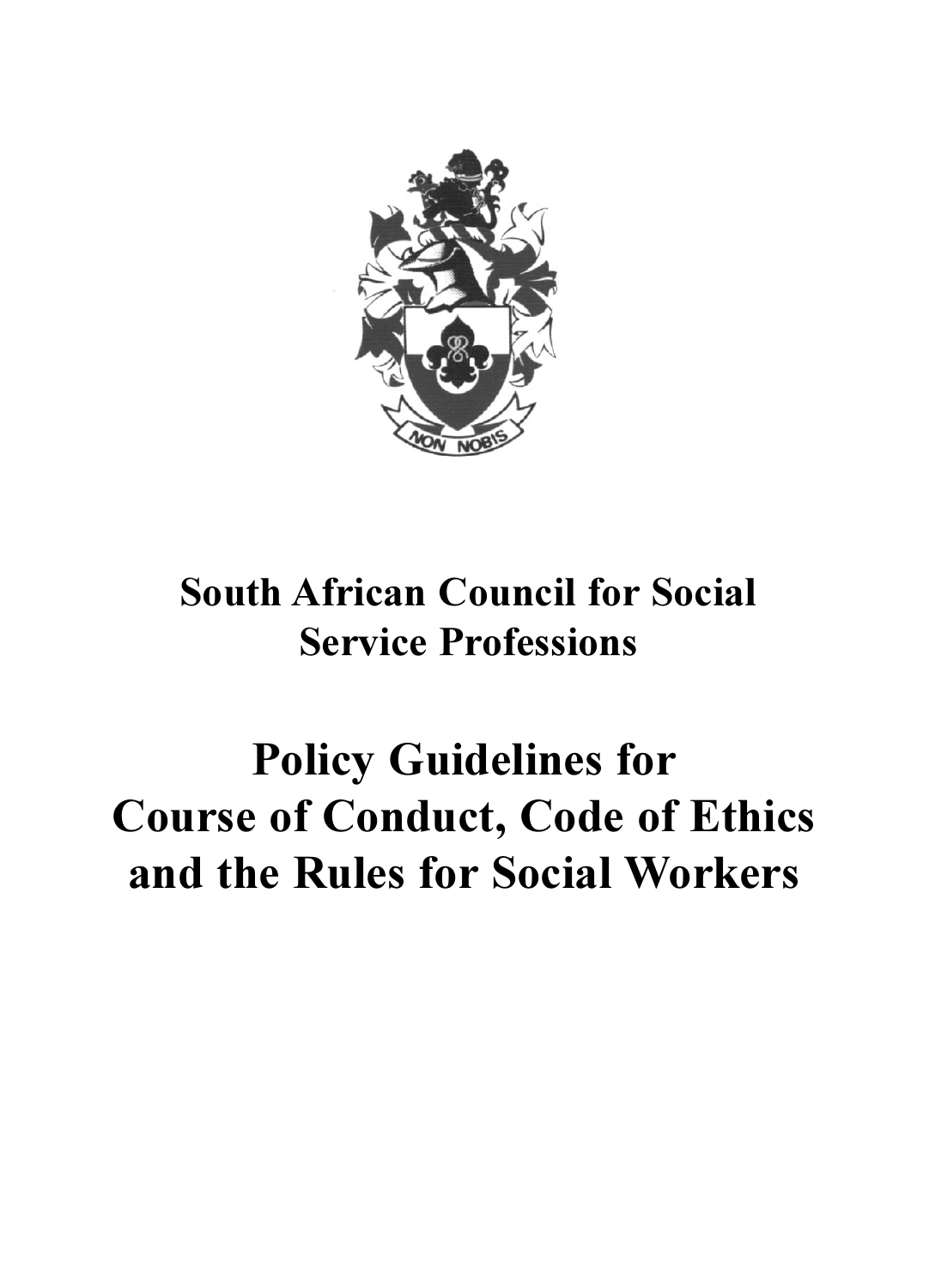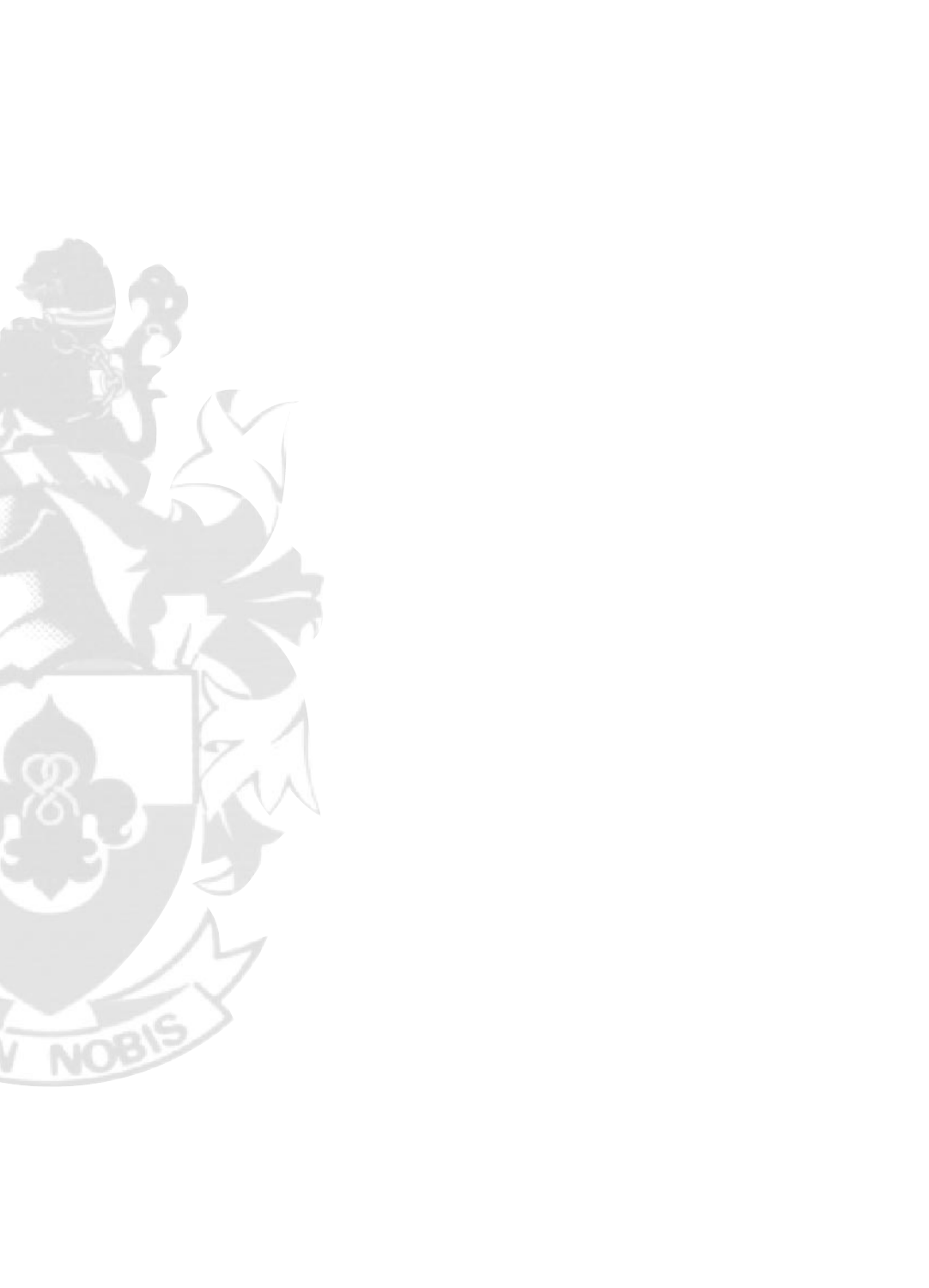# **TABLE OF CONTENTS**

|    | Preamble                                                        | 1                     |
|----|-----------------------------------------------------------------|-----------------------|
| 1. | <b>Legislative Mandate</b>                                      | 4                     |
| 2. | <b>Philosophy of the Code of Conduct</b>                        | 4                     |
| 3. | <b>Purpose of South African Social Service Professions'</b>     |                       |
|    | <b>Code of Ethics</b>                                           | $\boldsymbol{\Delta}$ |
| 4. | <b>Guiding Ethical Values and Principles</b>                    | 5                     |
| 5. | <b>General Ethical Standards</b>                                | 8                     |
|    | Social Workers' Ethical Responsibilities towards the<br>5.1     |                       |
|    | profession                                                      | 8                     |
|    | 5.2 Social Workers' Ethical Responsibilities towards            |                       |
|    | <b>Client Systems</b>                                           | 14                    |
|    | 5.3 Social Workers' Ethical Responsibilities                    |                       |
|    | towards Colleagues and other Social Workers                     | 33                    |
|    | 5.4 Social Workers' Ethical Responsibilities in                 |                       |
|    | <b>Practice Settings</b>                                        | 37                    |
|    | 5.5 Social Workers' Ethical Responsibilities to the             |                       |
|    | <b>Broader Society</b>                                          | 42                    |
| 6. | Implementation                                                  | 44                    |
| 7. | Failure to comply with the Code of Ethics:                      |                       |
|    | <b>Legal implications</b>                                       | 44                    |
| 8. | <b>Evaluation and Review of Policy Document</b>                 | 44                    |
|    | <b>Annexures</b>                                                |                       |
|    | Annexure A: Professionals Ethical Responsibilities as           |                       |
|    | Social Workers                                                  | 47                    |
|    | Annexure B: HIV infection and AIDS Policy Guidelines of         |                       |
|    | the South African Council for Social Service                    |                       |
|    | Professions                                                     | 49                    |
|    | Annexure C: Confidentiality within occupational settings        | 59                    |
|    | Annexure D: A letter of protest (Guideline)                     | 61                    |
|    | Annexure E: Information regarding <i>Promotion of Access to</i> |                       |
|    | Information Act, Act No. 2 of 2000                              | 63                    |
|    | <b>Glossary</b>                                                 |                       |
|    | <b>References/Sources</b>                                       |                       |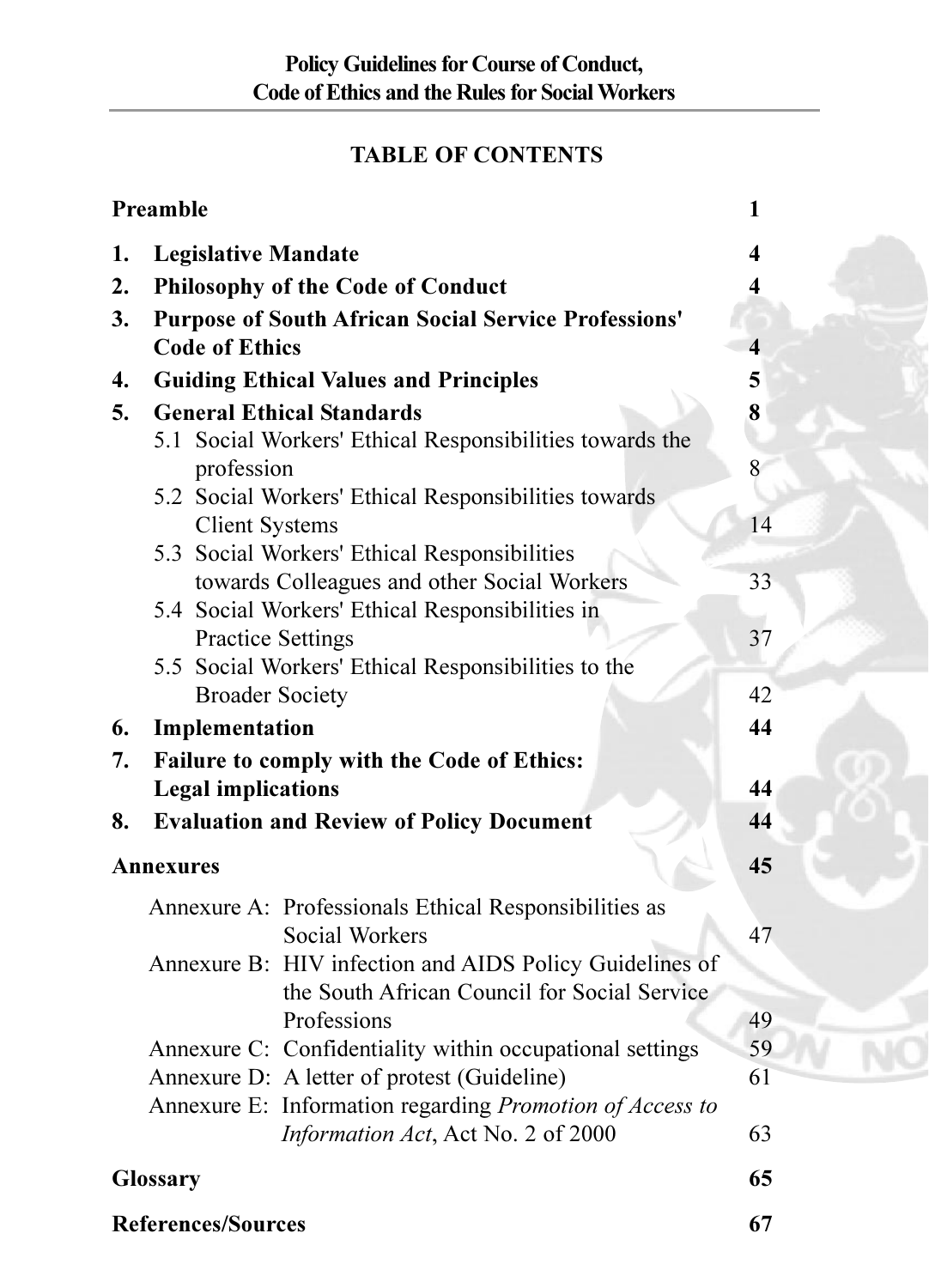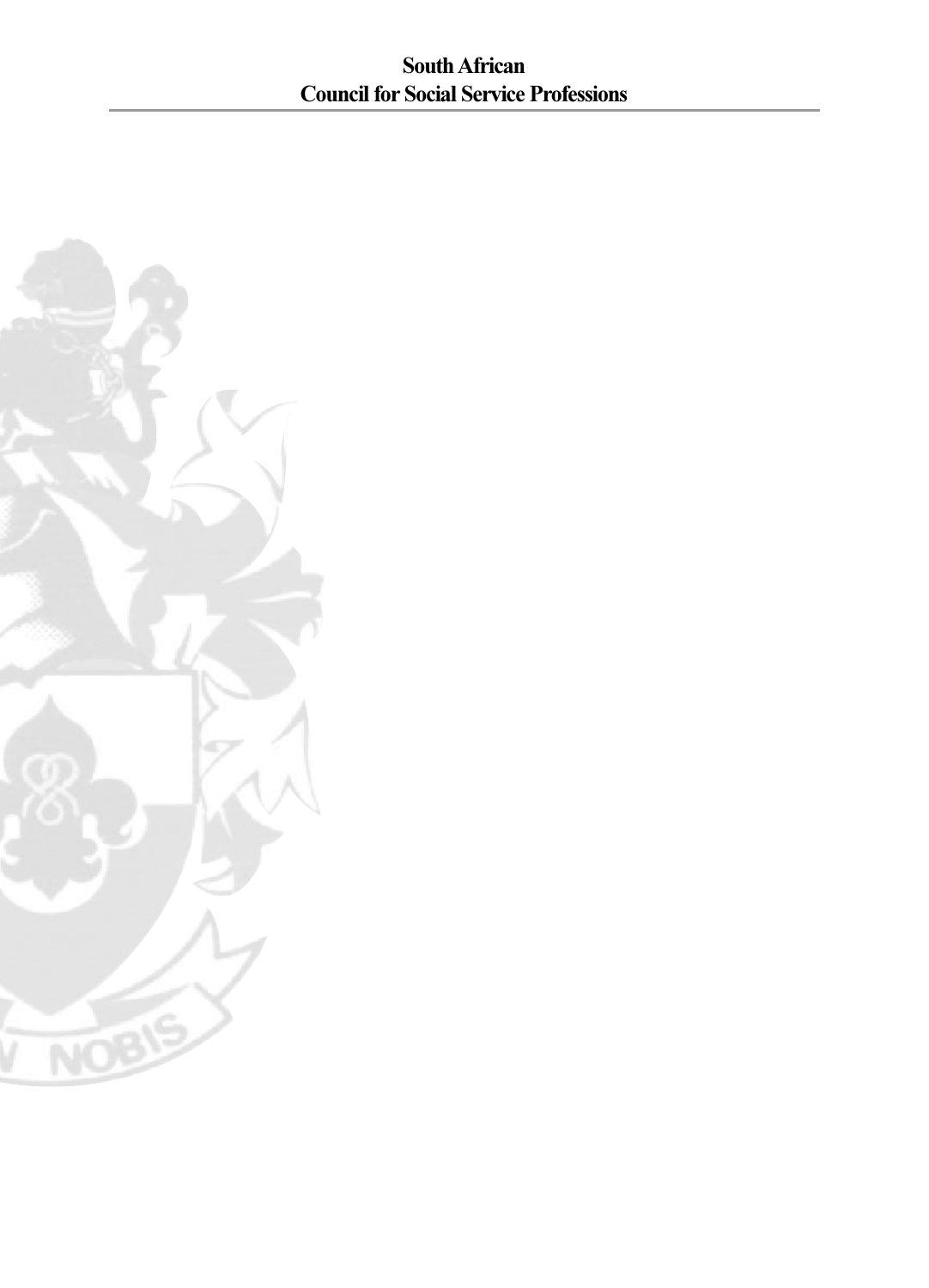# **ETHICAL CODE POLICY GUIDELINES FOR SOCIAL WORK-ERS REGARDING THE CONDUCT OF SOCIAL WORKERS**

#### **PREAMBLE**

This policy guideline document contains the Code of Conduct for social workers, describing in detail the standards of conduct within which they should work. This introduction is intended to assist you to understand what the codes are for and what they mean for social workers and client systems.

It is anticipated that social workers will recognize in the code the standards to which they already aspire. The Council will promote these standards through making them widely available.

### What is a Code of conduct/ethics?

The Code of conduct for social workers is a list of statements that describes the standards of professional conduct required of social workers when carrying out their daily activities.

The intention is to confirm the standards required in service provision and ensure that social workers know and understand what standards of conduct Council, employers, colleagues, client systems and the public at large expect of them.

The primary mission of social workers is to enhance human well-being and help meet the basic human needs of all people, with particular attention to the needs and empowerment of people who are vulnerable, disadvantaged and impoverished.

Social workers promote social justice and social change with and on behalf of client systems. The word "client systems" includes individuals, families, groups and communities.

Social workers are sensitive to cultural and ethnic diversity and strive to end unfair discrimination, poverty and other forms of social injustice. Their activities may be in the form of direct practice, community organisation, supervision, consultation, administration, advocacy, social and political action, policy development and implementation, education as well as research and evaluation. Social workers seek to enhance the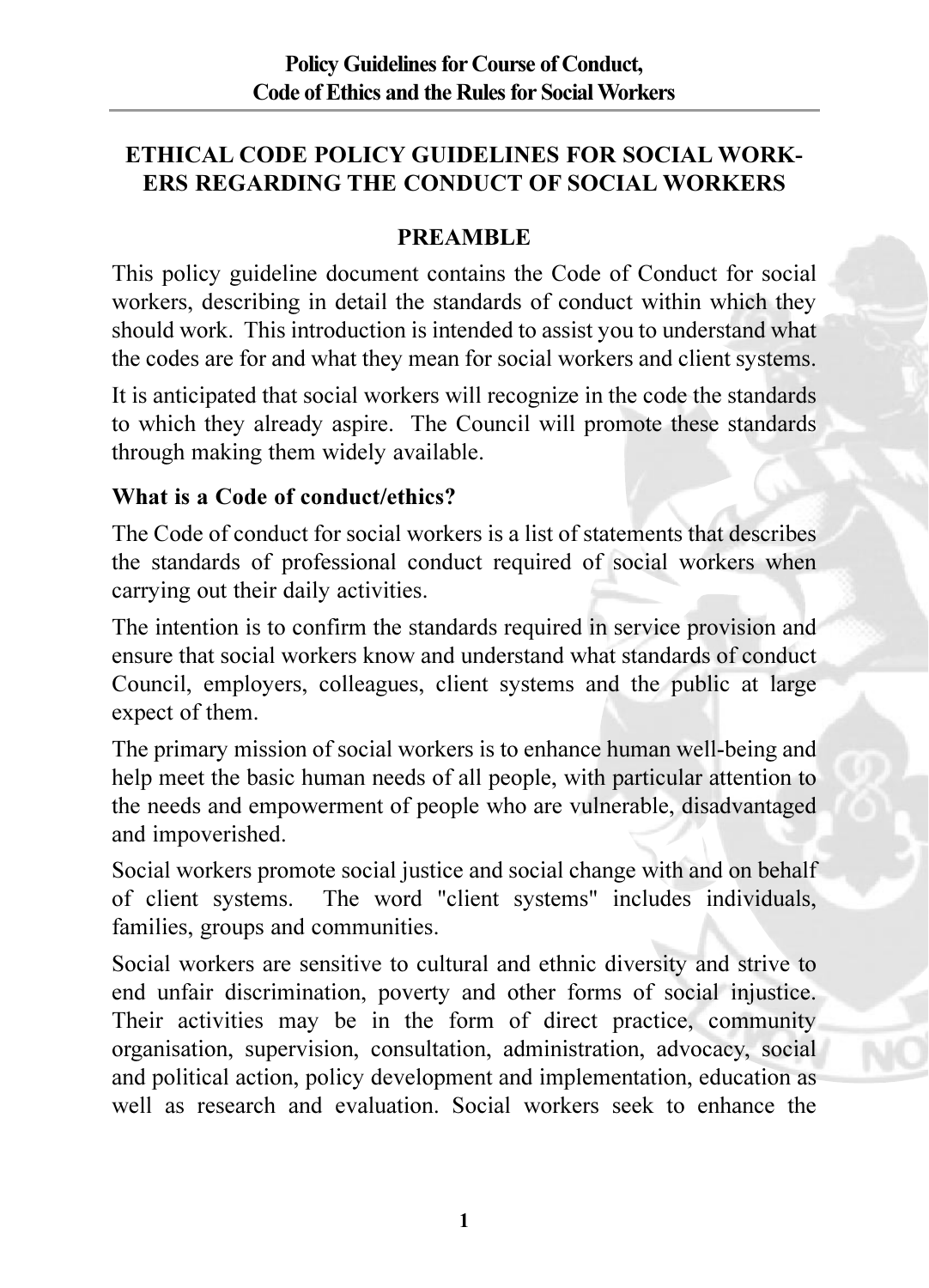capacity of people to address their own needs and to promote the responsiveness of organisations, communities, and other social institutions to social needs and social problems.

The S A Council for Social Service Professions recognises its responsibility to promote and ensure ethical behaviour and attitudes on the part of all persons registered with it. All persons registered with the Council are referred to generically in this document as social workers/practitioners. Attempts to ensure ethical behaviour and attitudes include articulating principles/values and standards contained in the code of ethics as well as promoting them through education, peer modelling and consultation, developing and implementing methods to help social workers monitor the ethics of their behaviour and attitudes, adjudicating complaints of unethical behaviour and taking corrective action when warranted.

The code of ethics guides all social workers when conducting research, providing direct service, educating learners, performing administrative, supervisory, editorial or consultative functions, being engaged in peer review or social policy, being an expert witness or performing any other role as a social work practitioner.

The code of ethics consists of a Preamble, Guiding principles and values as well as General Ethical Standards. Although the Preamble and Guiding Principles are not in themselves enforceable rules, they should be considered by social workers in arriving at an ethical course of action as they will be taken into account by the Registrar's Committee of Professional Conduct (RCPC), Committee of Preliminary Inquiry (CPI) and Professional Conduct Committee (PCC) when interpreting the Ethical Standards. These are the Committees responsible for dealing with disciplinary inquiry processes. The Ethical Standards set forth specific enforceable rules of conduct for social workers. Most of the Ethical Standards are written broadly, in order to apply to social workers in varied practice roles, although the application of an Ethical Standard may vary depending on the context. The Ethical Standards are not exhaustive i.e. they do not attempt to inform practitioners of what to do in all situations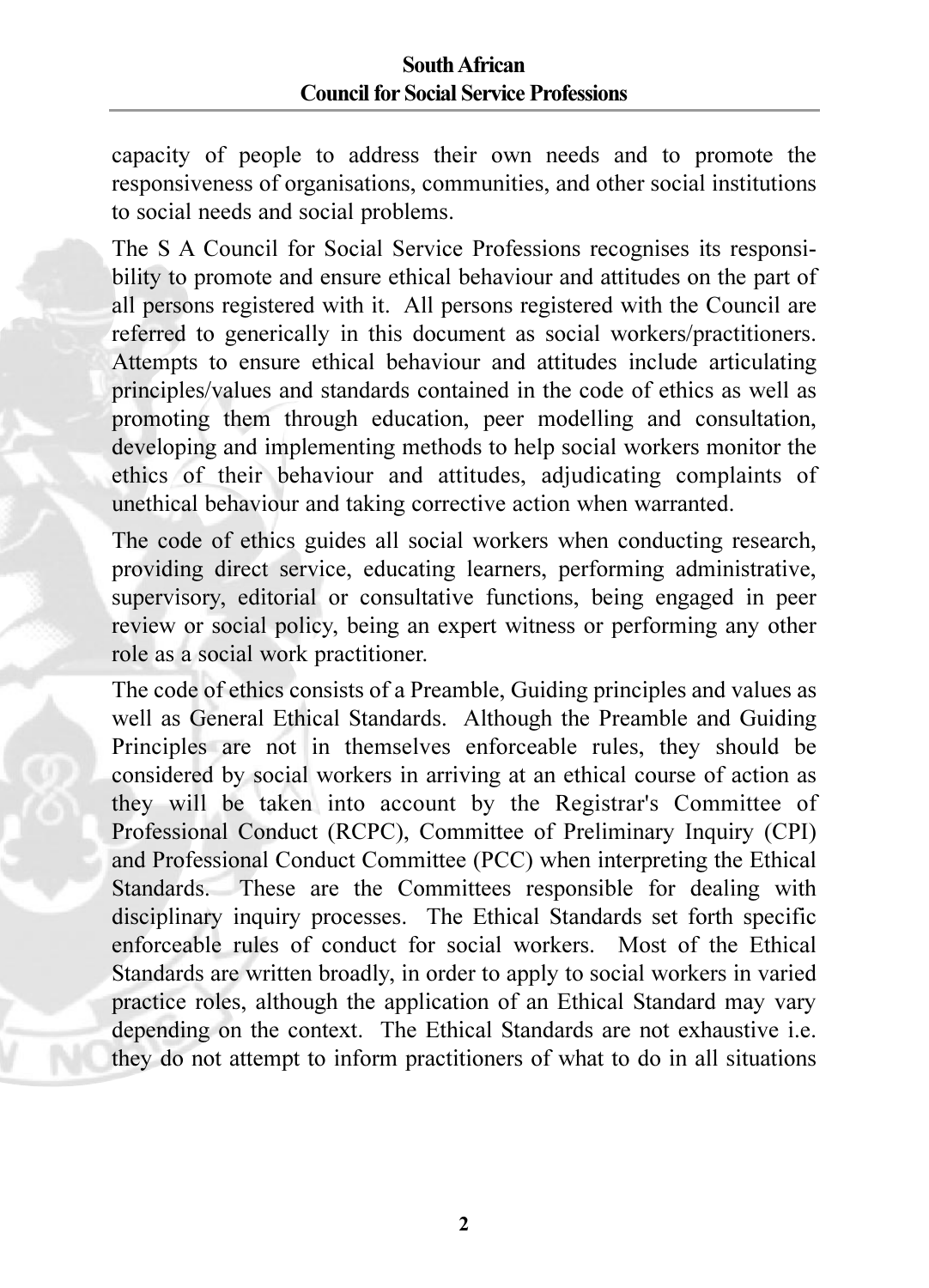with ethical challenges since practitioners practise in various settings. The fact that a specific conduct is not specifically addressed in the code of ethics, does not necessarily mean that it is either ethical or unethical.

Notwithstanding the existence the of a code of ethics, social workers will be faced with ethical dilemmas that are difficult to resolve. In these circumstances, social workers are expected to engage in an ethical decision-making process based on a reasonably coherent set of ethical principles which can stand up to public scrutiny. Some ethical dilemmas may be easily resolved through following these principles as well as applying the guidelines contained in the Rules relating to the Acts or Omissions of a Social Worker, a social auxiliary worker or a student social worker which shall constitute Unprofessional Conduct. On the other hand, some ethical issues are not easily resolved and might require considerable deliberation. Social workers are encouraged and expected to consult with colleagues and/or social work bodies/associations or Council when such persons/bodies can add knowledge and/or objectivity to the decisionmaking process.

Registration with the Council commits members to adhere to the code of ethics. This code applies to practitioners' work-related activities, in other words all activities that are part of the registered person's social work functions. The code of ethics is intended to guide and regulate the activities in which a registered person engages. There is no intention to guide or regulate a registered person's activities outside of this context. Personal behaviour becomes a concern of the respective professions only if it is of such a nature that it undermines public trust in the profession as a whole or if it raises questions about the registered person's ability to carry out his or her responsibilities appropriately as a registered person.

The code is intended to provide standards for a social worker's conduct that can be applied by the South African Council for Social Service Professions. In the process of making decisions regarding their behaviour, registered persons must consider this code of ethics in addition to the Social Service *Professions Act*, No 110 of 1978 that defines the parameters of the social service professions in South Africa.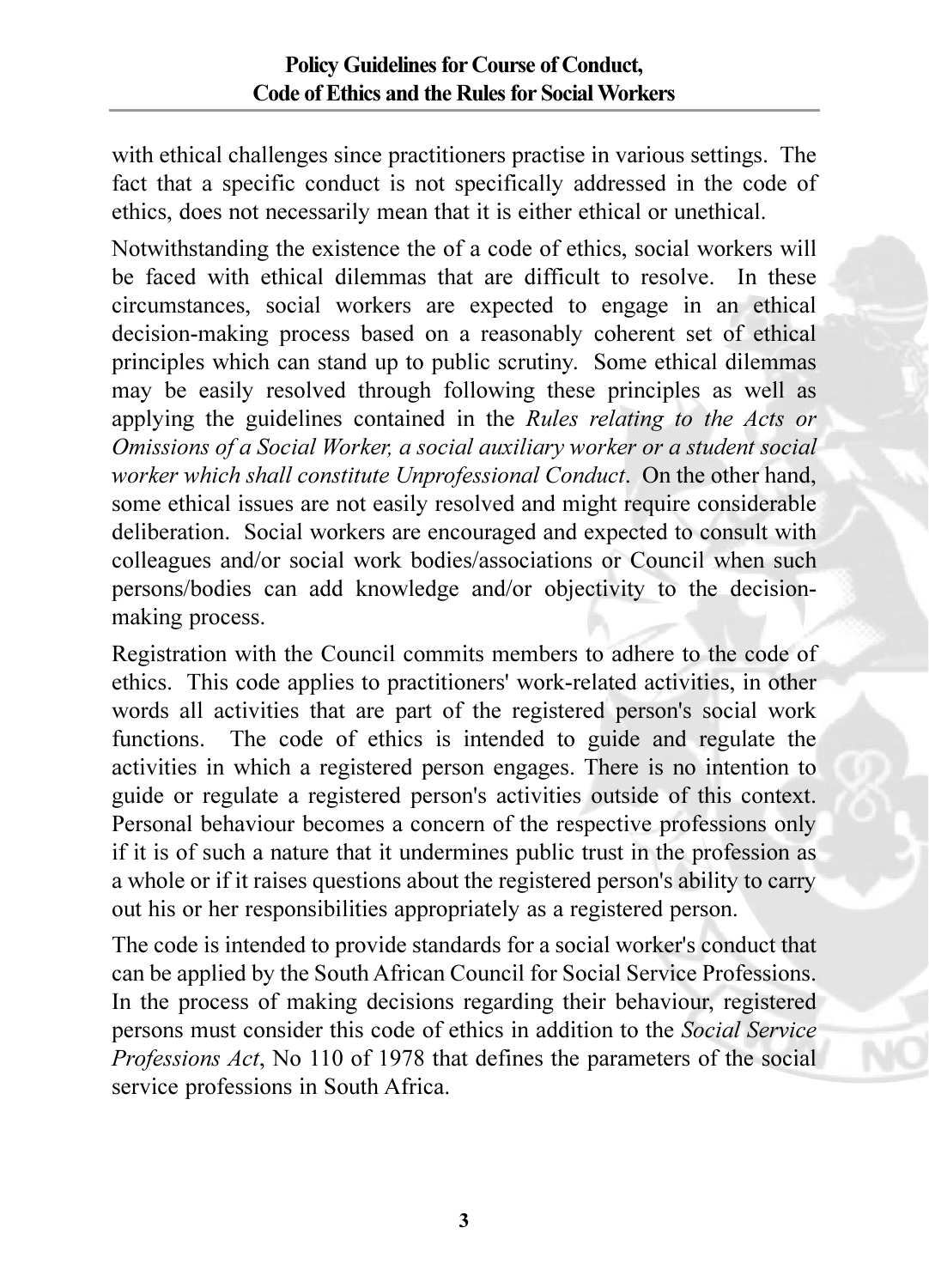# **1. LEGISLATIVE MANDATE**

# **Constitution of the Republic of South Africa (Act 108 of 1996)**

Chapter 2: The Bill of Rights enshrines the rights of citizens which must be upheld by all.

### **Social Service Professions Act, 1978**

Section  $27(1)(a)$  of this Act provides the mandate to enact the Code of **Ethics** 

# 2. PHILOSOPHY OF THE CODE OF CONDUCT

The South African Council for Social Service Professions believes that this document will help to guide and regulate the behaviour of social workers providing services in all spheres of practice. It will further serve as a guideline to practitioners in carrying out their daily professional duties.

# 3. PURPOSE OF THE SOUTH AFRICAN COUNCIL FOR SOCIAL **SERVICE PROFESSIONS' CODE OF ETHICS**

This document will serve as a guideline to ensure that social workers conduct themselves ethically.

Cognisance is taken of the fact that social workers have individual rights as outlined in Chapter 2 of the S A Constitution, Act 108 of 1996. As professionals, social workers therefore have the right to be treated with dignity, respect and equality. Social workers also have professional rights that need to be protected and for this purpose social workers have the right to join any professional association of their choice that aims to act in the best interest of social workers. This document, however, focuses on the professional conduct of social workers to ensure that client systems receive an ethical and professional service.

Professional ethics are at the core of the social work profession. Therefore, the profession has an obligation to articulate its values, ethical principles and standards. The code of ethics sets forth these values, principles and standards to guide social workers' conduct as well as provide guidance when faced with ethical challenges. The code is relevant to all social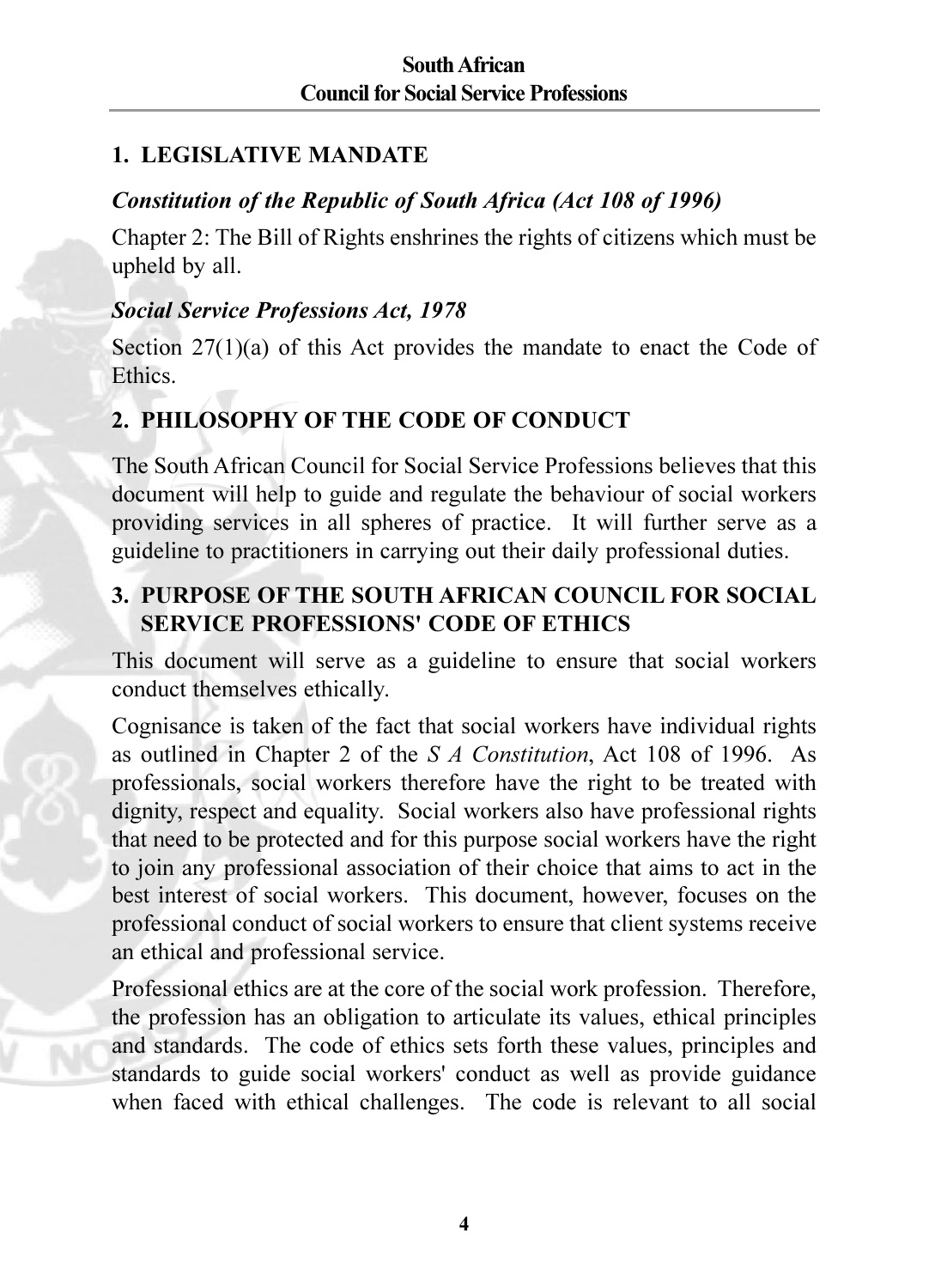service professions and learners, regardless of their social work functions, the settings in which they work and the communities they serve.

The code of ethics for social workers, student social workers and social auxiliary workers serves six purposes:

- It identifies core values on which social workers' missions are hased
- It summarises broad ethical principles that reflect the professions' core values and establishes a set of specific ethical standards that used to guide social workers.
- The code is designed to help social workers identify relevant considerations when their obligations conflict or ethical uncertainties arise.
- It provides ethical standards according to which the general public can hold social workers accountable.
- The code orientates practitioners new to the field to social work's mission, values, ethical principles and ethical standards.
- $\blacksquare$  The code articulates standards that social workers themselves can use to assess whether their conduct is ethical

# **4. GUIDING ETHICAL VALUES AND PRINCIPLES**

The guiding ethical values and principles relate to the general approach as is reflected in the Rules relating to the course of conduct to be followed by social workers in the practising of their profession.

Social workers, student social workers and social auxiliary workers respect the dignity and worth of individuals, families, groups and communities and strive towards providing quality services. Practitioners strive to uphold and protect the fundamental human rights of client systems and themselves, as enshrined in the South African Constitution and the Bill of Rights. In pursuit of quality services, social workers aspire and subscribe to the following ethical values/principles.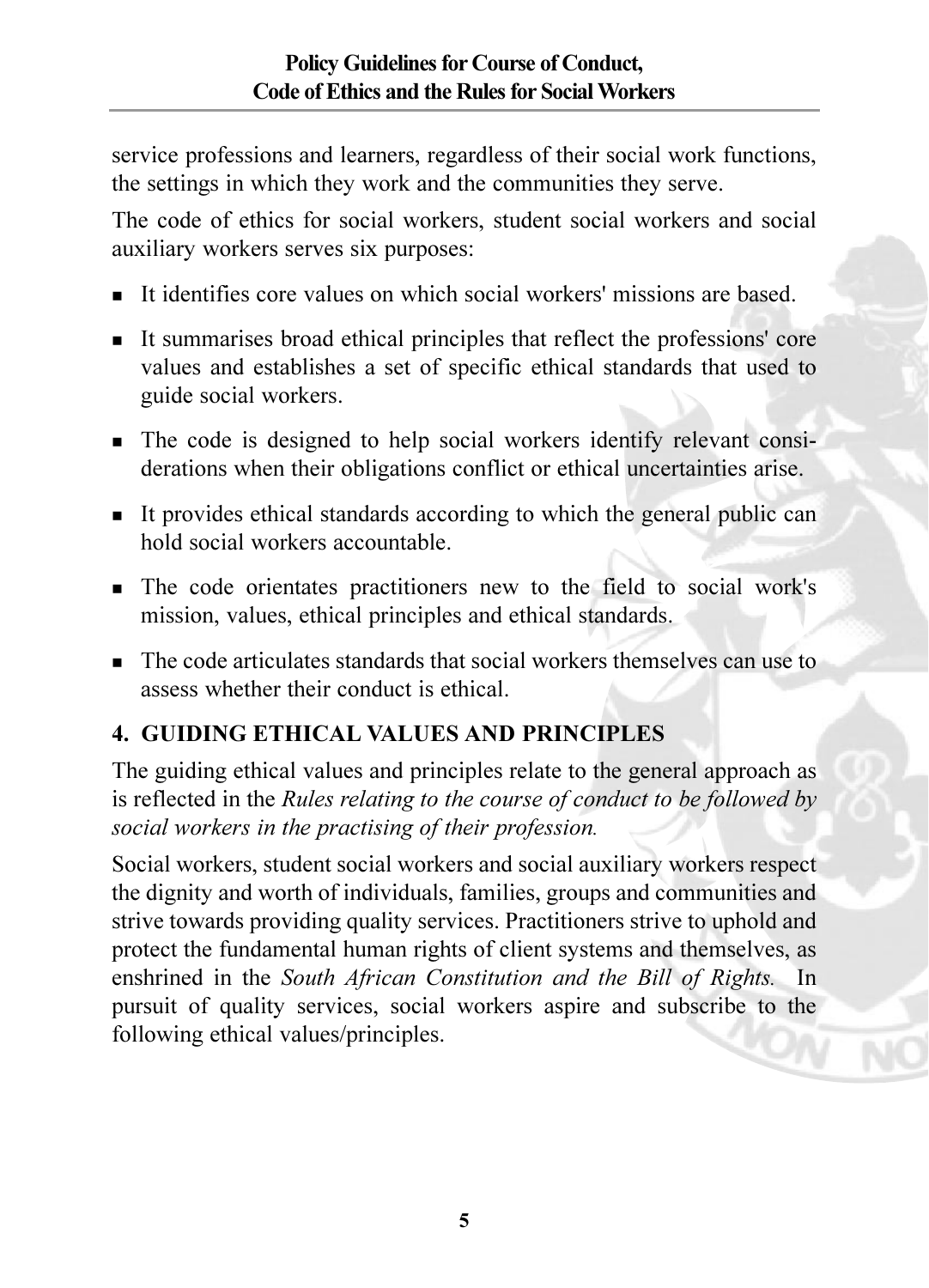### 4.1 Social Justice

Social workers challenge social injustice. Social workers pursue social change, particularly with and on behalf of vulnerable and disadvantaged individuals, families, groups and communities. Their efforts are focused inter alia on issues of poverty, unemployment, discrimination and other forms of social injustice. These efforts seek to promote insight and sensitivity regarding cultural and ethnic diversity. Social workers strive to ensure access to needed information, services and resources, equality of opportunity and meaningful participation in decision making for all people affected by adverse conditions.

## 4.2 Respect for People's worth, Human rights and Dignity

Social workers accord appropriate respect to the fundamental human rights, dignity and worth of all human beings. They respect the rights of individuals to privacy, confidentiality, self-determination and autonomy, and are mindful that legal and other obligations may lead to inconsistency and conflict with the exercise of these rights. Social workers are aware of differences relating for example to age, gender, race, ethnicity, national origin, religion, sexual orientation, disability, language and socioeconomic status. They strive to eliminate the effect of biases based on these factors in their work and they do not knowingly participate in or condone unfair discriminatory practices.

### 4.3 Competence

Social workers strive to maintain high standards of competence in their work. They recognise the boundaries of their particular competencies and the limitation of their expertise. They provide only those services and use only those techniques in which they are qualified by education, training or experience. In areas where recognised social work standards do not yet exist, social workers exercise careful judgement and take appropriate precautions to protect client systems. They maintain their knowledge of relevant scientific and social work information related to the services they provide and they recognise the need for continuous education and development. Social workers make appropriate use of scientific, social work and administrative resources and aspire to contribute to the knowledge base of the profession.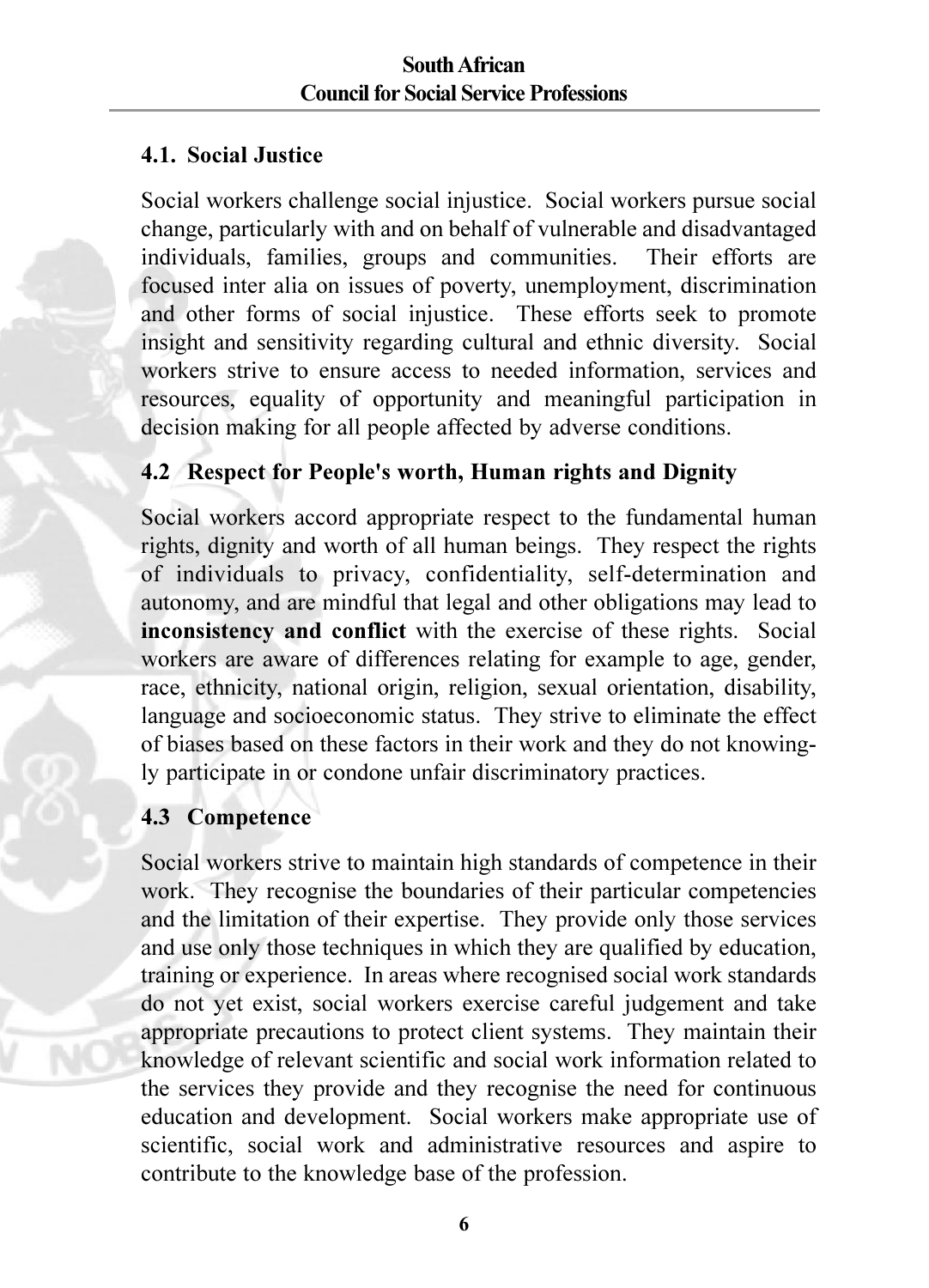# 4.4 Integrity

Social workers behave in an honest manner. They seek to promote integrity in the science, teaching and practice of the profession. In these activities social workers are honest, fair and respectful of others. Social workers strive to be aware of their own belief systems, values, needs and limitations as well as the effect they have on their work. Wherever feasible, they clarify their roles to those involved and function appropriately in accordance with these roles.

# 4.5 Professional Responsibility

Social workers uphold professional standards of conduct, clarify their social work roles and obligations, accept appropriate responsibility for their behaviour and adapt their methods to the needs of different client systems. They cooperate with other social workers and institutions as needed in order to serve the best interest of their clients. They are also concerned about the ethical compliance of their colleagues' conduct. When appropriate, they may consult the South African Council for Social Service Professions and colleagues when faced with ethical dilemmas

# 4.6 Show care and concern for others' well-being

Social workers recognise the importance of human relationships. They do not exploit or mislead other human beings during or after termination of a social work relationship. They engage people as partners in the helping process and seek to strengthen relationships among human beings in a purposeful effort to promote, restore, maintain and enhance the well-being of individuals, families, groups, organisations and communities

# 4.7 Service delivery

Social workers' primary goal is to assist individuals, families, groups and communities and address social needs and social problems. Social workers elevate service to others above self-interest. They are encouraged to contribute a portion of their social work time for little or no personal advantage by way of volunteering or providing a community service.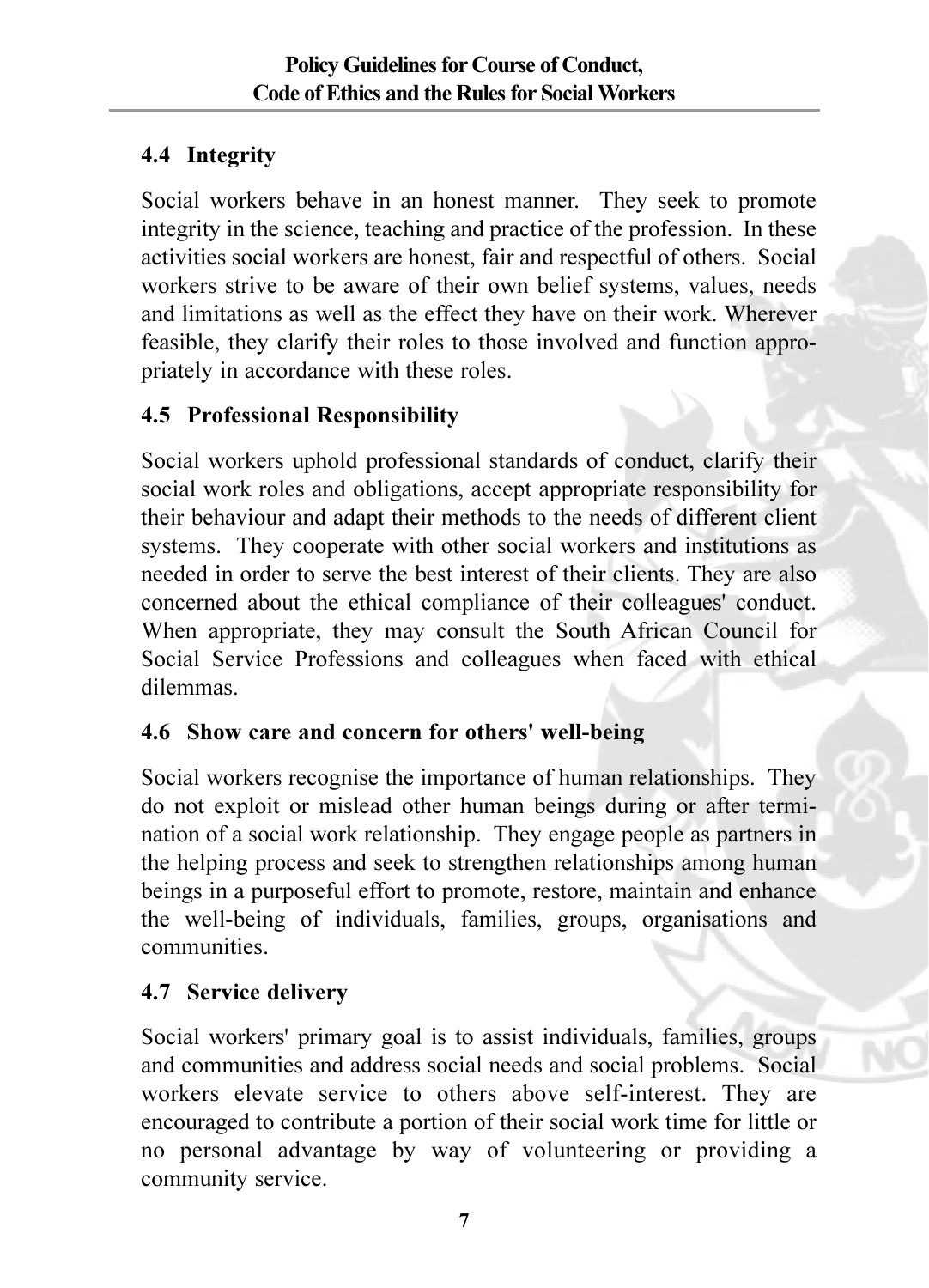During the process of service delivery the principle of client self determination should be practised by social workers within the boundaries of clients' capabilities and the context of the social needs and social problems they experience.

Services should be accessible to clients, with information about the services to clients and communities being provided openly and transparently. High levels of courtesy, standards and professionalism should be maintained at all times

# 5. GENERAL ETHICAL STANDARDS

The following ethical standards are relevant to all the activities of social workers, irrespective of their practice setting. These standards concern ethical responsibilities towards clients, colleagues, other social workers, other professionals and the broader society.

# 5.1 Social Workers' Ethical Responsibilities towards the **Profession**

- Integrity of the profession  $5.1.1$
- $(a)$ Social workers work towards the maintenance and promotion of high standards of practice.
- $(b)$ They uphold and advance the values, ethics, knowledge and mission of the profession. Social workers should protect, enhance and improve the integrity of the profession through appropriate study and research, active discussion and responsible criticism of the profession.
- $(c)$ Social workers contribute time and expertise to activities that promote respect for the value, integrity and competence of the social work profession.
- $(d)$ Social workers contribute to the knowledge base of the profession and share with colleagues their knowledge related to practice, research and ethics. Social workers should seek to contribute to the profession's literature and to share their knowledge at meetings and conferences.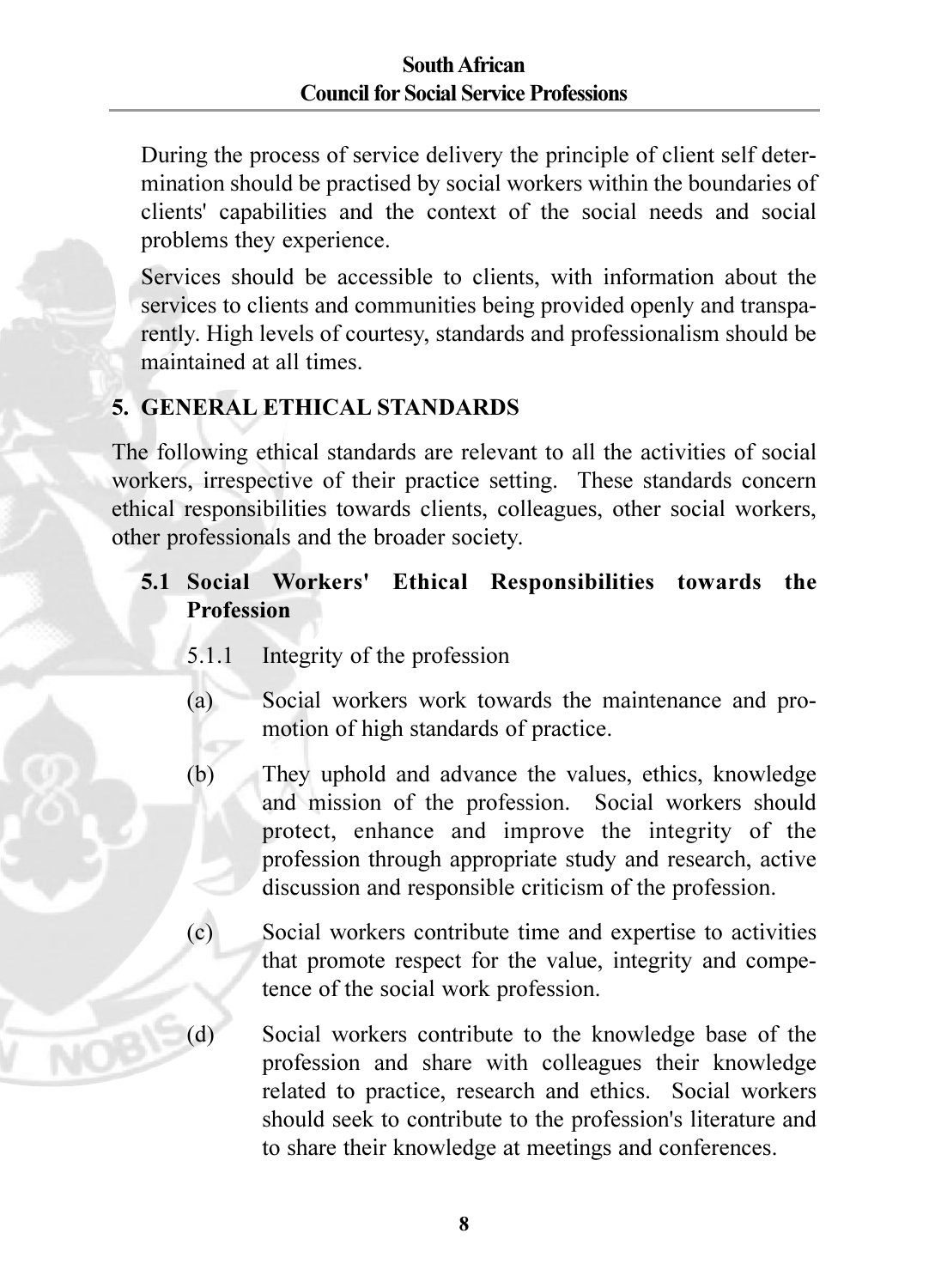- $(e)$ Social workers act to prevent the unauthorised and unqualified practice of the social work profession.
- 5.1.2 Negligence
- The negligent performance of social work duties could be  $(a)$ regarded as unethical. Social work duties should be carried out in a manner that complies with generally accepted standards of practising the profession.
- $(b)$ A social worker's behaviour must not, with due regard to the prestige, status and dignity of the profession, be detrimental to the position of the social worker or the profession as such.
- 5.1.3 Dishonesty
- Being guilty of, participating in or associating with  $(a)$ dishonesty in the execution of social work duties could be regarded as unprofessional behaviour.

A social worker should not be guilty of, participate in or associate with any dishonest activity in the course of carrying out social work duties

- $(b)$ Sharing money received for social work services with any person who contributes or contributed to such services, unless such person is a partner or such sharing of money is reasonably commensurate with such person's contribution to the services rendered, should not take place.
- 5 1 4 Evaluation and research
- Social workers should monitor, evaluate and research  $(a)$ policies, the implementation of programmes and practice interventions
- (b) Social workers should promote and facilitate evaluation and research to contribute to the development of knowledge.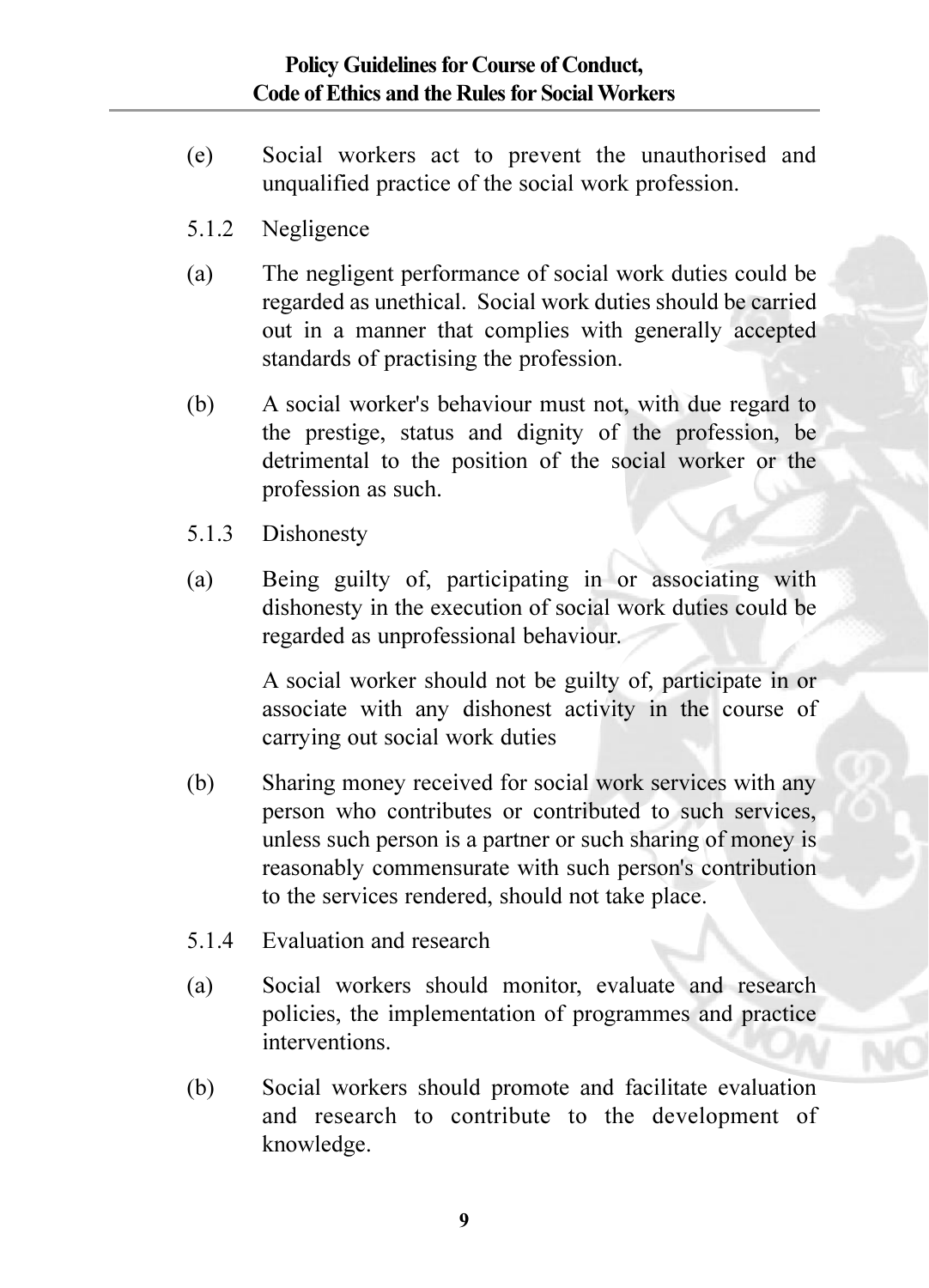- $(c)$ They should critically examine and keep up to date with emerging knowledge relevant to the profession and fully utilise evaluation and research evidence in their social work practice.
- $(d)$ Those engaged in evaluation or research should carefully consider possible consequences and should follow guidelines developed for the protection of participants. The purpose of the research should be clearly defined in order to ensure that the process of research is justifiable in terms of the end results.
- Those engaged in evaluation or research should obtain  $(e)$ voluntary and written informed consent from participants without any implied or actual deprivation or penalty for refusal to participate; without undue inducement to participate; and with due regard for participants' well-being, privacy and dignity. Informed written consent should include information about the nature, extent and duration of the participation requested and disclosure of the risks and benefits or participation in the research.
- $(f)$ When participants in evaluation or research are incapable of giving informed consent, social workers should explain the situation appropriately to participants, obtain their agreement to the extent to which they are able, and obtain written consent from an appropriate proxy.

Social workers should never design or conduct evaluation or research that does not use consent procedures, such as certain forms of observation and archival research, unless rigorous and responsible review of the research has found it to be justified because of its prospective scientific, educational, or applied value and unless equally effective alternative procedures that do not involve waiver of consent are not feasible.

 $(g)$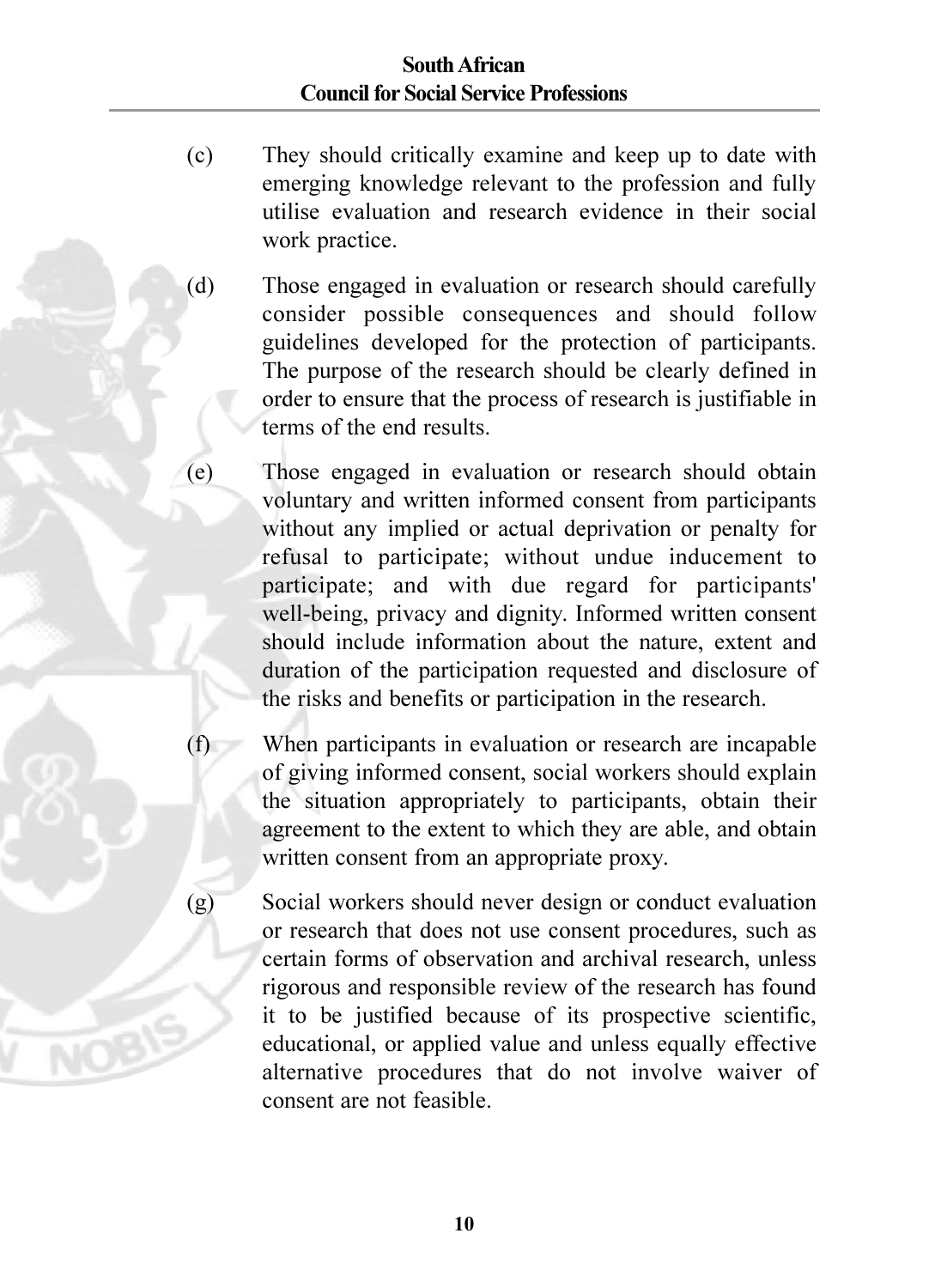- They should inform participants of their right to withdraw  $(h)$ from evaluation and research at any time without penalty.
- Social workers should take appropriate steps to ensure that  $(i)$ participants in evaluation and research have access to appropriate supportive services.
- Those engaged in evaluation or research should protect  $(i)$ participants from unwarranted physical or mental distress, harm, danger or deprivation.
- Social workers engaged in the evaluation of services  $(k)$ should discuss collected information only for professional purposes.
- Those engaged in evaluation or research should ensure the  $(1)$ privacy, anonymity and confidentiality of participants and of the data obtained from them. Participants should be informed of any limits of confidentiality, the measures that will be taken to ensure confidentiality and when any records containing research data will be destroyed.
- Social workers who report evaluation and research results  $(m)$ should protect participants' confidentiality by omitting identifying information unless proper consent has been obtained authorising disclosure.
- They should report evaluation and research findings  $(n)$ accurately. They should not fabricate or falsify results and should take steps to correct any errors later found in published data using standard publication methods.
- Those engaged in evaluation or research should be alert to  $(0)$ and avoid conflict of interest and dual relationships with participants, should inform participants when a real or potential conflict of interest arises, and should take steps to resolve the issue in a manner that makes participants' interests primary.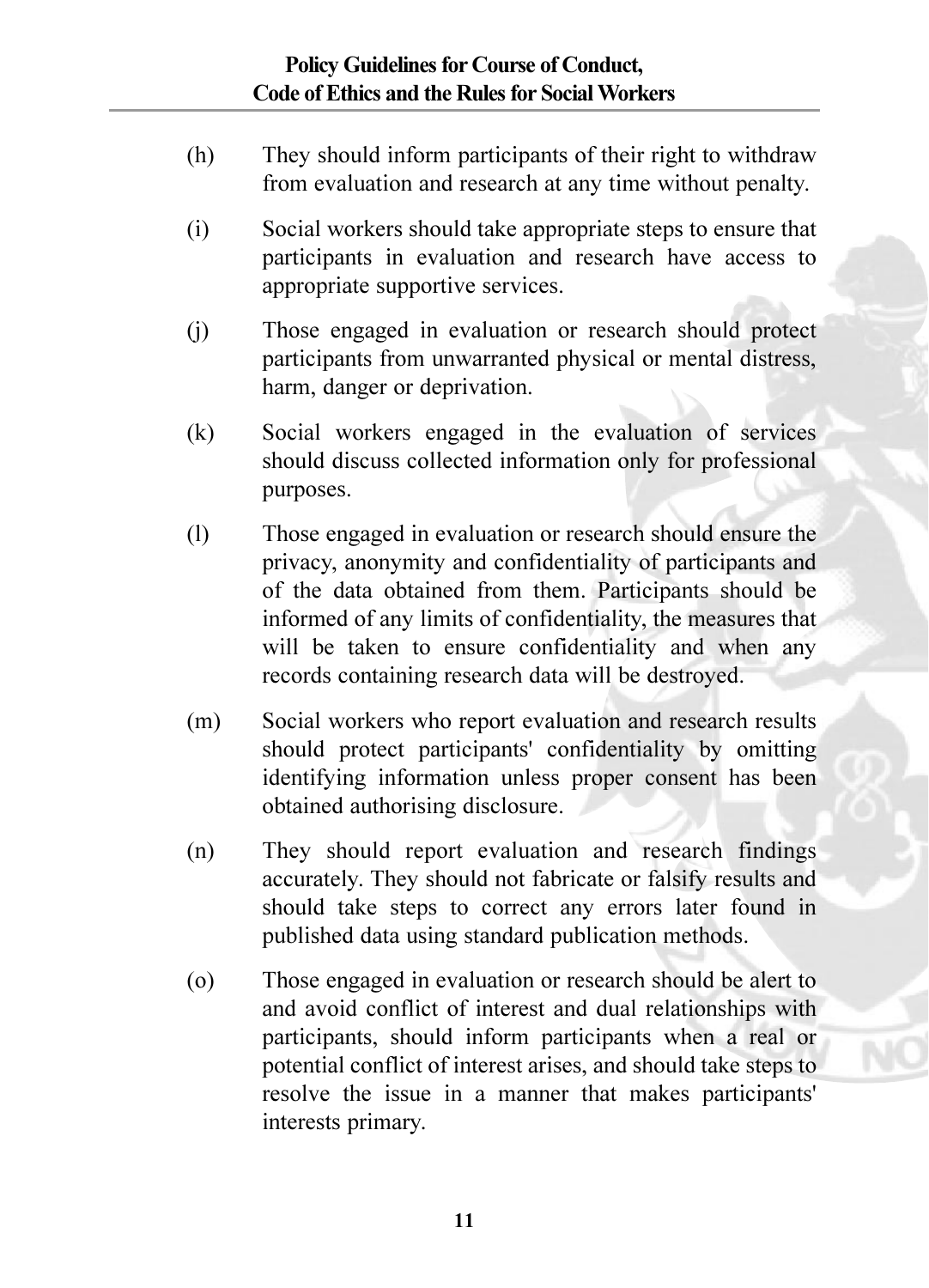### South African **Council for Social Service Professions**

- Social workers should educate themselves, their students  $(p)$ and their colleagues about responsible research practices.
- They should not be involved in plagiarism in evaluation  $(a)$ and research.
- $515$ Education, training and development

Social workers who function as educators or field instructors for  $learners should =$ 

- $(a)$ provide education only within their areas of knowledge and competence and should provide education based on the most current information and knowledge available in the profession;
- $(b)$ evaluate learners' performance in a manner that is fair and respectful;
- $(c)$ take reasonable steps to ensure that clients are routinely informed when services are being provided by learners; and
- $(d)$ not engage in any dual or multiple relationships with learners in which there is a risk of exploitation or potential harm to the learners. Educators and field instructors are responsible within the social service field and field instructors are responsible for setting clear, appropriate and culturally sensitive boundaries;

In addition, only social workers may function as supervisors during education, training and development of student social workers

- 516 Competency
- $(a)$ Social workers should maintain competency in the areas of service provision through continuing social work education, development, consultation and in conformance with current standards of scientific or social work knowledge.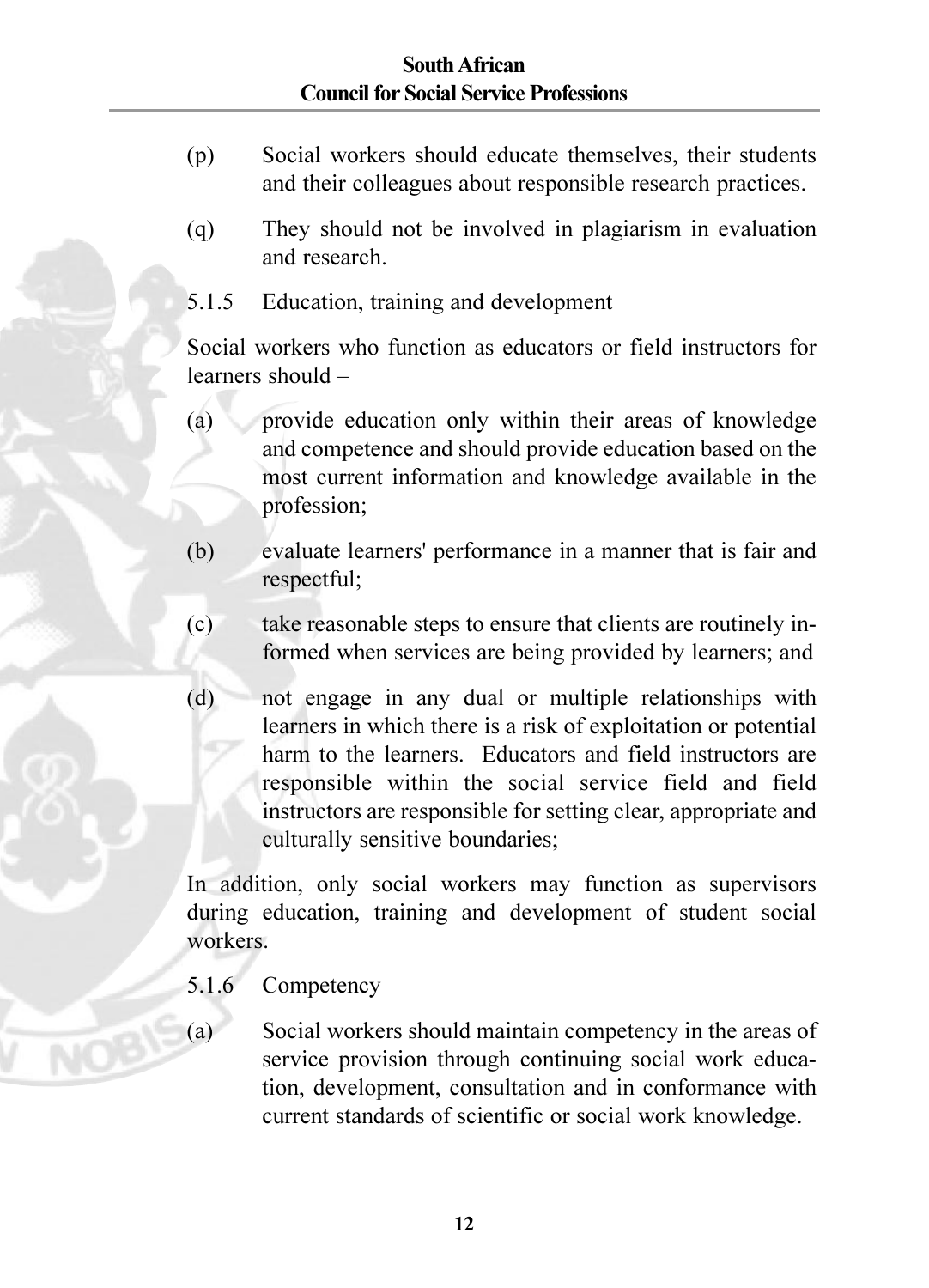- They should provide services and represent themselves as  $(h)$ competent only within the boundaries of their education. training, certification, consultation received, supervised experience or other relevant social work experience.
- Social workers should provide services in a substantive  $(c)$ area or use intervention techniques or approaches that are new to them only after engaging in appropriate study, training, consultation and supervision from people who are competent in those interventions or techniques.
- When generally recognised standards do not exist with  $(d)$ respect to an emerging area of practice, social workers should exercise careful judgment and take responsible steps (including appropriate education, research, training, consultation and supervision) to ensure competence in their work and to protect clients from harm.
- 5.1.7 Incompetence of Colleagues
- Social workers who have direct knowledge of another  $(a)$ social worker/colleague's incompetence should consult with that colleague when feasible and assist the colleague However, the appropriate to take remedial action. approach should be adopted when intervening in this way.
- (b) In order to curb incompetencies by practitioners it is recommended that the supervisors and managers of practitioners identify the training needs and implement a development plan.
- Social workers who believe that a colleague is incompetent  $(c)$ and who have not taken direct steps to address the incompetence should take action through the appropriate channels established by employers, regulatory bodies and other social work associations of practitioners.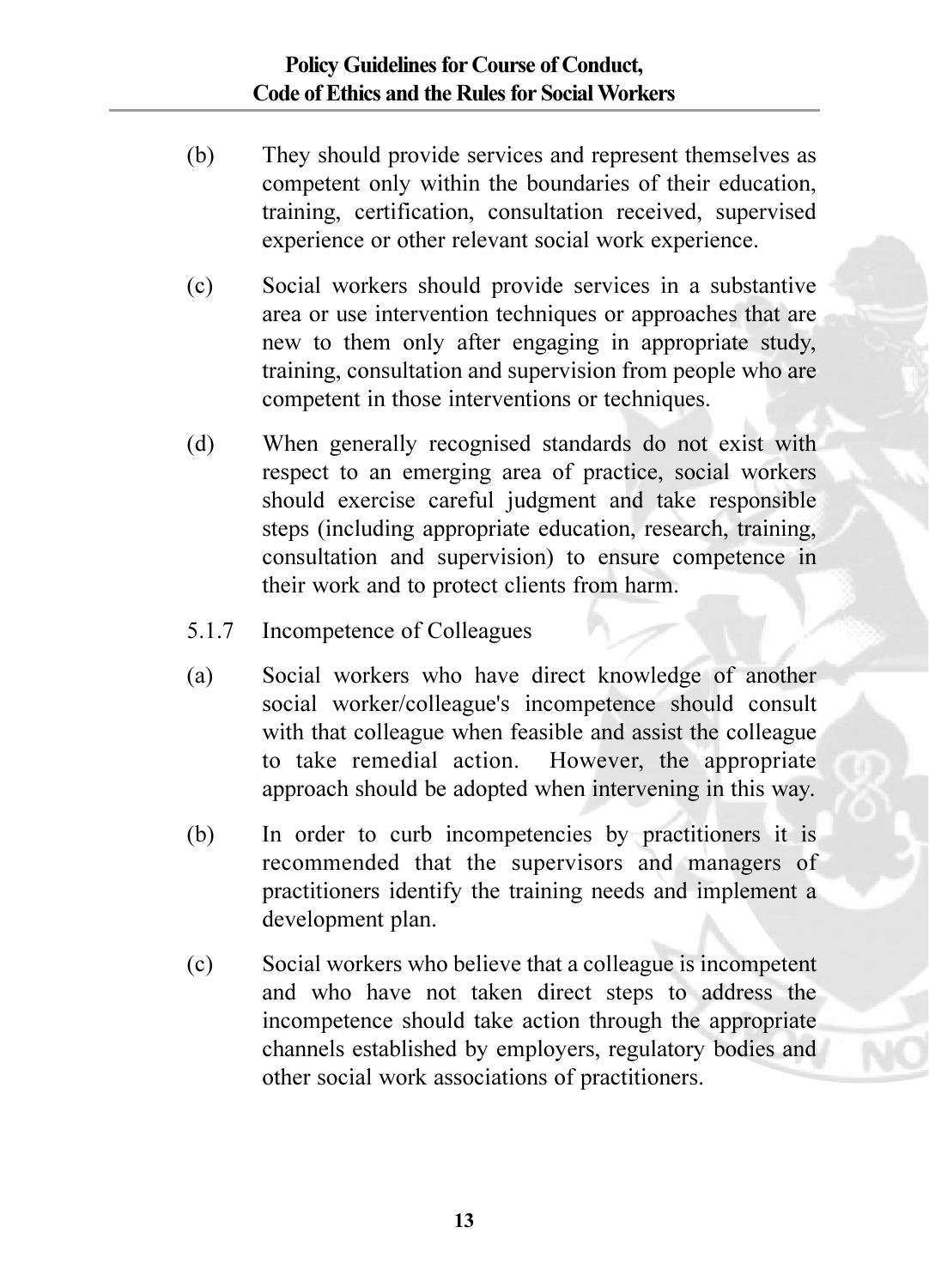### South African **Council for Social Service Professions**

- 518 Compliance with legislation, policies and procedures
- $(a)$ Social workers need to comply with social work related legislation, policies and procedures.
- They should be familiar with the procedures relating to  $(h)$ ethical conduct. These include the policies and procedures developed by the S A Council for Social Service Professions (SACSSP).
- Social workers who believe that a colleague has acted  $(c)$ unethically should seek resolution by discussing their concerns with the colleague when feasible and when such discussion is likely to be productive.
- When necessary, social workers who believe that a  $(d)$ colleague has acted unethically should take action through appropriate formal channels (such as contacting the regulatory body, other social work ethics committees and/or social work associations).
- $(e)$ Social workers should also defend and assist colleagues who are unjustly charged with unethical conduct.
- 5.1.9 Display of Registration Certificate

Persons registered with the South African Council for Social Service Professions must conspicuously display in their office their registration certificate issued to him or her in terms of the Social Service Professions Act (reflected in the Rules relating to acts or omissions).

### 5.2 Social Workers' Ethical Responsibility Towards Client Systems

# 5.2.1 Confidentiality

Confidentiality must be understood in the context of the right to privacy. Cognisance should also be taken of the fact that the right to privacy is enshrined in Chapter 2 of the Constitution of the Republic of South Africa. The ethical standard aimed at protecting the privacy of clients must be held in the highest regard.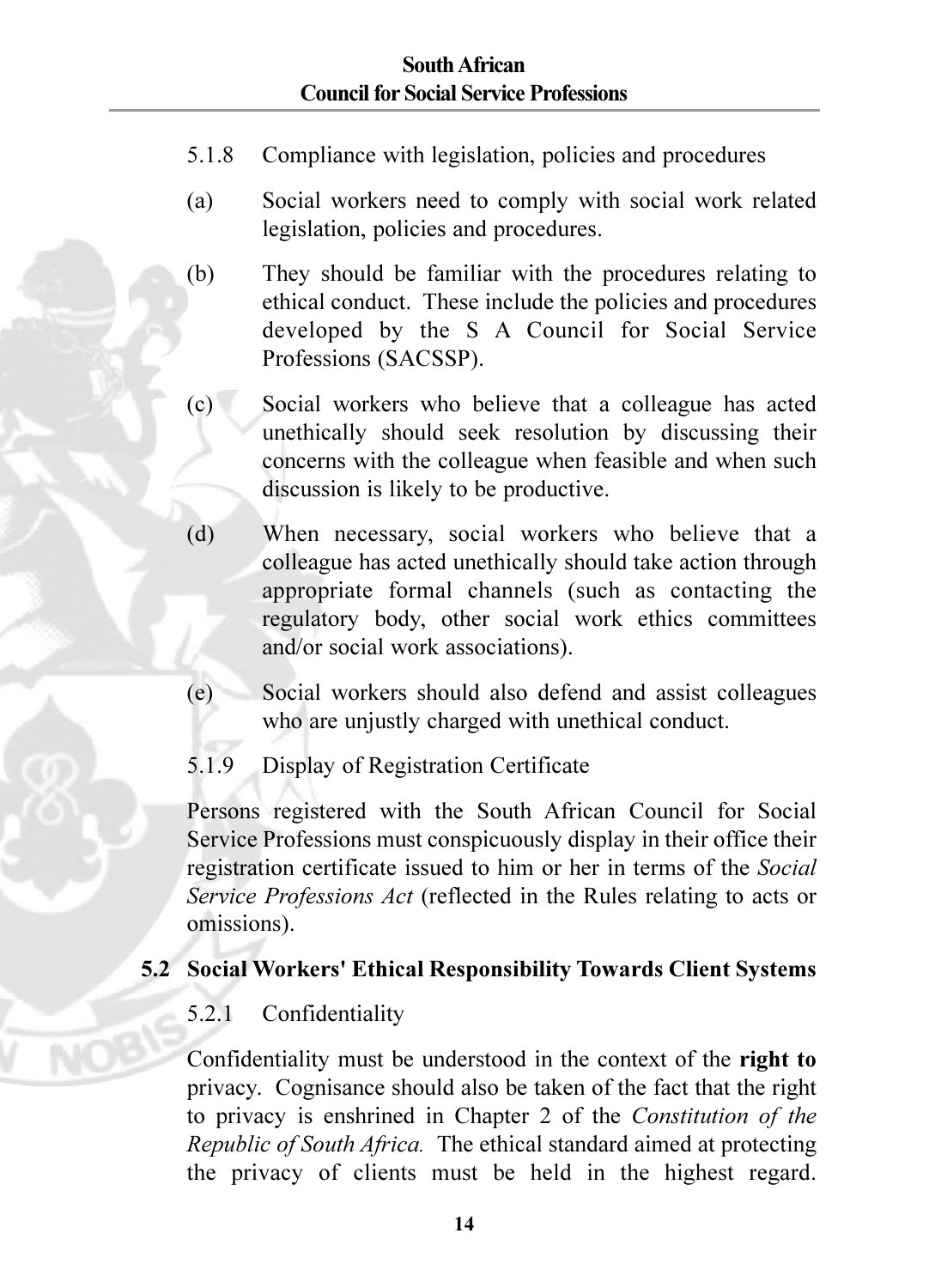Contravening or breaching the relevant standard may be regarded as unethical/unprofessional conduct and could lead to disciplinary steps against the practitioner who contravenes the standard.

The rationale for emphasising this right is that within the social service professions, clients are expected to share necessary information within the interviewing sessions irrespective of how embarrassing this may be. The assurance that any knowledge or information shared between the social worker and the client will be kent between the parties ensures openness and the development of trust, which enhances the healing and developmental process.

The right to privacy is premised on two dimensions, namely the right against intrusion and the right to confidentiality.

The right against intrusion means that people have the right to keep certain information about themselves away from others, to keep secrets and to prevent others from prying into their affairs. This dimension regulates the extent to which social workers can encroach on the client's sphere of privacy.

The second dimension namely, the right to confidentiality is the right to maintain control over information the client chooses to share with a social worker. This regulates the extent to which information a client shares with the social worker should be kept confidential or private between the social worker and the client.

The social service professions are concerned especially with the second dimension, as the helping profession is about sharing information. Irrespective of the legal and ethical duties in this regard, every social worker should realise that to respect a person's right to privacy is to respect the person. Social workers should not solicit private information from clients unless it is essential to providing services or conducting evaluation or research. As in the case of the State that is compelled to respect the privacy of its citizens, it should be second nature to all social workers to honour the privacy of individuals, families, groups and communities. (See section 14 of the *Constitution*, Act 108 of 1996). Once private and confidential information is shared, the standards of confidentiality apply.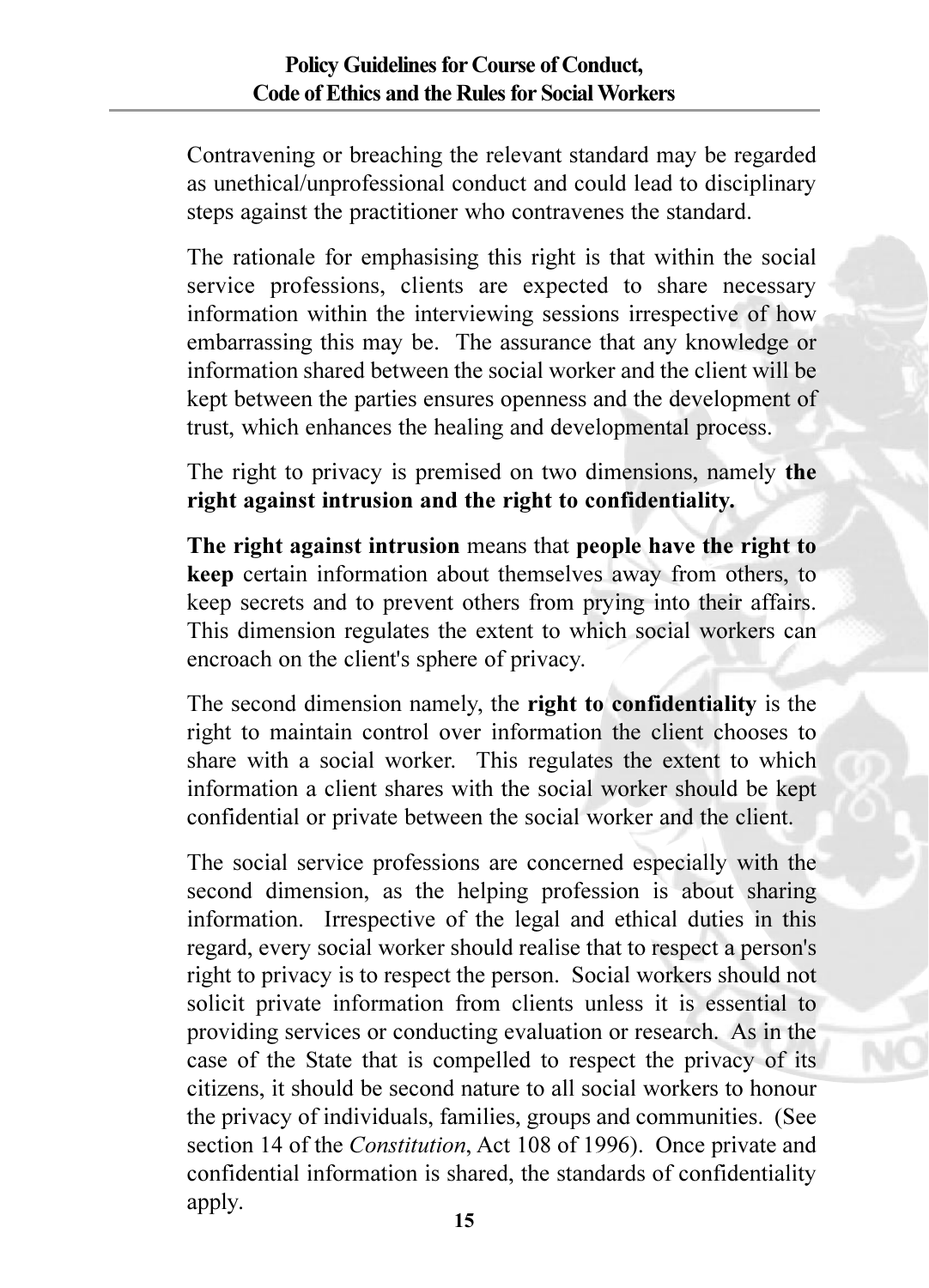#### South African **Council for Social Service Professions**

#### General Guidelines relating to the divulgence of  $(a)$ confidential information

Social workers should discuss with clients and other interested parties the nature of confidentiality and limitations of clients' right to confidentiality. Social workers review with clients the circumstances where confidential information may be requested and where disclosure of confidential information may be legally required. This discussion occurs as soon as possible in the social worker-client relationship and as needed throughout the course of the relationship. The social worker and the client should enter into a written contract. Mutual agreement on confidentiality and disclosure of information are embedded in a written contract between a client and the social worker

In providing services to individuals, families, groups and communities the social worker often has to work within a team context with other social workers. In the process of service delivery and in the best interest of the client. confidential information often needs to be shared. Clients must be made aware of these processes and must give consent to the sharing of information. Furthermore, clients must be informed that the social worker cannot guarantee that all participants will honour such agreements. The social worker therefore, should only divulge information to other professionals who are also obliged to uphold a code of ethics. In all instances, the consent of the client must be obtained

Social workers must protect the confidentiality of clients when responding to requests from members of the media. In order to prevent misinterpretations, social workers should request that the questions be provided to them beforehand in writing.

Social workers protect the confidentiality of clients' written and electronic records and other sensitive information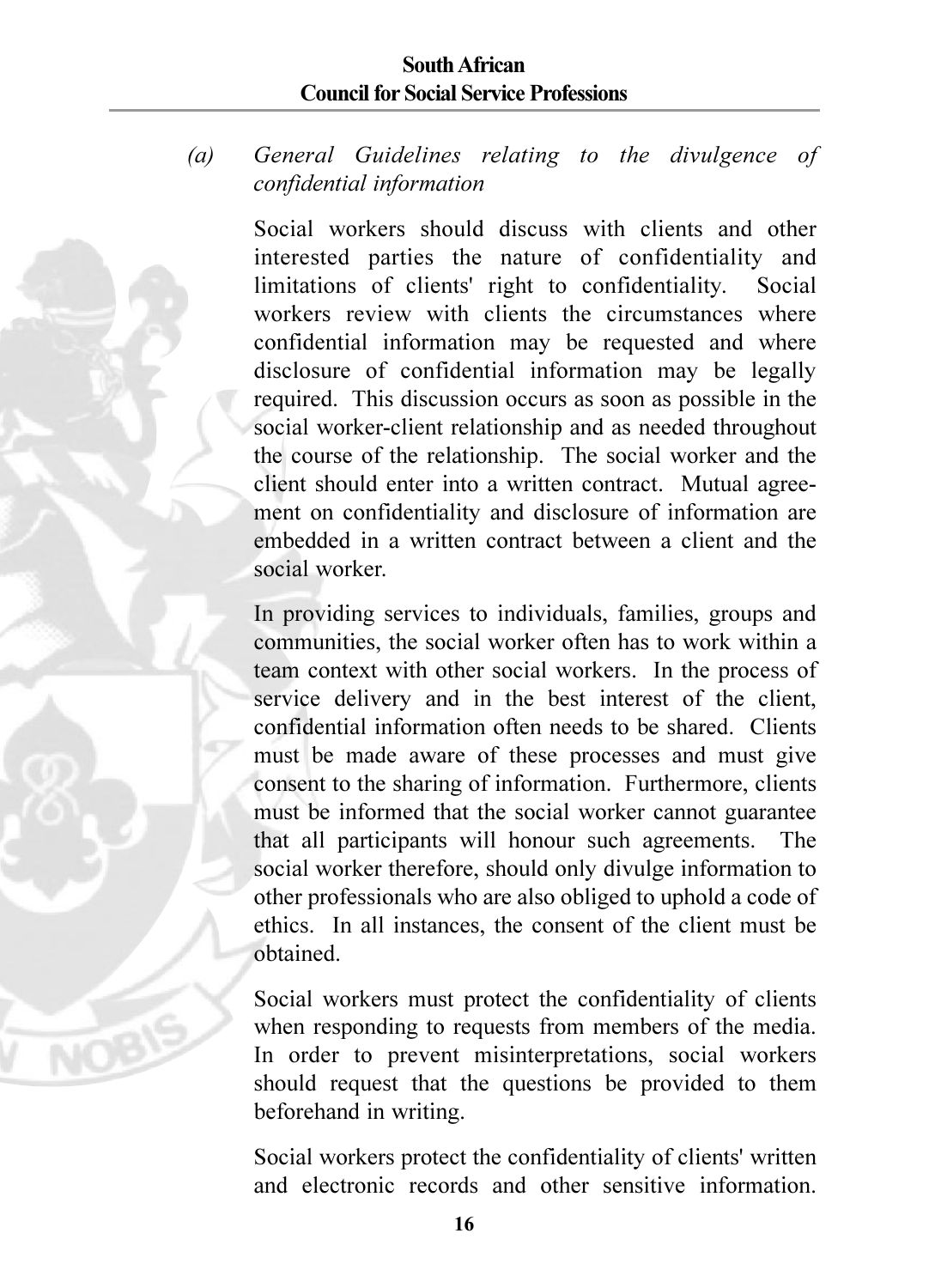They take reasonable steps to ensure that clients' records are stored in a secure location and that clients' records are not available to others who are not authorised to have access Administrative staff dealing with, for example, files of clients or typing reports, must sign a declaration of confidentiality. (See annexure C for a cony of an example.)

Social workers take precautions to ensure and maintain the confidentiality of information transmitted to other parties through the use of computers, electronic mail, facsimile machines, telephones and telephone answering machines. and other electronic or computer technology. Disclosure of identifying information should be avoided whenever possible and recipients of confidential information should be informed beforehand

Social workers transfer or dispose of clients' records in a manner that protects clients' confidentiality and is consistent with State statutes governing records.

Social workers should take reasonable precautions to protect client systems' privacy in the event of the social worker's termination of practice, incapacitation, or death.

(b) Circumstances under which confidential information could be divulged

> Social workers could divulge confidential information that comes to their attention whilst carrying out their duties in the following instances:

## **Subpoenas issued by Court to Social Workers to** disclose Confidential Information regarding their Client Systems.

The effect of private privilege is that the court is deprived of relevant evidence and therefore the tendency is towards the restriction of occasions where privilege is claimable. This is the reason why the court will not recognise the privilege between a social worker and client but between a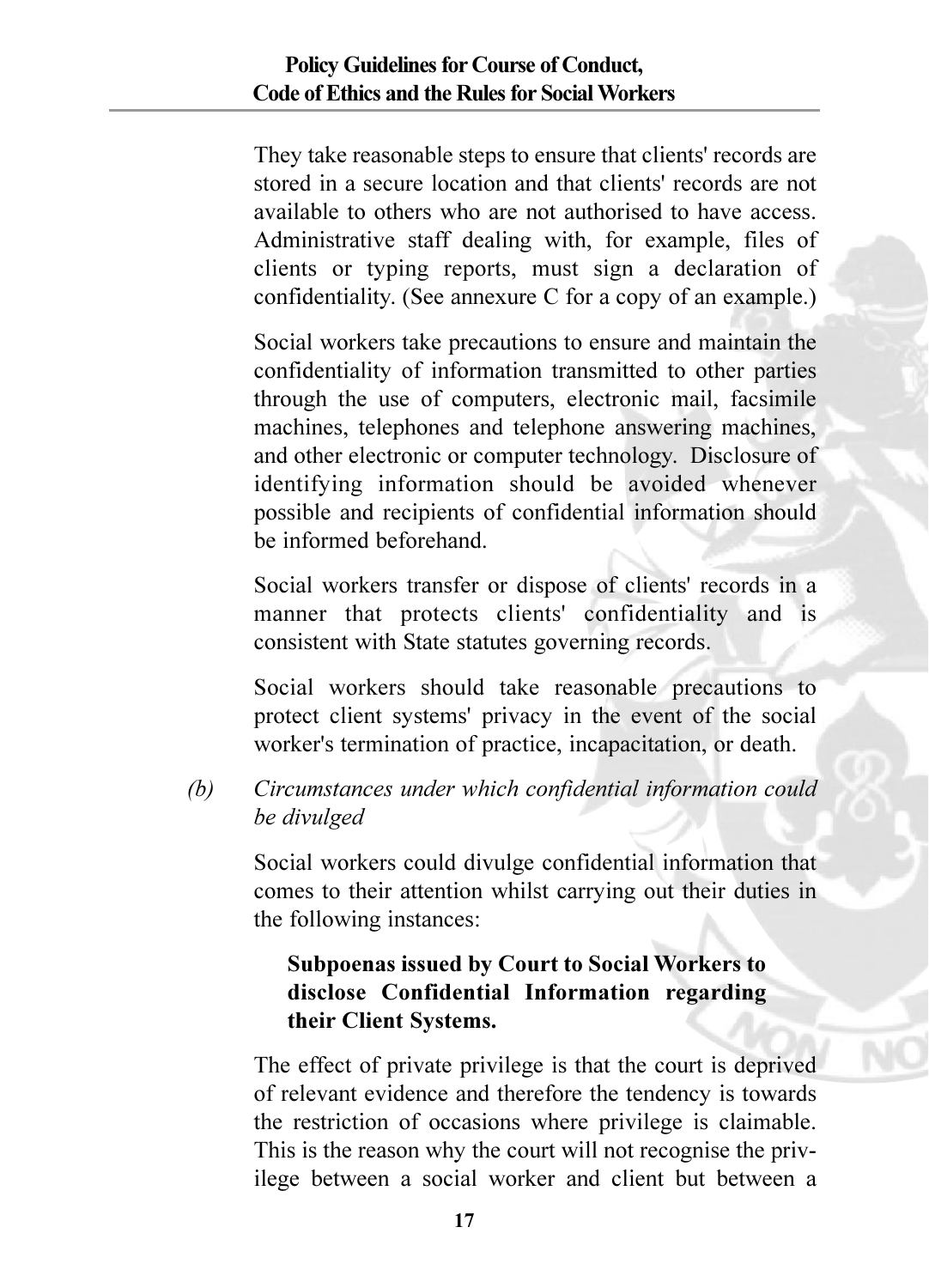$(i)$ 

 $(v)$ 

lawyer and his client as this is a common law and is reflected in section 201 of the Criminal Procedure Act. Act No 51  $of 1977$ 

The following options are available to the social worker:

- If a social worker is subpoenaed or ordered to do so by a competent court or is otherwise legally bound to do so: Provided that if disclosure of such information is not part of a recognised statutory function of the social worker in question, that the information may be divulged only under protest. (Copy of the letter of protest which may serve as a guideline is attached as annexure D).
- $(ii)$ To inform the client that he/she has to disclose the confidential information due to the subpoena issued by the court and not of their own volition
- When a court of law orders social workers to disclose  $(iii)$ confidential information without a client's consent and such disclosure could cause harm to the client, social workers should request that the court withdraw the order or omit the order as narrowly as possible or maintain the records under seal, make it unavailable for public inspection or that the case be heard in camera.

However, the social worker should inform his or her client as fully as possible, about the disclosure of confidential information and the potential consequences, before the disclosure is made

- $(iv)$ To bring a high court application challenging the subpoena, where legally advisable to do so.
	- To inform the client that disclosure is required and advise him or her to bring a high court application challenging the subpoena, where legally advisable to do so.
- With the informed and written consent of the client. To  $(vi)$ obtain the written and informed consent from the client and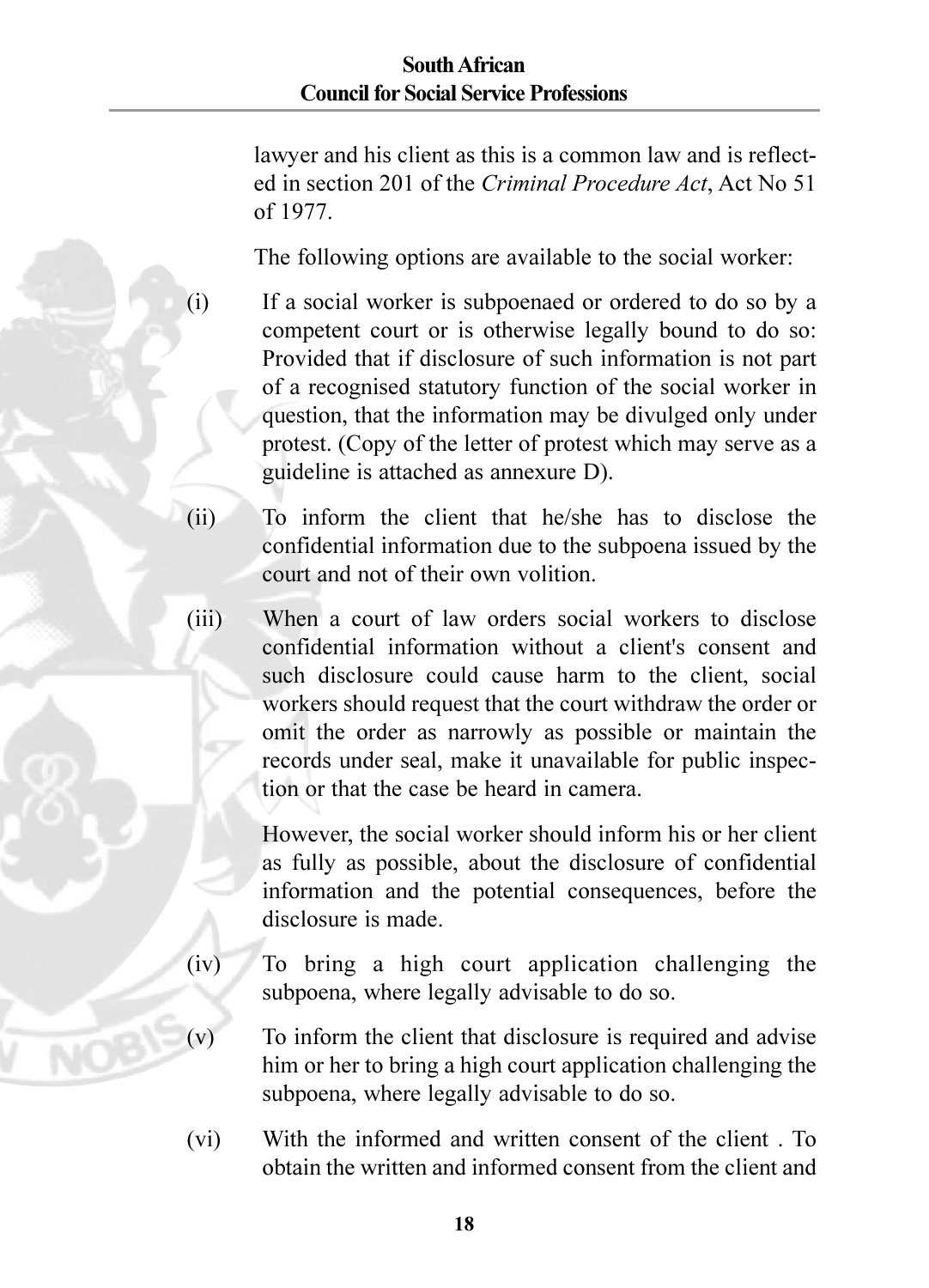if the client cannot give consent, from another legally authorised person on behalf of the client (executor). spouse, or if there is no surviving spouse, a major child of the client or deceased client. In the case of a minor child. consent should be obtained from the parents or guardian.

- $(vii)$ If the client system is suing a social worker, he or she is entitled to disclose information about the matter in so far as it is necessary to defend him or herself.
- $(viii)$ When disclosure is necessary to prevent serious. foreseeable and imminent harm or danger to a client system or other identified person or a community, thus justifying disclosure on the grounds of necessity.
- To the extent that the divulgence is in the client's interest  $(ix)$ e.g. treatment reasons.
- $(x)$ In all instances, social workers should disclose as little confidential information as possible in order to achieve the desired purpose. Only information that is directly relevant to the purpose for which the disclosure is made should be revealed
- $(x_i)$ Social workers should inform all clients of the employer's and agency's policy concerning the disclosure of confidential information among the parties involved. This is especially significant in occupational settings where services are rendered to the employees of the organization concerned. (See annexure C).
- They should not disclose confidential information to third- $(xii)$ parties unless clients have authorised such disclosure.
- Social workers should not disclose identifying information  $(xiii)$ when discussing clients for teaching or training purposes unless the client has consented to disclosure of confidential information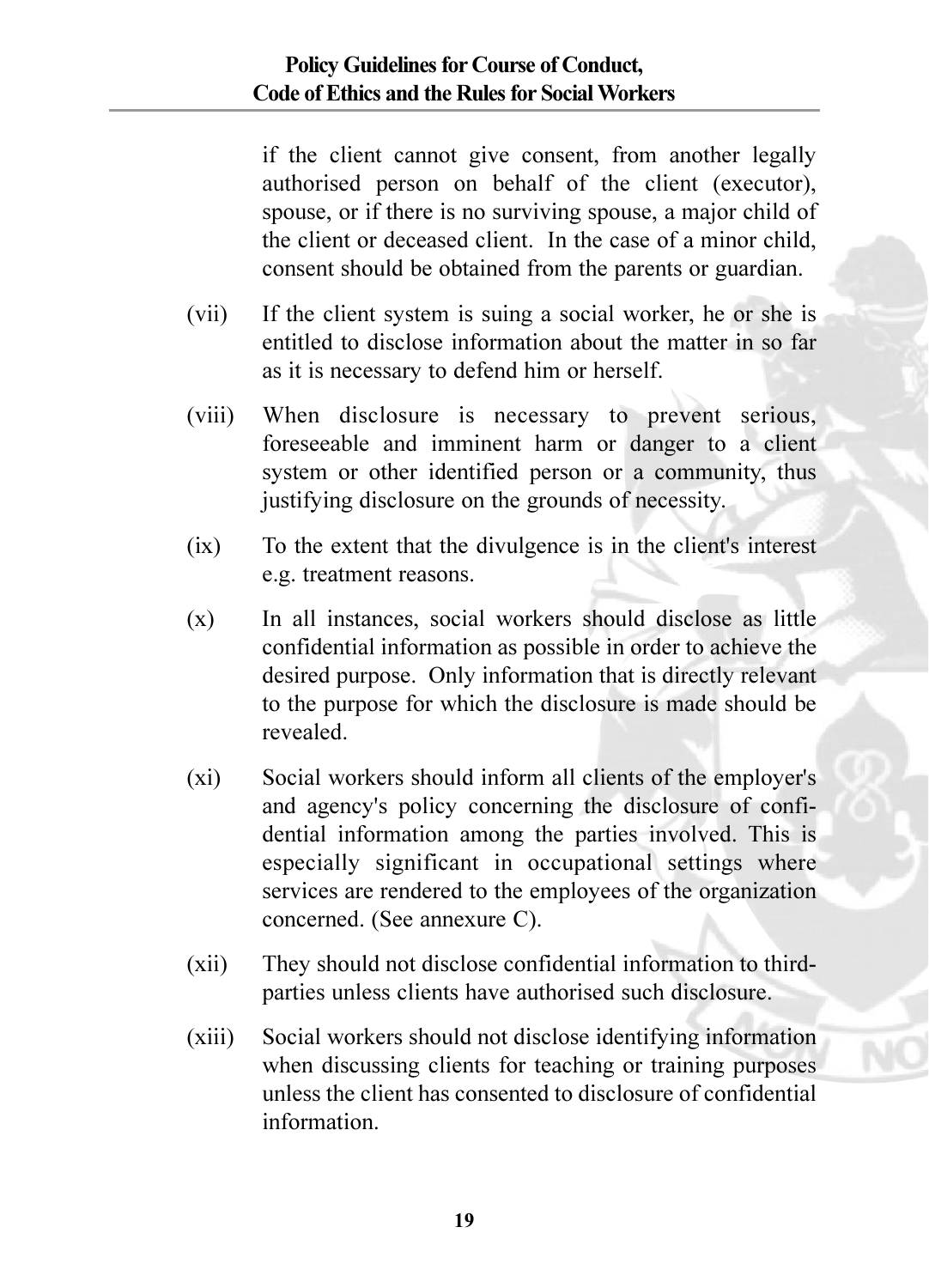#### **South African Council for Social Service Professions**

- $(xiv)$ They should not disclose identifying information when discussing clients with consultants unless the client has consented to disclosure of confidential information
- $(xy)$ Social workers should protect the confidentiality of deceased clients in line with the abovementioned guidelines.
- $(c)$ **Access to Records/Information**
- $(i)$ Social workers should provide clients with reasonable access to records concerning only the clients.
- $(i)$ Social workers who are concerned that clients' access to their records could cause serious misunderstanding or harm should provide assistance in interpreting the records and consultation with the client regarding the records.
- Clients' requests and the rationale for withholding some or  $(iii)$ all of the records should be documented in clients' files
- $(iv)$ When providing clients with access to their records, social workers should take the necessary steps to protect the confidentiality of other individuals identified or discussed in such records as clients should have access to their files with the information relevant only to themselves.
- $(v)$ Clients can only be provided with copies of the documents in the file, not original copies because if there is a complaint or court case against the social worker, original documents must be presented in court or the relevant tribunal handling the complaint. Copies should be certified as true copies of the original, where same is required.

 $(vi)$ Should a court of law or a tribunal instruct a social worker to provide the court or the tribunal with the file of a specific client, the social worker is not obliged to hand over the complete file but should make copies of relevant documentation available to the court or tribunal, unless ordered otherwise by such court of law or tribunal.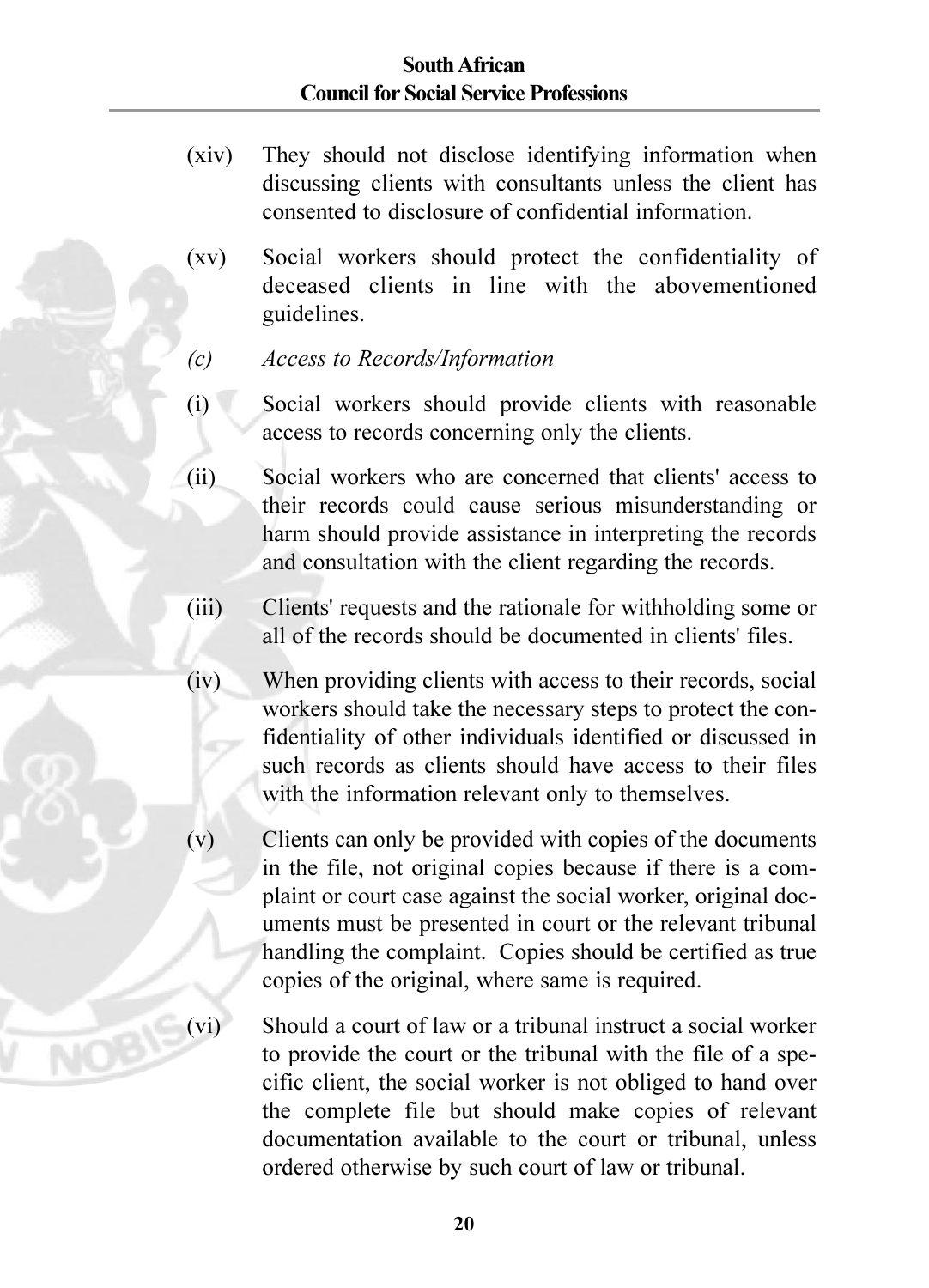### **Policy Guidelines for Course of Conduct,** Code of Ethics and the Rules for Social Workers

- $(vii)$ In a number of statutes a mandatory duty is placed on social workers to disclose information despite the fact that it will constitute an infringement of the privacy and confidentiality of other people. For example, in section 42(1) of the *Child Care Act*, Act No 74 of 1983, the social worker is obliged to report child abuse. The principle of confidentiality is limited by the fact that the balance of convenience weighs towards protection of the minor's rights and interests than the principle of confidentiality. The other statute is the Prevention of Domestic Violence, Act. etc.
- Information or records can also be accessed as described in  $(viii)$ the Promotion of Access to Information Act, Act No 2 of 2000. (Refer to Annexure E for further information).
- Confidentiality in Practice Settings  $(d)$

Social workers must ensure that they manage the affairs of the client, in their offices or private practices, in a manner that optimises the privacy of their clients. They will be deemed guilty of unprofessional conduct should information be lost or overheard in an office environment by other persons who are not involved with the particular client.

Professional Relationships 522

> Social workers should have a truthful, understandable and transparent social work relationship with client systems. They should discuss with clients as early as it is feasible in the therapeutic relationship all appropriate issues, such as the nature and anticipated course of intervention, rights, preferences, confidentiality and whether other team members will be involved as well as their roles and functions and where appropriate, the fees to be charged.

> The social worker cannot refuse crisis intervention to a client system on the grounds of lack of finances. After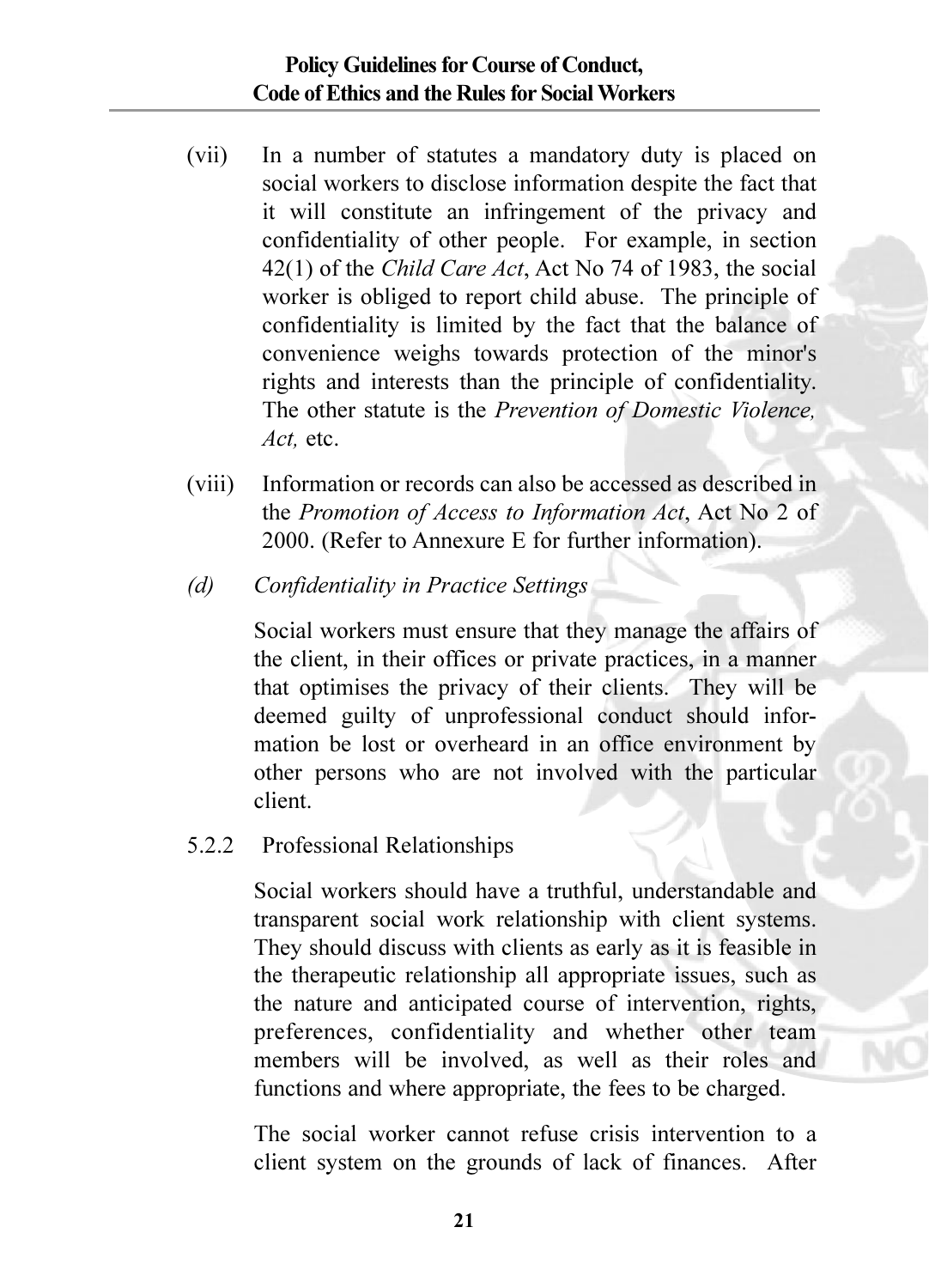### South African **Council for Social Service Professions**

crisis intervention, the client should be referred to an appropriate resource.

The lines of communication within the organisation should be clarified in order that clients understand they may have access to the supervisor, manager, director etc. It is recommended that organisations also have a policy in place clarifying the lines of communication. This policy should be discussed with clients at the beginning of a social work relationship.

#### Communication with client systems

Social workers must make reasonable efforts to answer clients' questions and to avoid misunderstandings or misconceptions regarding interventions.

Whenever possible, social workers should provide oral and/or written information using language that is reasonably understandable to the client.

When interpretation services are utilised and the interpreter is not a social worker bound by the code of ethics, the interpreter should sign a declaration of confidentiality. In order to ensure confidentiality, the interpreter must not be someone who is known to the client.

#### $(b)$ Client Self-determination

 $(i)$ Respect for the client system's right to decide whether or not to cooperate with the social worker, even in the case of statutory order. Implications of such refusal should be explained to those concerned, including client systems.

 $(ii)$ Client systems should be empowered to utilise their abilities optimally.

 $(a)$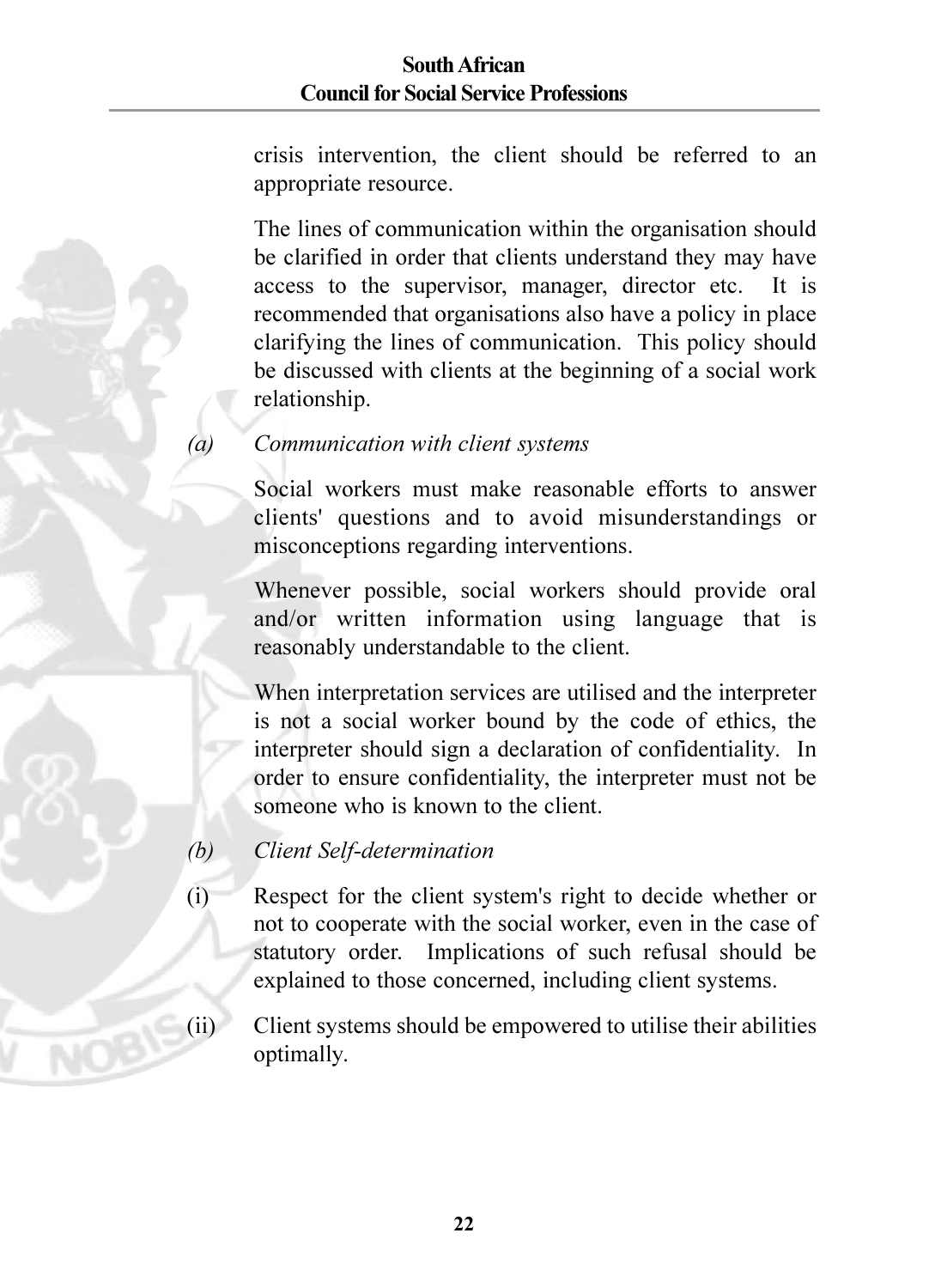- $(c)$ Inappropriate Relationships
- Sexual relationships  $(i)$ 
	- Sexual feelings vs sexual contact

Developing a fondness and a sexual desire for a person with whom one has an intimate relationship over a period of time is not unnatural. Experiencing such feelings is obviously not unethical or illegal. However, if such feelings are significant, they should be discussed with a colleague and if necessary worked out therapeutically. If such feelings interfere with the service delivery process, the social worker should terminate treatment/counselling due to objectivity being at stake.

Sexual feelings become the focus of social work ethics and law if they manifest as sexual contact. Sexual contact between social workers and clients is not acceptable and is considered to be a betrayal of the clients' trust and an unfair exploitation of the clients' transference feelings.

Social workers should under no circumstances engage in sexual activities or sexual contact with current clients. whether such contact is consensual or forced

Social workers should not engage in sexual activities or sexual contact with clients' relatives or other individuals with whom clients maintain close personal relationships when there is the risk of exploitation or potential harm to Sexual activity or sexual contact with clients' clients. relatives or other individuals with whom clients maintain personal relationships has the potential to be harmful to the clients and may make it difficult for social workers and clients to maintain appropriate social work boundaries.

Social workers – not their clients, their clients' relatives or other individuals with whom the clients maintain personal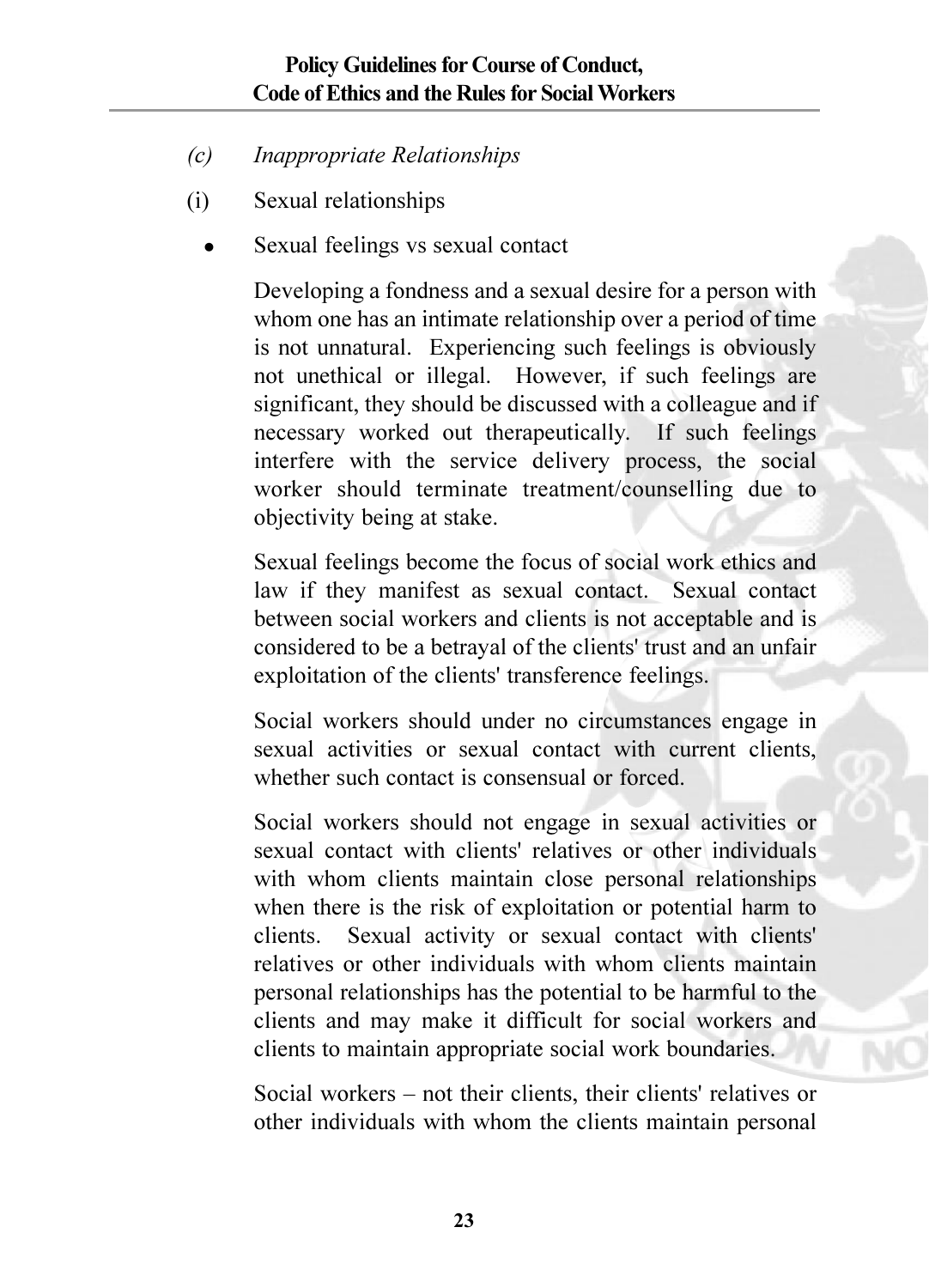relationships – must assume full responsibility for setting clear, appropriate and culturally sensitive boundaries.

Sexual contact after termination of services

Social workers should not engage in sexual intimacies with their former clients since sexual intimacies with former clients are so frequently harmful to clients.

Such intimacies may undermine public confidence in the social service professions and thereby deter the public's utilisation of needed services

Should social workers elect to engage in such activity following the termination of the social work relationship, they and not their former client, should assume the responsibility of demonstrating that the former client was not exploited, coerced or manipulated.

Social work services to former sexual partners

Social workers should not provide social work services to individuals with whom they have had a prior sexual relationship. Providing such services to a former sexual partner has the potential to be harmful to the individual and is likely to make it difficult for social workers to maintain appropriate social work boundaries.

Physical contact

Social workers should not engage in physical contact with clients when there is a possibility of emotional harm to the client as a result of the contact (such as cradling or caressing clients). Social workers who engage in appropriate physical contact with clients are responsible for setting clear, appropriate and culturally sensitive boundaries that govern such physical contact. The physical contact should be understood as a token of encouragement, support or empathy and experienced as such by clients.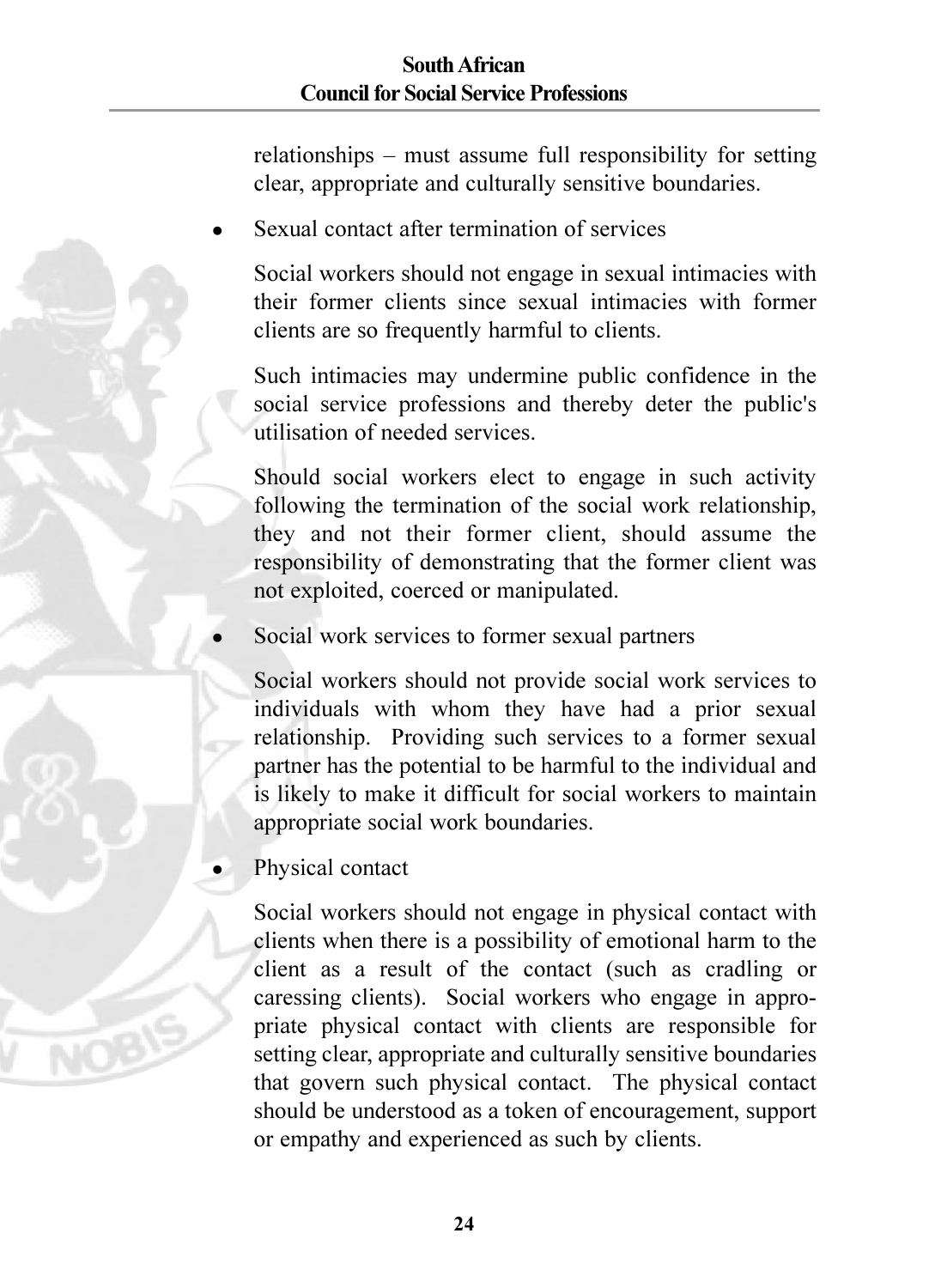Sexual harassment

Social workers must not sexually harass clients. Sexual harassment includes sexual advances, sexual solicitation. requests for sexual favours and other verbal or physical conduct of a sexual nature.

Dual Relationships  $(ii)$ 

> The social worker should not be involved in relationship( $s$ ) that compromise the social work relationship(s).

> If such a dual relationship develops or is discovered after the social work relationship has been initiated, the social worker should terminate the social work relationship in an appropriate manner. He or she should notify the client in writing of this termination, assist the client to obtain services from another social worker and should not engage in any self-enhancing relationship with the client until at least a period of 24 months has elapsed after the termination

> Social workers should always be sensitive to the potential harmful effects of social or other non-social work contact on their work and on those persons with whom they deal.

 $(iii)$ **Exploitative Relationships** 

> Social workers do not engage in exploitation which includes coercion, manipulation, blackmail of persons over whom they have authority such as learners, supervisees, employees, members of the community engaged in social development programmes, research participants, and clients

#### 5.2.3 Third party requests for services

When a social worker agrees to provide services to a person or entity at the request of a third party, the social worker should clarify at the outset of the service, the nature of the relationship with each party. This clarification includes the role of the social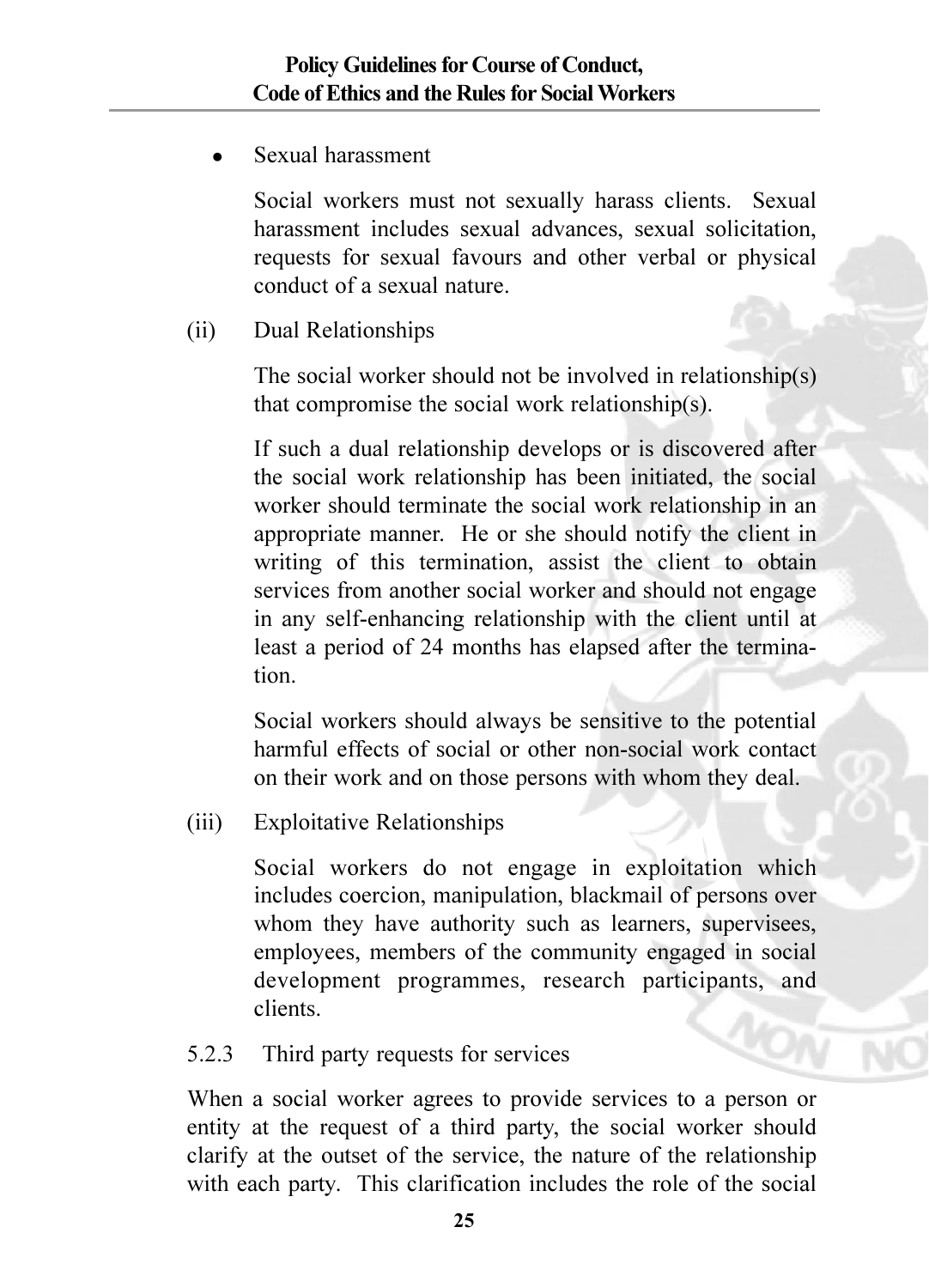worker, the probable use of the services provided or the information obtained, and the fact that there may be limits to confidentiality.

If there is a foreseeable risk of the social worker being called upon to perform conflicting roles because of the involvement of a third party, the social worker should clarify the nature and direction of all parties' responsibilities, enter into a written agreement with the parties concerned and keep them appropriately informed as matters develop. All matters should be dealt with in accordance with the code of ethics.

#### $524$ Gifts and Incentives

Social workers ordinarily refrain from accepting goods, services, or other non-monetary remuneration from clients in return for social services because such arrangements create an inherent potential for conflict, exploitation, and distortion of the social worker-client relationship. The social worker may participate in such an exchange only if it is not socially contra-indicated, and if by so doing, the relationship is not exploitative.

The social worker should disclose to the manager or person in an authority position any gifts or incentives given to them by clients as well as write in the file for the supervisor to note the incentive.

Should a social worker be in private practice and therefore charge fees for services, clear guidelines on the fee structure should be made available to clients and a written contract should be negotiated relating to the payment of such fees.

Dealing with client's money  $5.2.5$ 

A social worker may not administer a client's money in an inefficient, irresponsible or negligent manner. Money should be managed properly and records kept of fees charged in all matters dealt with by the social worker in his or her capacity as a social worker (refer to the *Rules relating to acts or omissions*).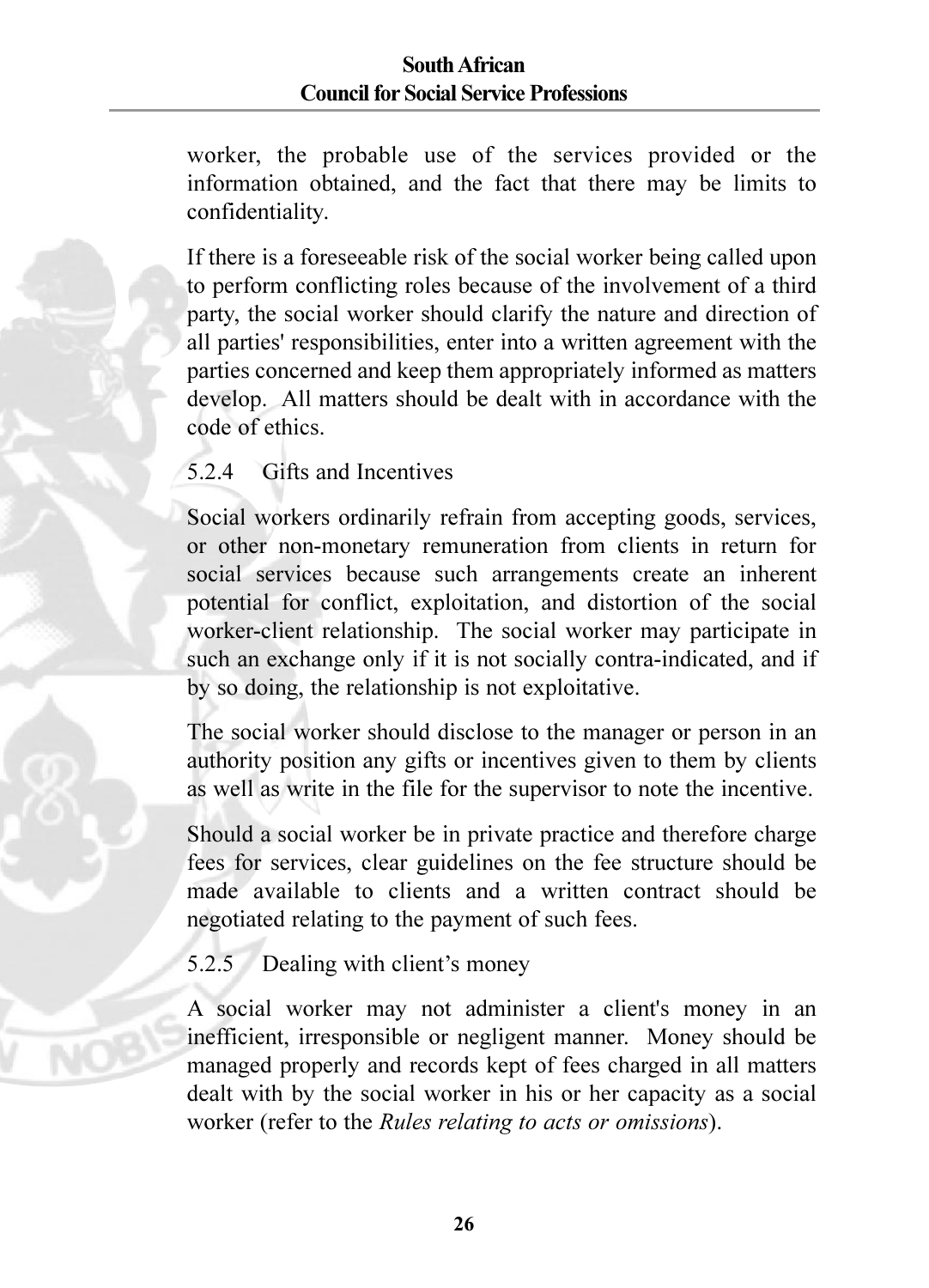Terminating the social worker-client relationship 5.2.6

Social workers should not abandon their client systems.

The social worker who provides services to a client should make an appropriate referral to another social worker when requested to do so by the client.

A social work relationship should be terminated when it becomes reasonably clear that the client no longer needs the service, is not benefiting from, or is being harmed by continuing the service.

Prior to termination of services for any reason, except when precluded by the client's conduct, the social worker discusses the client's views and needs, provides appropriate pre-termination counselling, suggests alternative and appropriate service providers where necessary, clarifies in writing what information may be conveyed to the alternative service provider and takes other reasonable steps to facilitate transfer of responsibility to another provider, if the client system needs one immediately.

#### 5.2.7 Advertising and Public Statements

Social workers are allowed to advertise their services

It could be regarded as unprofessional conduct to advertise services in an unprofessional manner, or permitting, sanctioning, or acquiescing of such an advertisement.

The advertising of his or her services by a social worker contrary to the following requirements shall be deemed to constitute unprofessional conduct:

No advertisement may contain or imply any comparison between the services, knowledge, skill or efficiency of the advertising social worker and those of another colleague, any other social worker, or any other relevant service provider.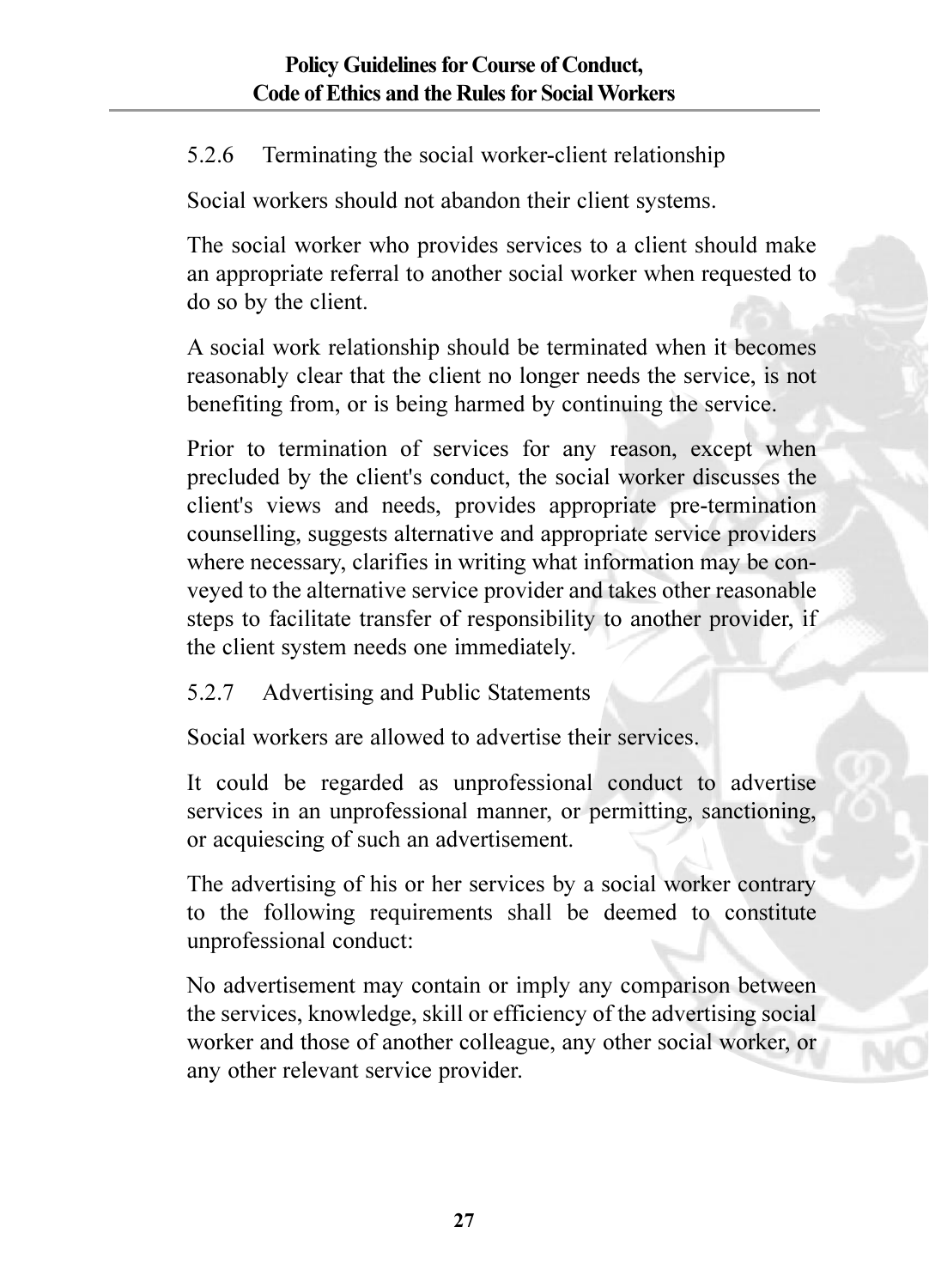Advertisements may not contain any element of self-promotion of the social worker, the quality of his/her services skills, or efficiency.

- Guiding principles for making social work services known  $(a)$
- A client has the right to obtain guidance from a social  $(i)$ worker on obtaining a second opinion, where appropriate.
- A social worker is at all times responsible for his or her  $(i)$ own professional conduct.
- $(iii)$ When professional services are made known, the rights of the client system are to be protected from misleading promotional, advertising or improper competitive activities between social workers. Publications improperly drawing attention to the titles, professional attainments, personal qualities, superior knowledge or quality or service of a particular social worker, or improperly drawing attention to his or her practice or fees may be construed as unprofessional conduct
- $(iv)$ Advertising in an unprofessional manner or canvassing and touting for clients is regarded as unethical behaviour and would constitute a breach of professional social work conduct
- $(b)$ Information that may be included in notifications
- $(i)$ Information about his or her practice may be published in any medium, printed or electronic, including the Internet and television.
- There are no limitations on the size or number of times a  $(ii)$ notice may be published.
- $(iii)$ Direct mailing is permissible, i.e. mailing to post boxes or direct delivery to home owners.
- $(iv)$ Bulk distribution of pamphlets, for example at shopping malls and to passing motorists, is not permissible.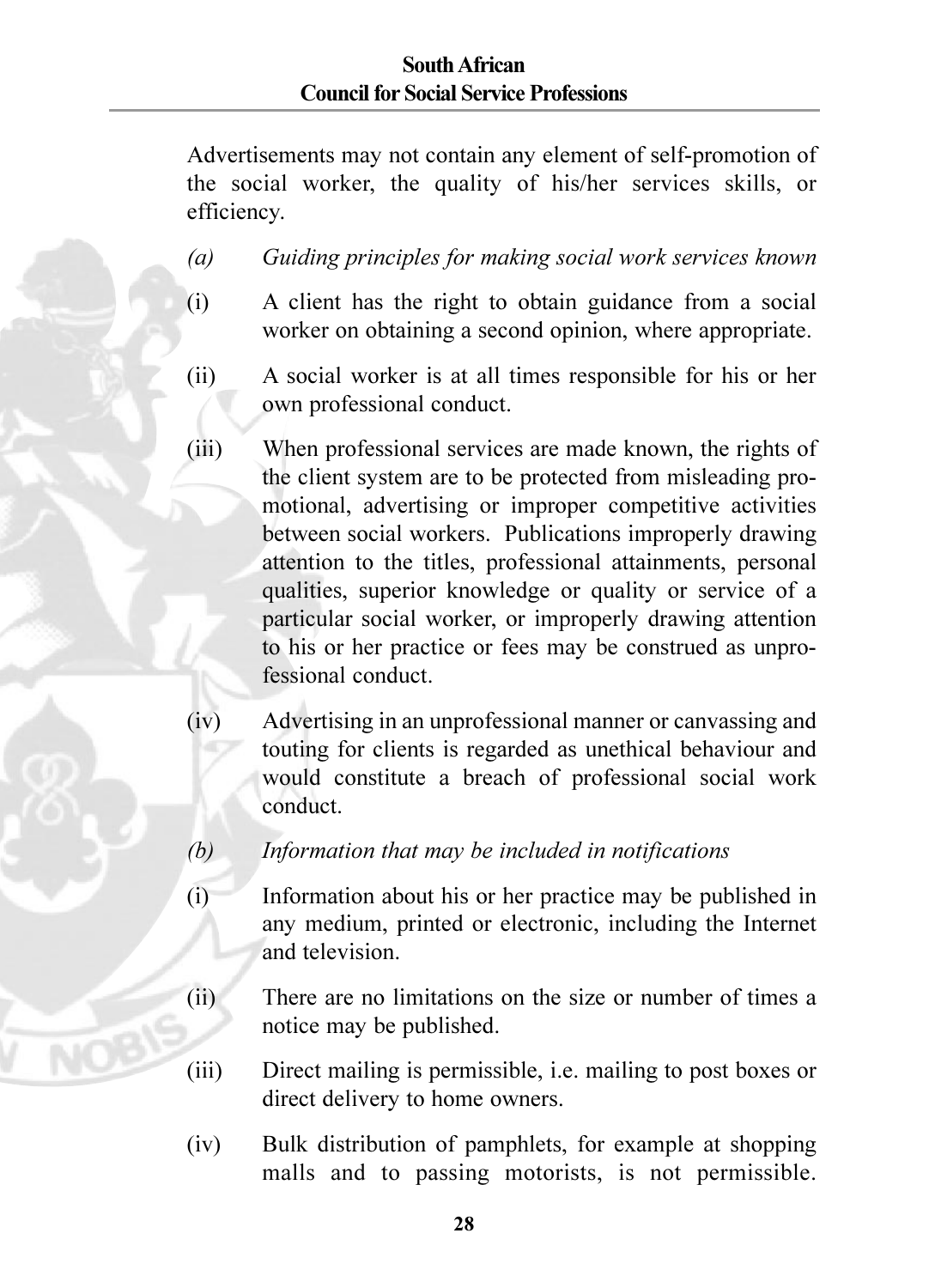However, pamphlets may be made available and issued individually to existing client systems at the social service practice and also at local information centres such as libraries to persons enquiring about available social services and practices.

- $(v)$ The use of photographs on notifications is permissible.
- The following information may appear on notifications:  $(vi)$ 
	- Name and surname
	- Profession as registered with the S A Council for Social Service Professions
	- Registered qualifications
	- Registration number with the S A Council for Social Service Professions
	- Practice address and where necessary a map
	- Consulting hours
	- Contact details
	- Fields of specific interest or speciality if it is registered with the S A Council for Social Service Professions
- $(vii)$ Information of financial arrangements, which must be limited to statements relating to formal arrangements, e.g. "credit cards acceptable" or "cash only", is acceptable. Reference may not be made to discounts or fees.

The aim of publishing notices is to inform client systems of services as well as the whereabouts of social workers. It is not intended to be an instrument for promoting individual practices.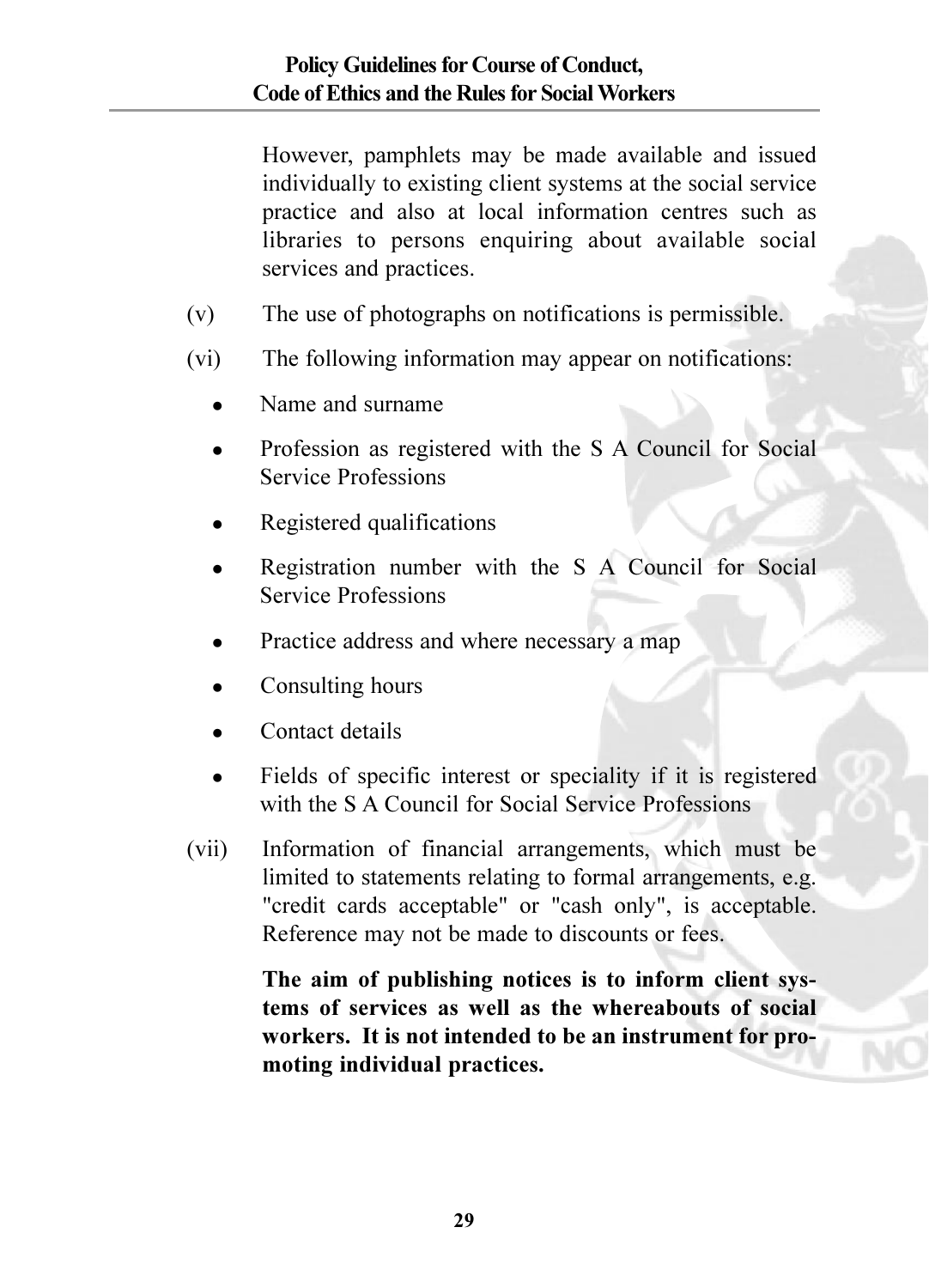### **South African Council for Social Service Professions**

- Practice notices to clients  $(c)$
- Social workers may also communicate with their existing  $(i)$ clients via practice notices, but such communications may not be distributed to the public at large.
- $(i)$ These notices may include information about the social worker's own practice arrangements, e.g. services available, new partners and tariff structures.
- $(d)$ Communication with colleagues
- $(i)$ It should be encouraged amongst social workers to communicate the setting up of a practice or practice address changes to colleagues.
- $(ii)$ Specific fields of practice may be communicated to colleagues.
- $(e)$ Directories and public lists
- Clients and other social workers should have ready access  $(i)$ to accurate, comprehensive and well-presented information about social workers practising privately in their area in order to make informed choices.
- $(i)$ Directories and public lists with the names of the social workers and their practice details, distributed for the benefit of the members of the public and peers are permissible.
- $(iii)$ All social workers in a specific area should be eligible for inclusion in such directories or public lists.
- The names and particulars of all social workers listed in  $(iv)$ such directories and public lists should be of the same size and format.
- Information on social worker stationery (letterhead)  $(f)$
- $(i)$ Social workers' stationery may contain the following information: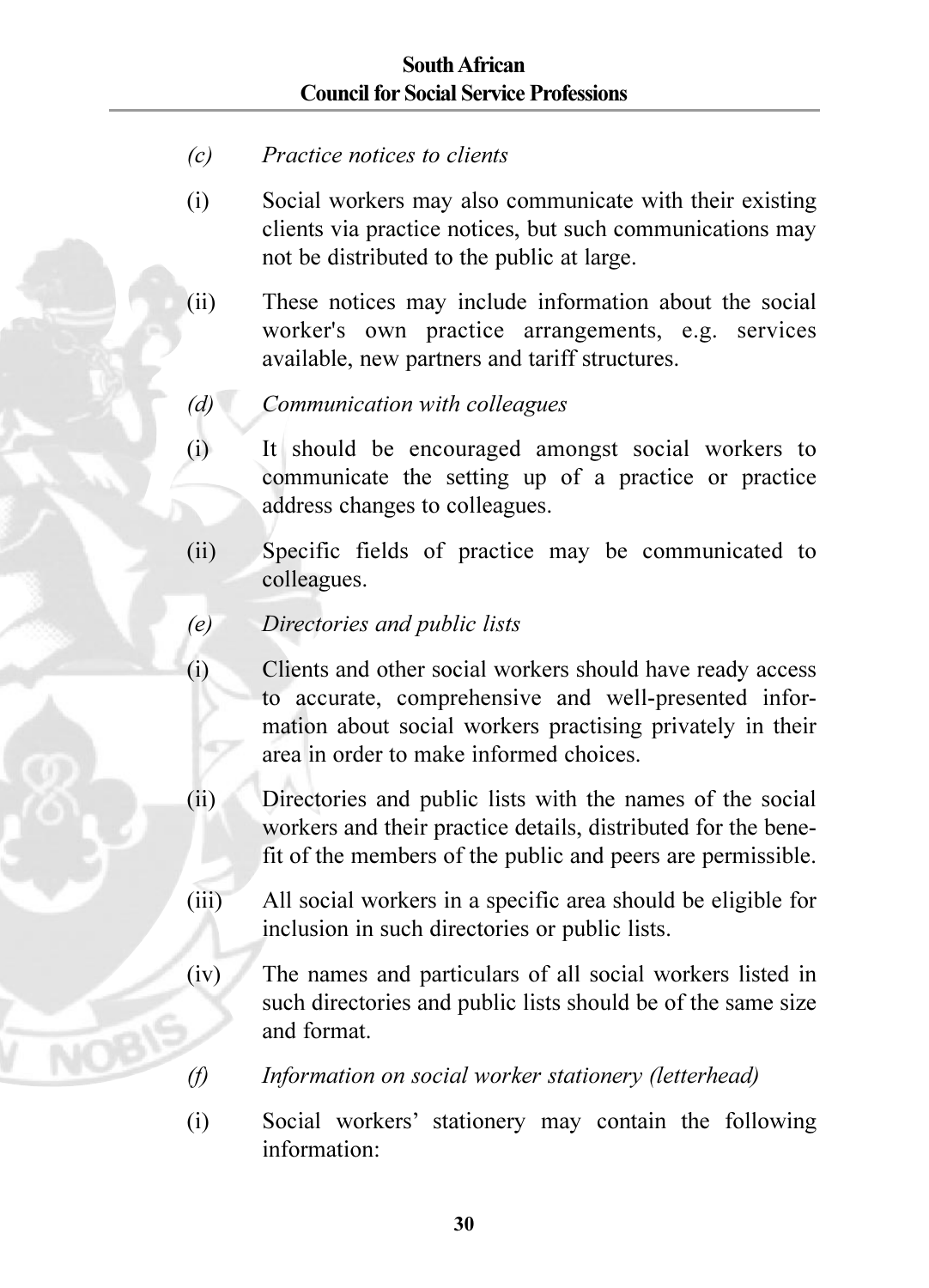- Name and surname
- Title
- Profession as registered with the South African Council for Social Service Professions
- Registration number with the South African Council for Social Service Professions
- Field of interest and/or Registered speciality with South  $\bullet$ African Council for Social Service Professions
- Registered qualifications with South African Council for Social Service Professions
- Addresses
- Contact details Telephone numbers
- Hours of consultation
- Practice code numbers
- Reference to a social worker's achievements is not  $(ii)$ allowed
- $(iii)$ The use of business or appointment cards is permissible.
- Logos may be used on stationery, but graphics or pictures  $(iv)$ may not depict anatomical structures or be generally offensive
- Practice names  $(g)$
- Social workers may use as the name of their practice, their  $(i)$ own names and/or the names of their partners, together with the words "and partners".
- The use of expressions that could create the impression  $(ii)$ that a practice forms part of, or is in association with a group practice comprising practitioners registered, for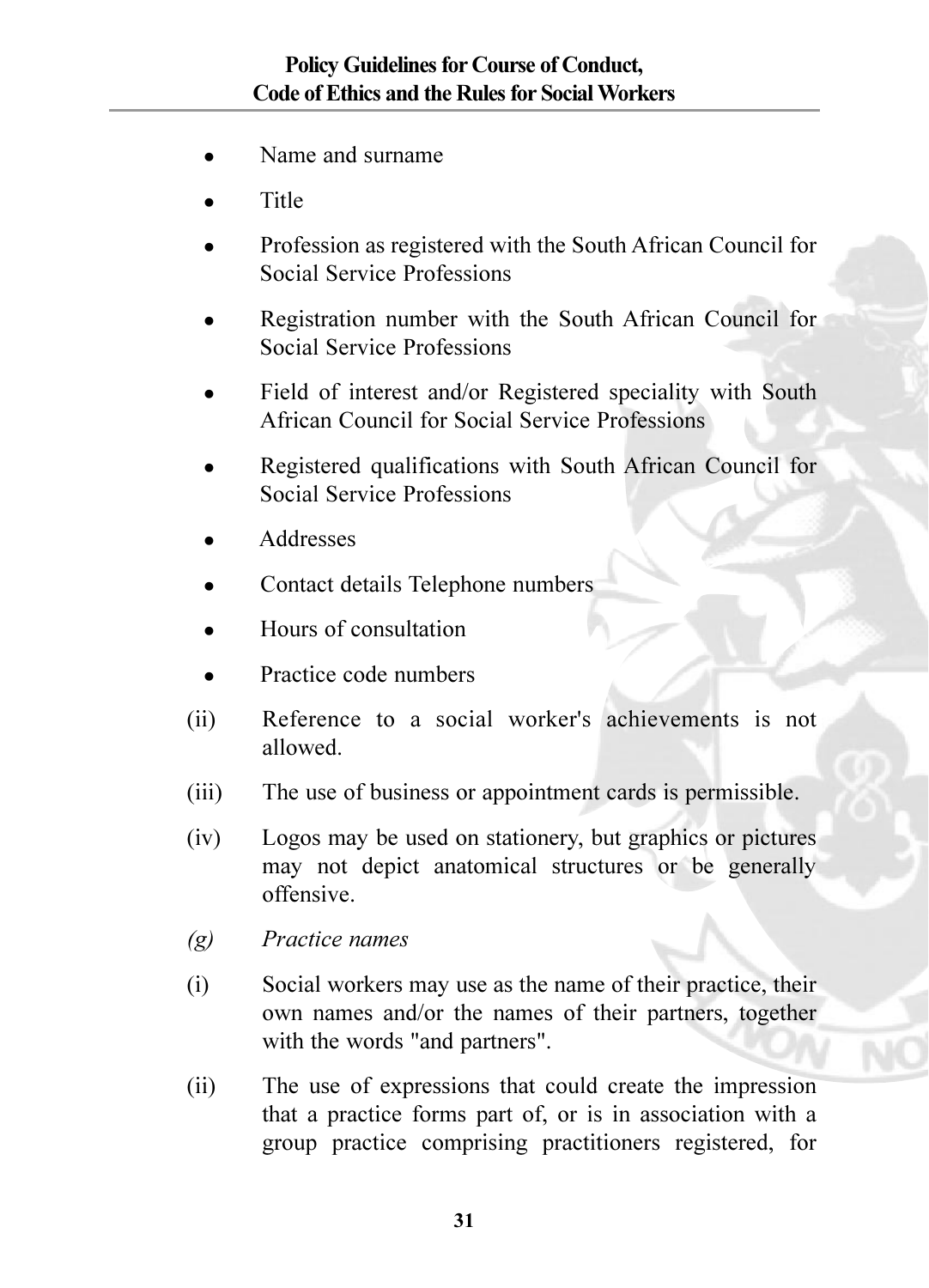instance, with the Health Professions Council of SA should be avoided. (It should be clear and specific that the practitioner is a social worker).

- Social workers are not allowed to practise under special  $(iii)$ names or titles. A descriptive name of the practice should be limited to the nature of the practice and its geographical location
- Social workers as authors  $(h)$

 $(i)$ 

- A social worker who is the author or co-author of books or articles may mention his or her name as "author" or "co-author", as the case may be, and indicate his or her social work standing as this promotes the profession's duty to disseminate information about advances in the social service professions.
- $(ii)$ Social workers with the necessary knowledge and skills may participate in the presentation and discussion of social issues by means of public address or through the printed and electronic media to lay audiences, provided that no information about their standing is given which may imply that a practitioner is the only, the best, or the most experienced in his or her particular field

The S A Council for Social Service Professions retains the final authority for deciding on the acceptability or not of the content and format of notifications put out or printed stationery used by social workers.

- 5.3 Social Workers' Ethical Responsibilities towards Colleagues and other Social Workers
	- 5.3.1 Respect
	- $(a)$ Social workers should treat colleagues with respect and should represent their qualifications, views and obligations accurately and fairly.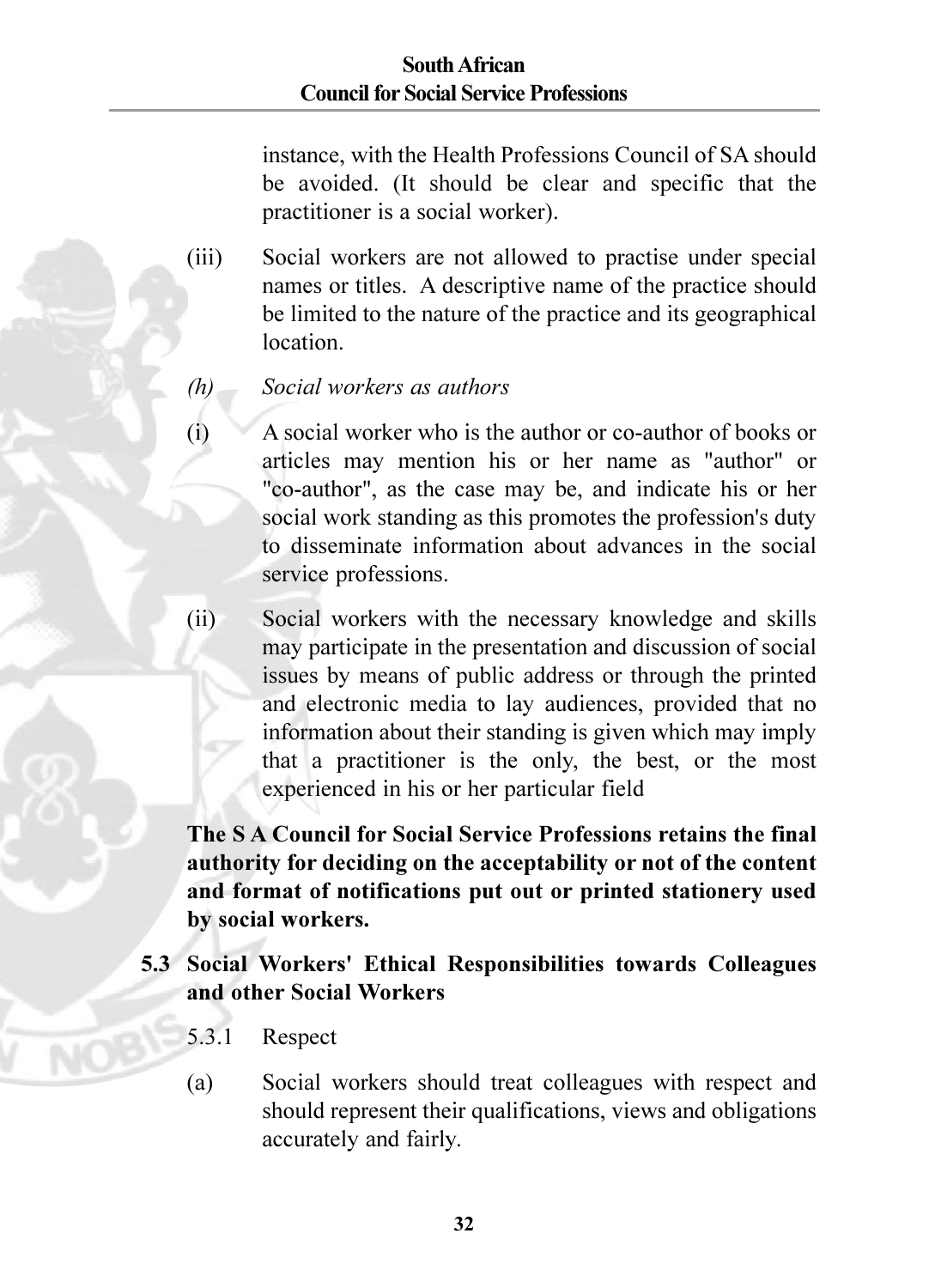- Social workers should exhibit loyalty towards colleagues  $(h)$ and therefore avoid unwarranted negative criticism of their colleagues in communication with clients or with other social workers. Unwarranted negative criticism may include demeaning comments that refer to a colleague's level of competence, skill, social work reputation or to individual attributes such as race, ethnicity, national origin, colour, sex, sexual orientation, age, marital status, political belief, religion and mental or physical disability.
- $(c)$ Social workers should work in conjunction with their colleagues and with colleagues of other professions in a spirit of professional cooperation that serves the well-being of client systems.
- 5.3.2 Confidentiality
- Social workers should respect confidential information  $(a)$ shared by colleagues in the course of their social work relationships, interactions and transactions.
- Social workers should ensure that their colleagues  $(b)$ understand a social worker's obligation to respect confidentiality and any relevant exceptions to this.
- $(c)$ It is imperative for a social worker to seek written and informed consent of the client prior to disclosing confidential information regarding the client with colleagues or other social workers. This may also include supervision.
- Interdisciplinary collaboration 5.3.3
- Social workers who are members of an interdisciplinary  $(a)$ team should participate in and contribute to decisions that affect the well-being of clients by drawing on the perspectives, values, experiences and research of other members of the team. The ethical obligations of social work, the interdisciplinary team as a whole and of its individual members should be clearly established.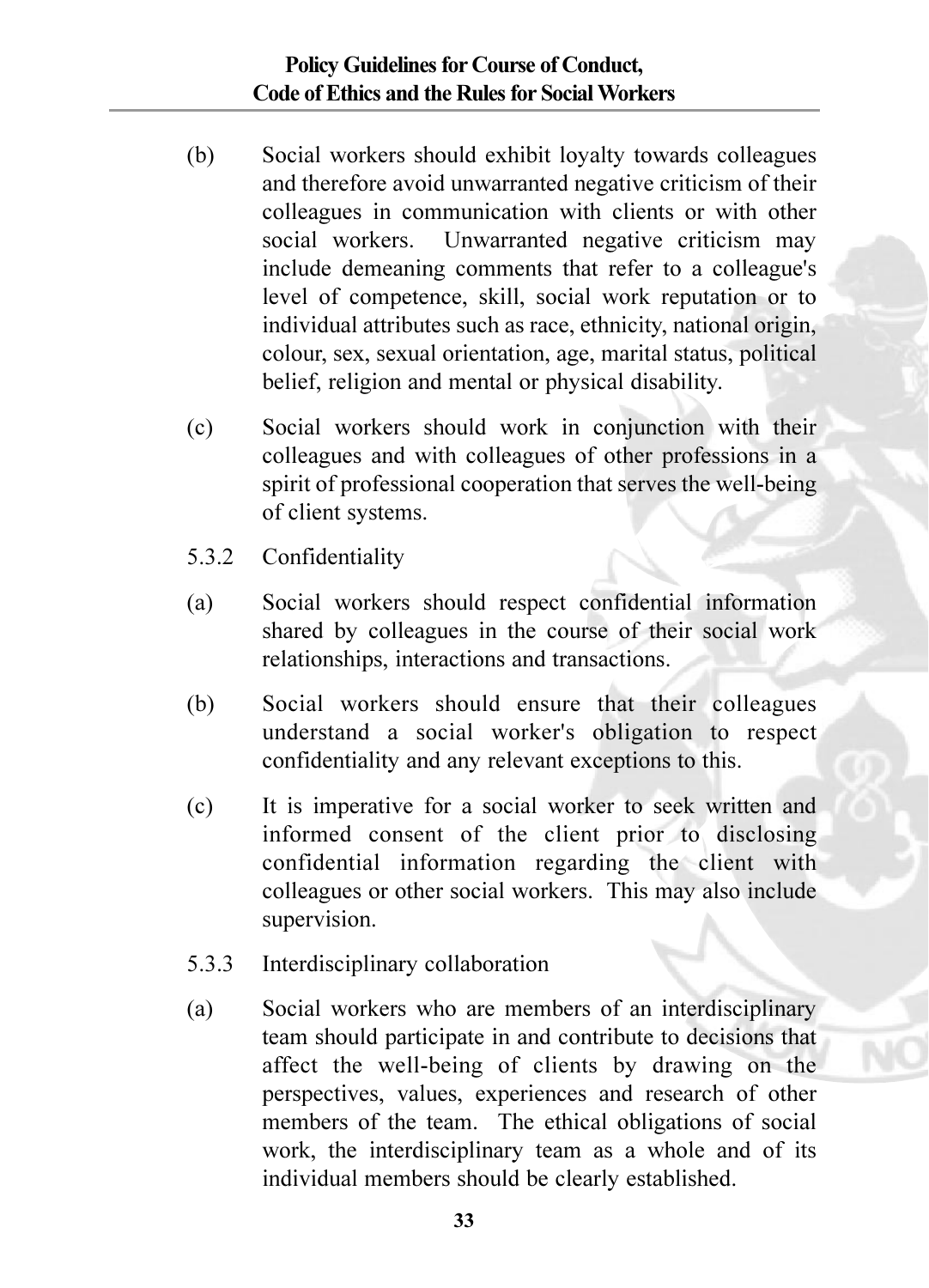### South African **Council for Social Service Professions**

- Social workers for whom a team decision raises ethical  $(b)$ concerns should attempt to resolve the concerns through appropriate organisational channels.
- If the concerns cannot be resolved, social workers should  $(c)$ pursue other avenues such as consultation with the Professional Board for Social Work/South African Council for Social Service Professions or seek legal opinion, to address their concerns consistent with clients' well-being.
- 5.3.4 Criticism and disputes involving colleagues
- $(a)$ Social workers should not take advantage of a dispute between a colleague and an employer to obtain a position or otherwise advance his/her own interests. The best interests of clients should be served at all times and the employer should be served with lovalty.
- $(b)$ Social workers should not exploit clients in disputes with colleagues or engage clients in any inappropriate discussion of conflicts between social workers and their colleagues.
- Criticism of and differences between colleagues should be  $(c)$ resolved according to the authority structure of the employer.
- Social workers should protect and defend colleagues  $\overline{d}$ against unfair criticism.
- 535 Consultation
- Social workers should seek the advice and counsel of  $(a)$ colleagues whenever such consultation is in the best interest of the client. Consultation with a colleague would provide a perspective in terms of how a reasonable social worker would act in a particular/given situation, however, approval of the client should be sought by the practitioner before consultation.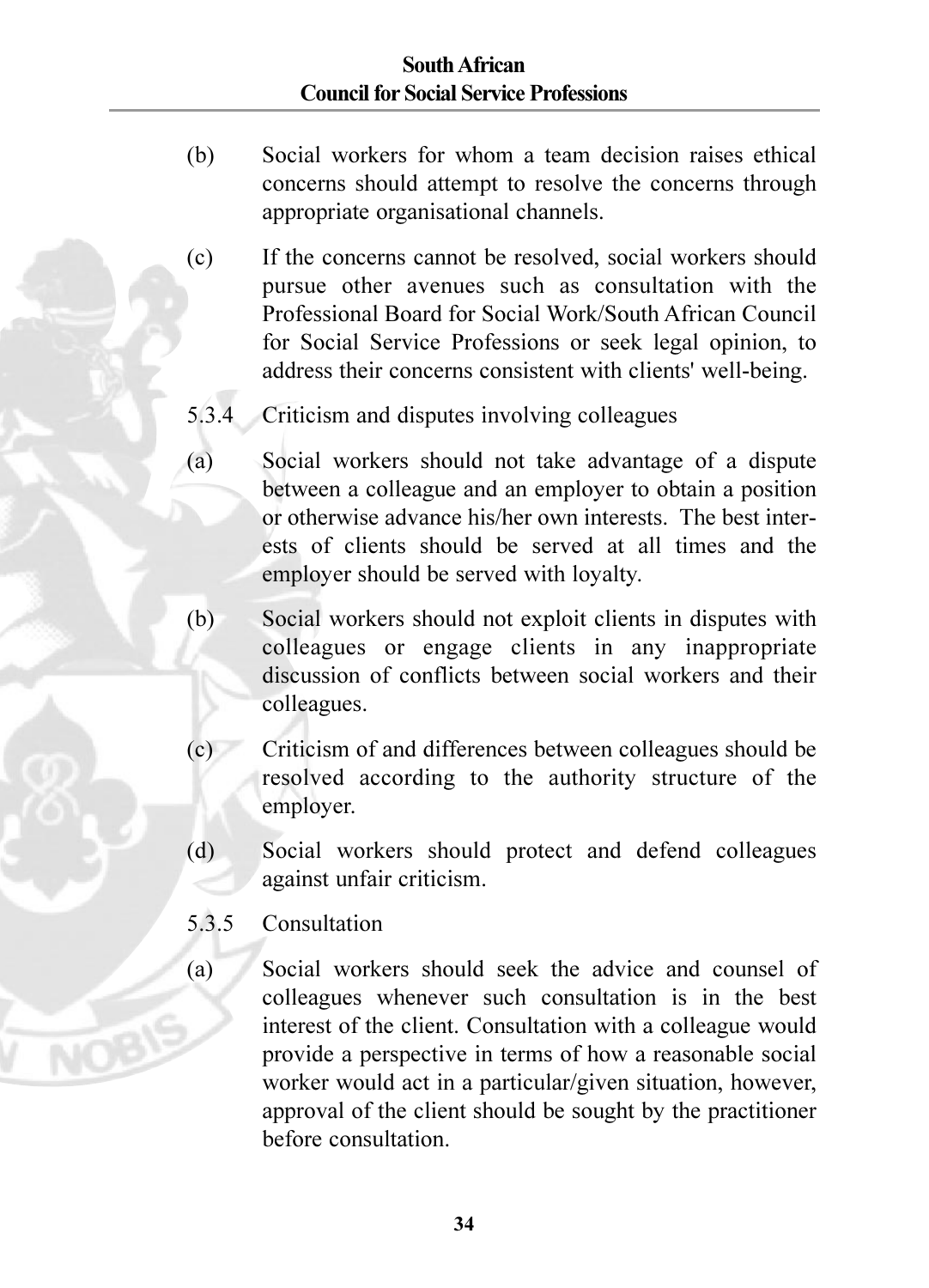- Social workers should keep themselves informed about  $(h)$ colleagues' areas of expertise and competencies. Thus, consultation should be sought only from colleagues who have demonstrated knowledge, expertise and competence relevant to the subject of the consultation.
- When consulting with colleagues regarding clients, social  $(c)$ workers should disclose as little information as is necessary in order to achieve the nurnoses of the consultation
- 536 Referral for services

Referrals should be undertaken in line with the organisation's policies and procedures.

- Social workers should refer clients to other social workers  $(a)$ when other social workers' specialised knowledge or expertise is needed to serve clients fully or when social workers believe they are not being effective or making reasonable progress with clients and that additional services are required.
- Referrals and consultations should be made subject to  $(b)$ other relevant considerations, including legal and contractual obligations.
- Social workers who refer clients to colleagues or other  $(c)$ social workers should take appropriate steps to facilitate an organised, orderly and professional transfer of responsibility (written not verbal transfer).
- Social workers who refer clients to colleagues and/or other  $(d)$ social workers should disclose, with clients' written consent, all pertinent information to the new service provider.
- Social workers are prohibited from giving or receiving  $(e)$ payment for a referral.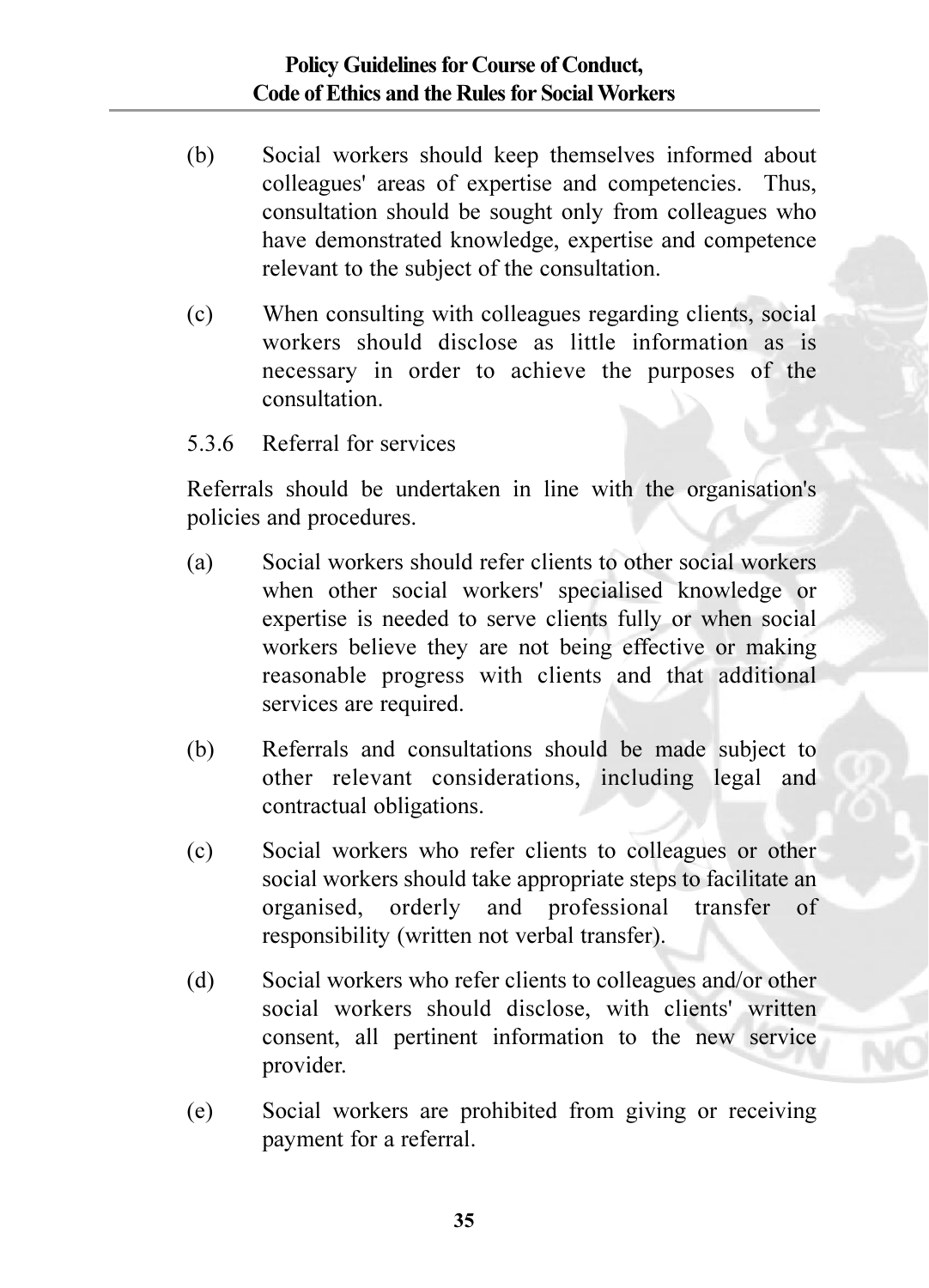### **South African Council for Social Service Professions**

- $(f)$ The performance of acts belonging to a field other than the social service professions, including psychometric testing for purposes of diagnosis and therapy, is regarded as unethical, unless the social workers are appropriately qualified and legally authorised to do so by the Professional Board for Psychology. However, social workers are allowed to use ecometric measuring instruments provided they meet the requirements of the South African Council for Social Service Professions
- $(g)$ The prevention of a client from procuring advice or assistance from another person who is authorised by law to advise or treat persons concerning their social well-being could be regarded as unprofessional conduct.
- 5.3.7 Supersession
- $(a)$ Supersession by another practitioner without taking reasonable steps to inform the practitioner originally in charge of the case, in cases where he or she should be aware that the client is receiving services from another social worker, could be regarded as unprofessional conduct
- $(b)$ A social worker should not accept a client of a colleague  $unless -$
- the said colleague is not available and the required  $(i)$ services cannot be kept in abeyance; or
- $(ii)$ the colleague consents to it or
- $(iii)$ the colleague's services have been terminated by the client without encouragement from the social worker: Provided that the explanation to a prospective client that services may not be rendered/provided to him or her unless and until he or she has terminated the services of the colleague shall not be regarded as encouragement.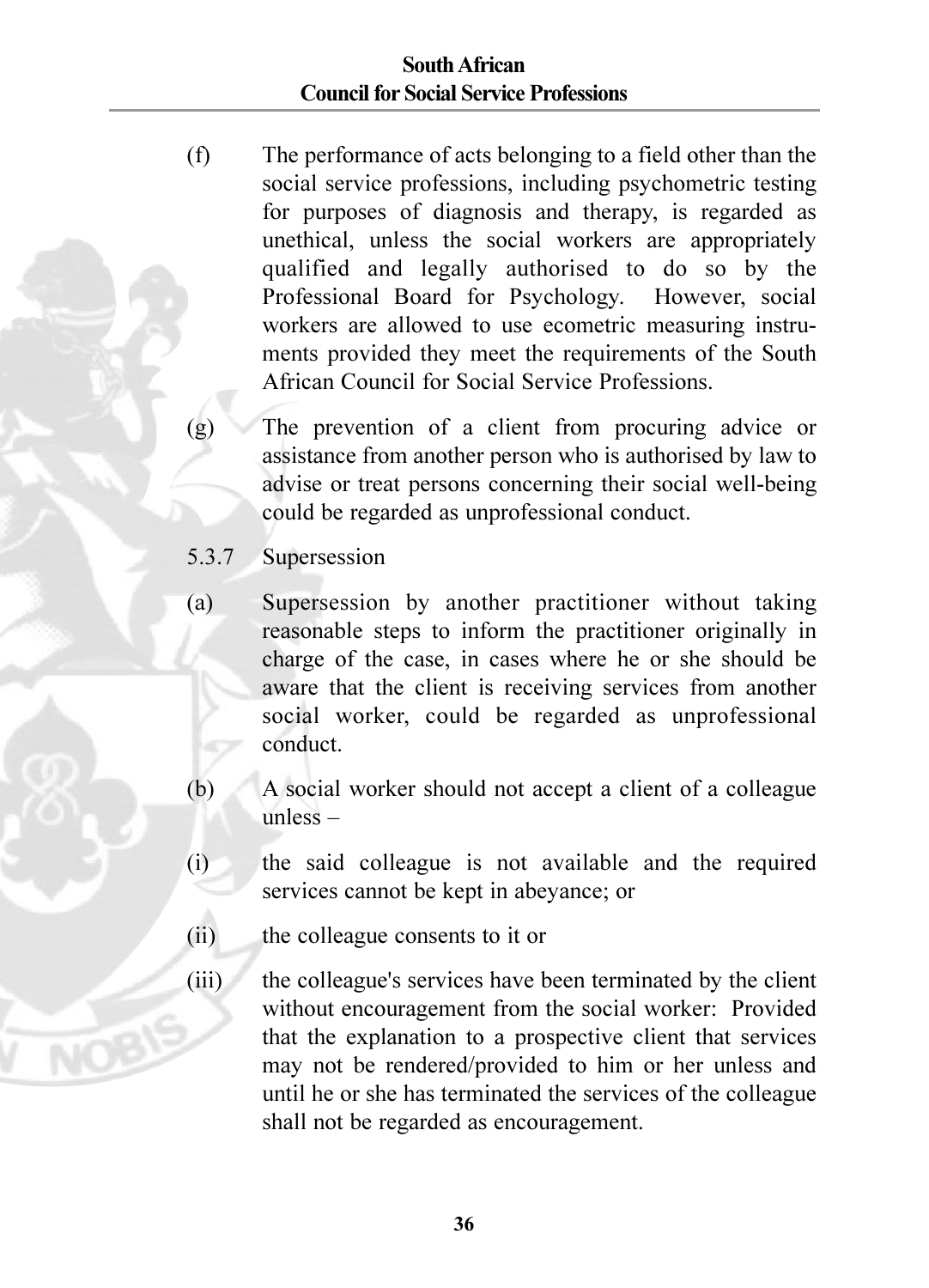- In the event of statutory services, the social worker should  $(iv)$ contact the social worker or agency already involved in the case to ascertain its status and whether statutory services must still be provided by the original social worker or agency. All reasonable measures must be taken to ensure consensus as to which social worker/agency should continue with the services. Should such consensus not be possible, the second social worker or agency may submit a report to the court clearly marked as a second opinion, and must ensure that the original social worker or agency is informed timeously of all actual and intended court proceedings/hearings.
- The fact that a social worker has previously also been  $(c)$ involved in the management of the case of a colleague's client shall not detract from the provisions of paragraph  $(iii)$ .

### 5.4 Social Workers' Ethical Responsibilities in Practice Settings

This section refers to the Rules relating to the course of conduct that concern an employer and a social work setting.

- 5.4.1 Supervision/management and consultation
- Social workers who provide supervision or consultation  $(a)$ should have the necessary knowledge and skills to supervise or consult appropriately and should do so only within their areas of knowledge and competence.
- Social workers who provide supervision or consultation (b) are responsible for setting clear, appropriate and culturally sensitive boundaries.
- Social workers should not engage in any dual or multiple  $(c)$ relationships with supervisees where there is a risk of exploitation of or potential harm to the supervisee.
- $(d)$ Social workers who provide supervision should evaluate supervisees' performance in a manner that is fair and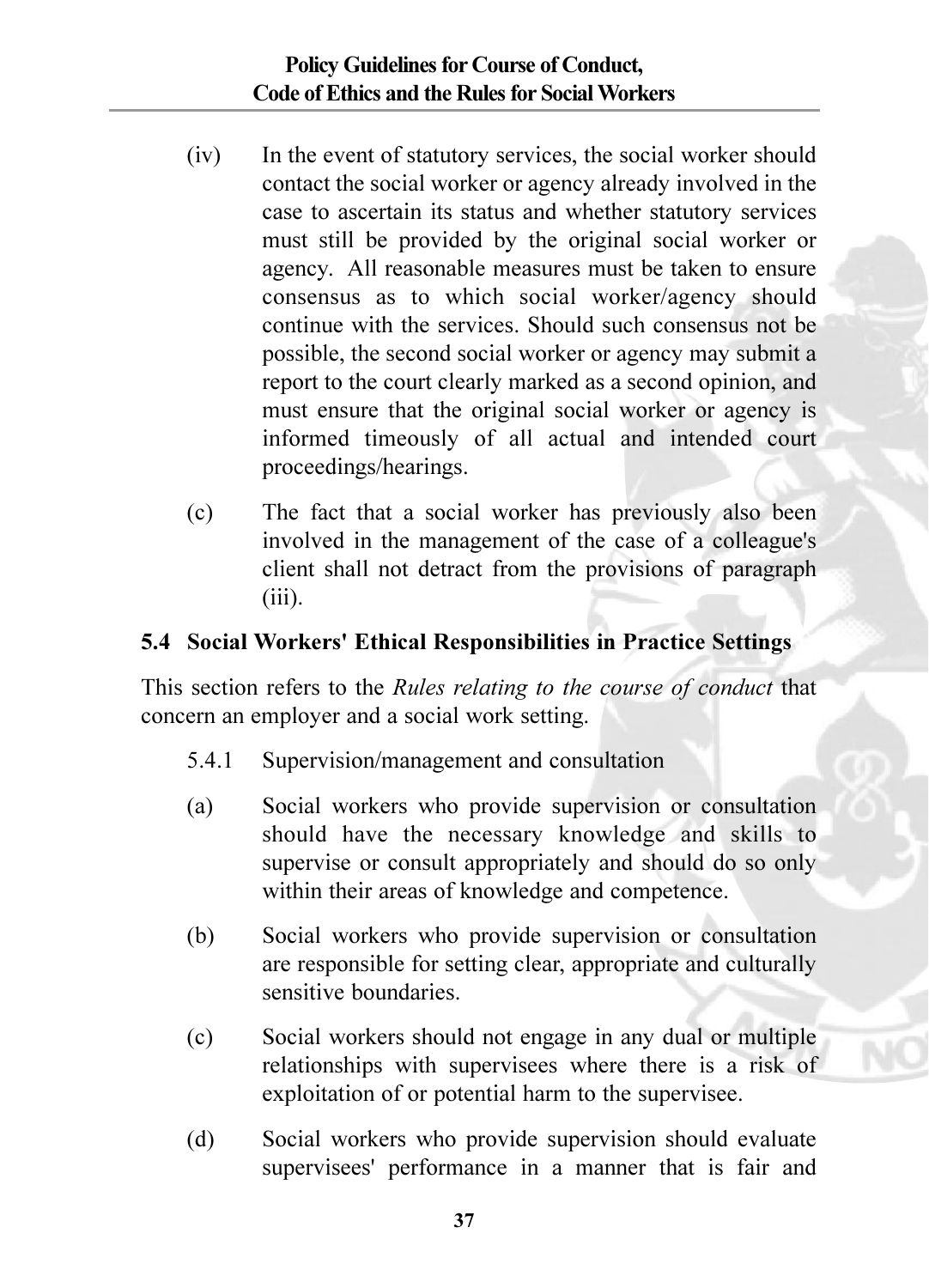respectful as well as record what transpired during supervision or consultation sessions.

- $(e)$ The supervisor could be held liable in an instance where a complaint of alleged unprofessional conduct is lodged against the supervisee/social worker.
- A social worker should be supervised on social work  $(f)$ matters by a supervisor who is registered as a social worker

#### 542 Performance evaluation

Social workers who are responsible for evaluating the performance of others should fulfil this responsibility in a fair and considerate manner and on the basis of clearly stated criteria.

#### $5.4.3$ Client records

- $(a)$ Social workers should take reasonable steps to ensure that records are accurate and reflect the services provided.
- $(b)$ Social workers should include sufficient and timely documentation in records to facilitate the delivery of services and to ensure continuity of services provided to clients in the future
- $(c)$ Social workers' documentation should protect clients' privacy to the extent that is possible and appropriate and should include only information that is directly relevant to the delivery of services. Confidentiality must be ensured in line with the code of ethics
- $(d)$ Social workers should store records following the termination of services to ensure reasonable future access. Records should be maintained for the number of years required by state statutes and relevant contracts.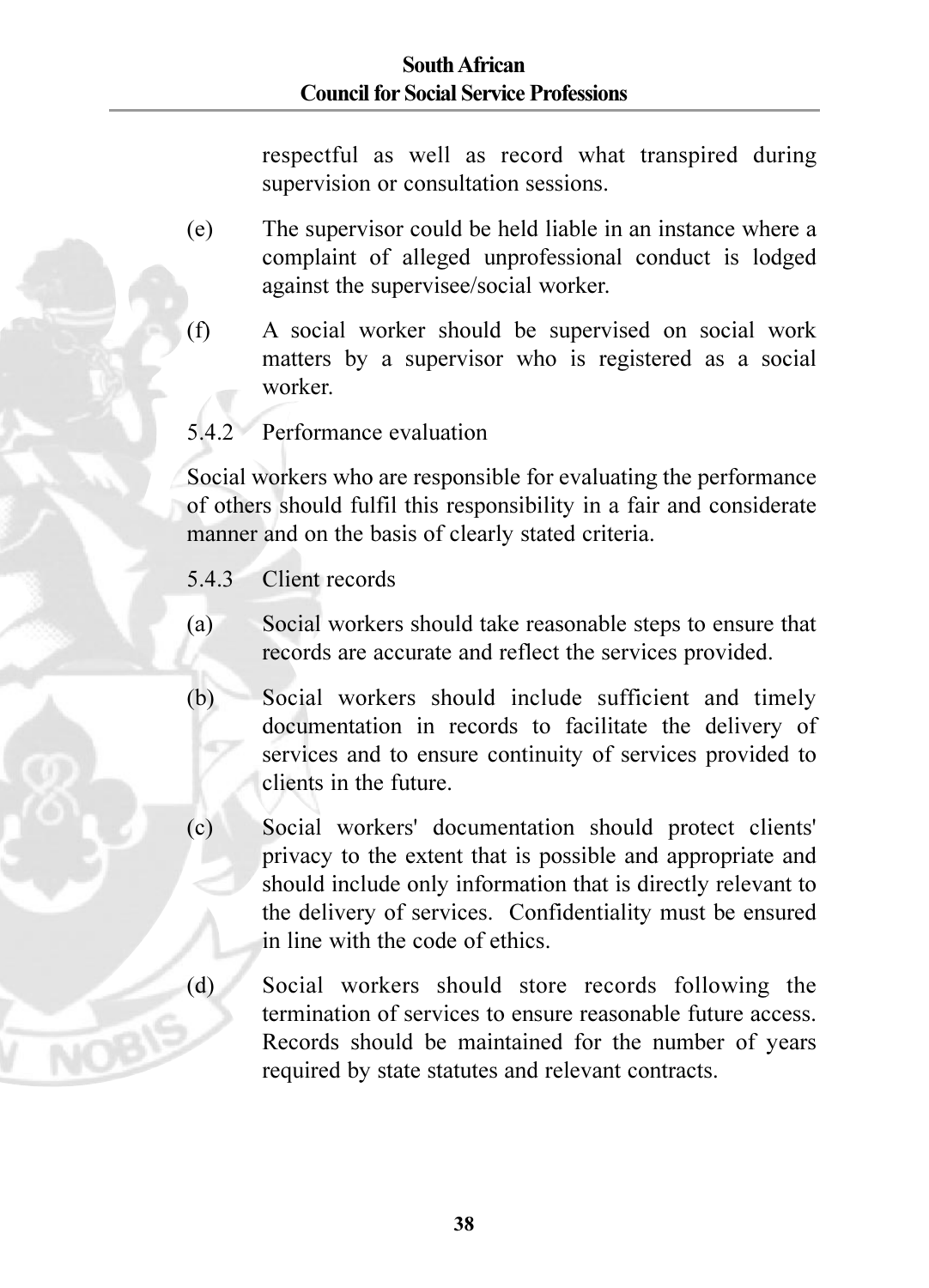#### 5.4.4 Billing

Social workers should establish and maintain billing practices that accurately reflect the nature and extent of services provided and that identify who provided the service in the practice setting. Billing should be done in such a manner that clients are not financially exploited.

- Advocacy for sufficient resources 5.4.5
- $(a)$ Social workers should advocate within and outside their agencies for adequate resources to meet clients' needs.
- They should advocate for resource allocation procedures  $(b)$ that are open and fair. When not all clients' needs can be met, an allocation procedure should be developed that is non-discriminatory and based on appropriate and consistently applied principles.
- $(c)$ Social workers should take reasonable steps to ensure that adequate agency or organisational resources are available to provide appropriate staff supervision.
- $(d)$ Social workers should take reasonable steps to ensure that the working environment for which they are responsible is consistent with and encourages compliance with the South African Council for Social Service Professions Code of Ethics. Social workers should take reasonable steps to eliminate any conditions in their organisations that violate, interfere with, or discourage compliance with the code of ethics
- 546 Commitment to employers
- Social workers should adhere to legislation, policies and  $(a)$ procedures of employers.
- (b) Social workers should work to improve employing agencies' policies and procedures and the efficiency and effectiveness of their services.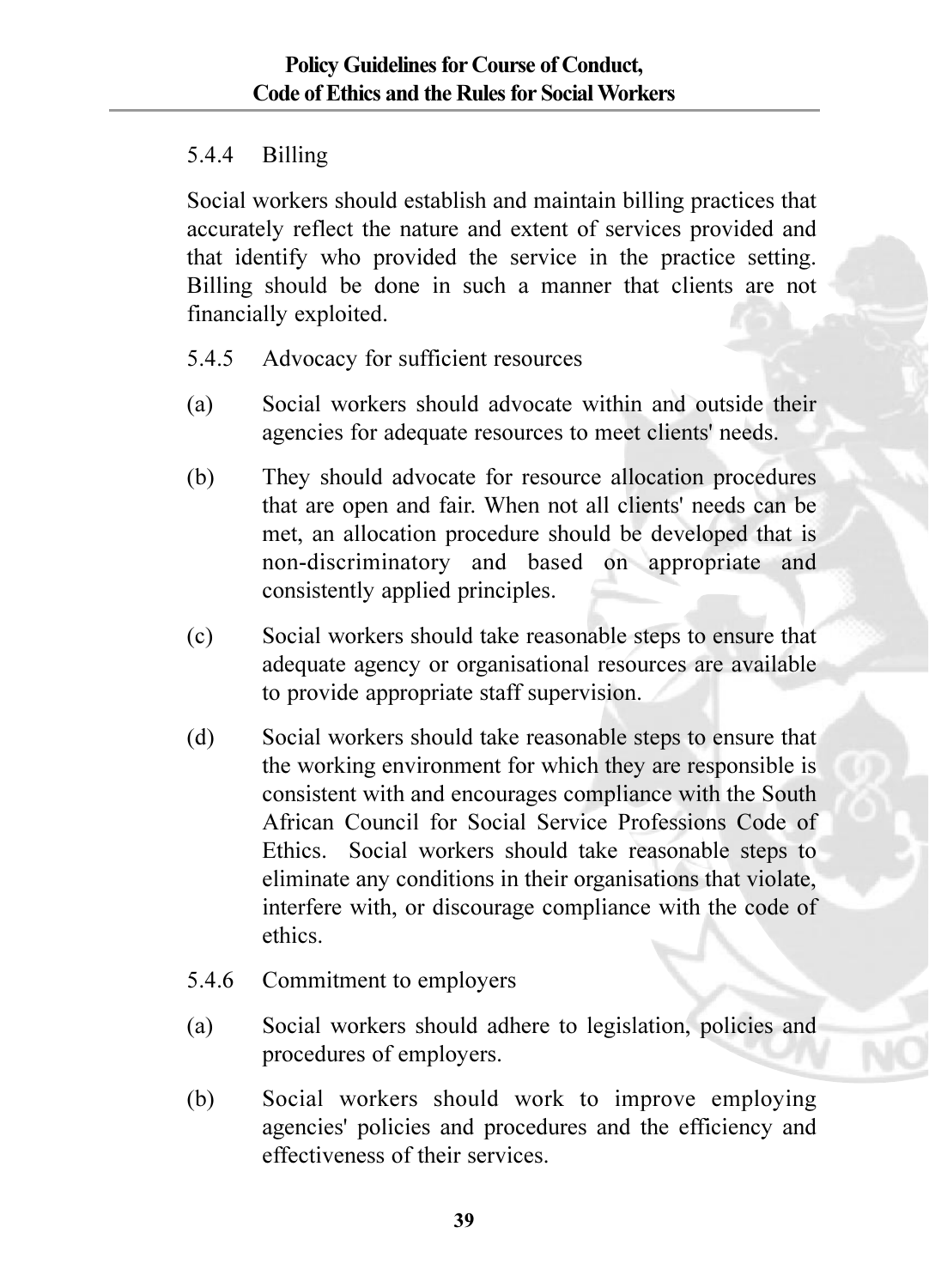### **South African Council for Social Service Professions**

- $(c)$ Social workers should take reasonable steps to ensure that employers are aware of their ethical obligations as set forth in the South African Council for Social Service Professions code of ethics and of the implications of these obligations for practice.
- $(d)$ Social workers should be encouraged to report discrepancies between the Social Service Professions Act, its regulations and rules and procedures and those of employers.
- Social workers should be diligent stewards of the resources  $(e)$ of their employing organisations, wisely conserving funds where appropriate and never misappropriating funds or using them for unintended purposes.
- 547 Labour-Management Disputes
- $(a)$ Social workers may engage in organised action, including the formation of and participation in labour unions, to improve services to clients and working conditions.
- $(b)$ The actions of social workers who are involved in labour-management disputes, job actions, or labour strikes should be guided by the profession's values, ethical principles, and ethical standards. Social workers should carefully examine relevant issues and their possible impact on clients before deciding on a course of action.
- Social workers must always abide by the provisions of the  $(c)$ Labour Relations Act. The following acts could be regarded as unethical/unprofessional behaviour:
- $(i)$ Doing damage to any property of the employer or a fellow employee
- Participation in any action which is a threat to other  $(i)$ employees or to participate in any intimidating action
- $(iii)$ Causing harm in any manner whatsoever to clients or potential clients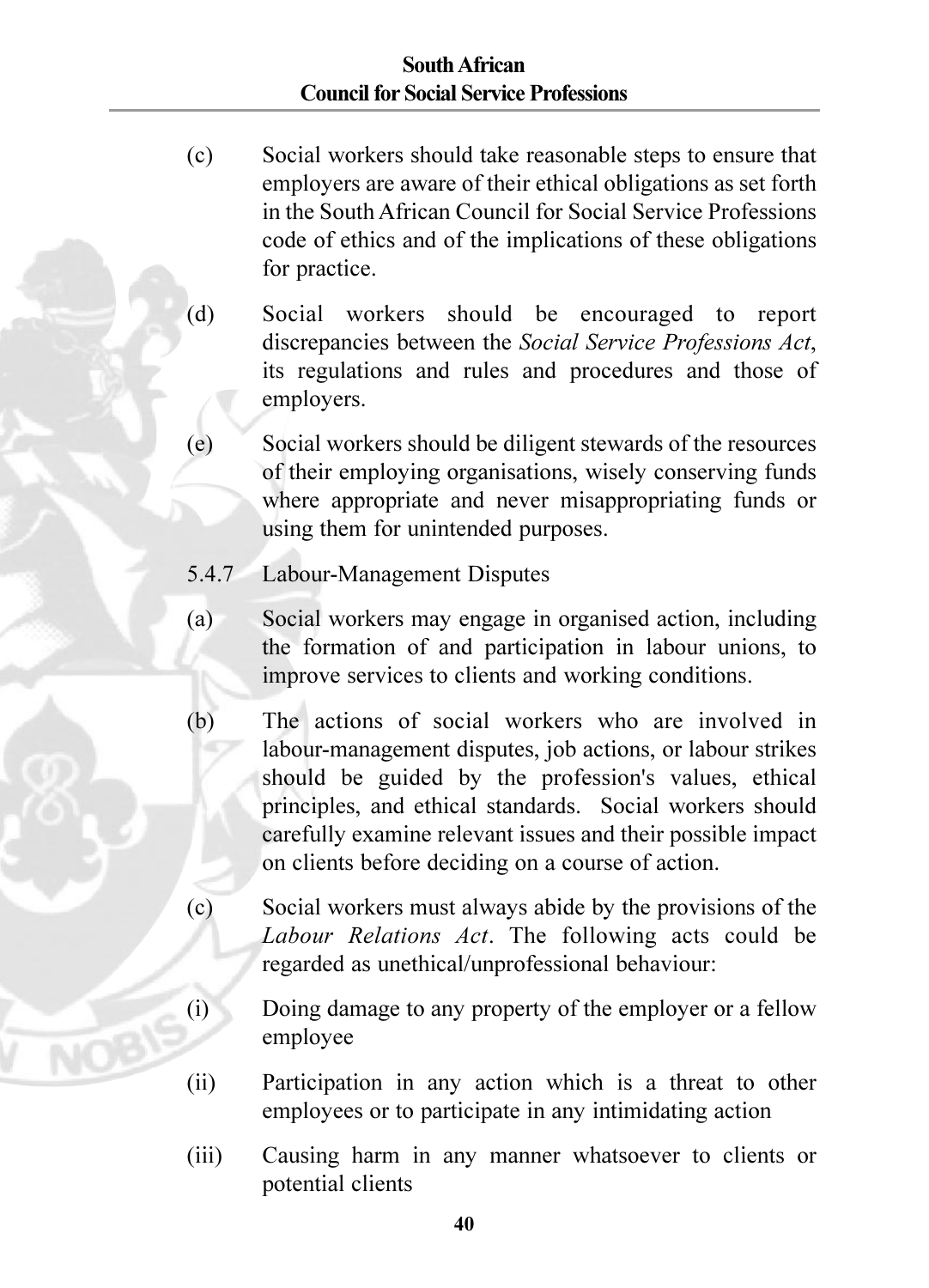- Participating in secondary strikes, that is, striking action  $(iv)$ taken against the strikers' employer in sympathy of a strike at another employer who is engaged in a dispute with its own workforce, that are not in accordance with the provisions of section 66 of the Labour Relations Act of 1995
- $(v)$ Participating in any act of violence during the cause of the strike
- $(vi)$ Instigating or participating in an unprotected strike as defined in the Labour Relations Act
- $(d)$ Social workers may not refuse without sufficient cause to provide social work services that they took on or for which they were employed.
- A person registered in terms of the Social Service  $(e)$ Professions Act, 1978, may not employ any person who is obliged to register in terms of this Act, knowing that such person has not been registered.
- $(f)$ Social workers may not breach their contract of service or engage in behaviour that would justify their dismissal.
- Practising or carrying on from his or her offices any  $(g)$ business, trade, work or profession apart from the profession he or she belongs to, without the prior written consent of the South African Council For Social Service Professions/Professional Board for Social Work or contrary to a condition, if any, which such a consent is subject to could be regarded as unethical behaviour.
- A social worker may not practise in partnership with a  $(h)$ person who is not registered in terms of the Social Service Professions Act or share offices with such a person, except with the prior written consent from the South African Council for Social Service Professions/Professional Board for Social Work and subject to such conditions as may be determined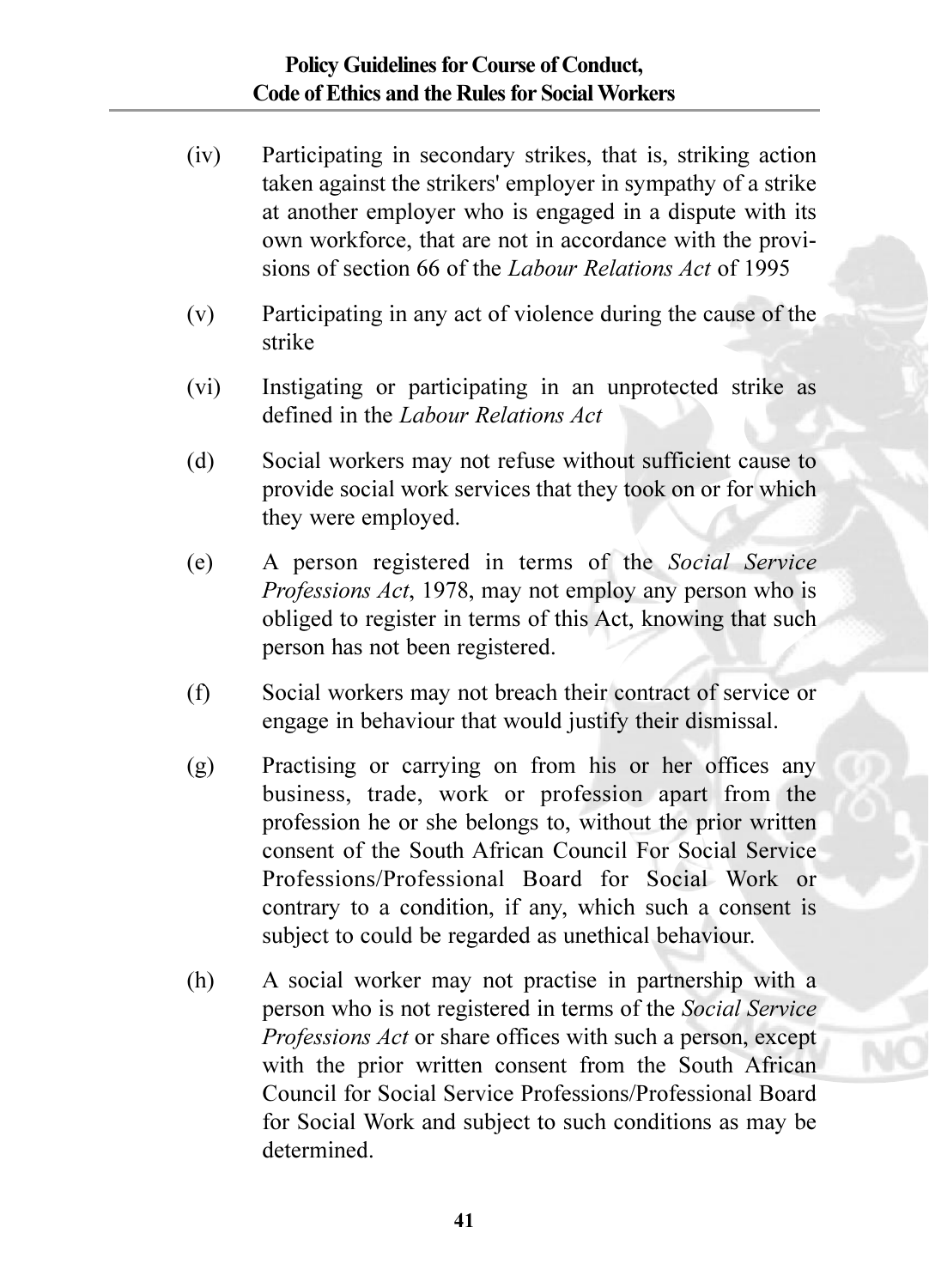### 5.5 Social Workers' Ethical Responsibilities to the Broader Society

This section refers to the Rules relating to the course of conduct that concerns the community.

#### $551$ Social Development

Social workers should promote the general development of society, from local to global levels and the empowerment of their communities and their environments. Social workers should advocate for living conditions conducive to the fulfilment of basic human needs and should promote social, economic, political and cultural values and institutions that are compatible with the realisation of social justice.

### 5.5.2 Public emergencies

Social workers should provide appropriate professional services in public emergencies to the greatest extent possible.

- 5.5.3 Social and political action
- $(a)$ Social workers engage in social and political action that seeks to ensure that all people have equal access to the resources, employment, services and opportunities they require to meet their basic human needs and to develop fully. Social workers should be aware of the impact of the political arena on practice and should advocate for changes in policy and legislation to improve social conditions in order to meet basic human needs and promote social justice.
- $(b)$ Social workers act to expand choice and opportunity for all people, with special regard for vulnerable, disadvantaged, discriminated against and exploited people, groups and communities.
- $(c)$ Social workers promote conditions that encourage respect for cultural and social diversity within the Republic of South Africa and globally. Social workers should promote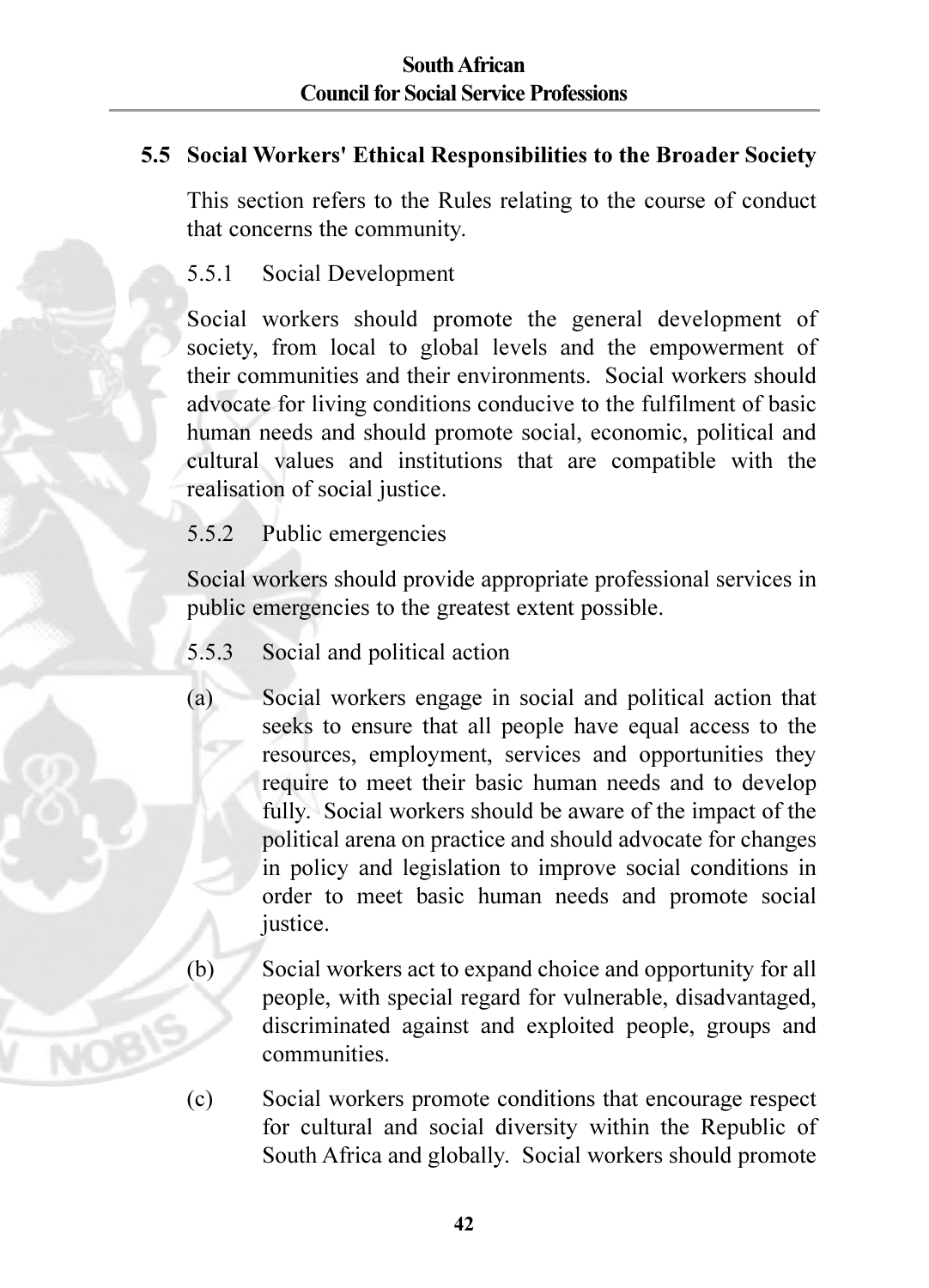policies and practices that demonstrate respect for difference, support the expansion of cultural knowledge and resources, advocate for programmes and institutions that demonstrate cultural competence, and promote policies that safeguard the rights of and confirm equity and social justice for all people.

- Social workers act to prevent and eliminate domination  $(d)$ exploitation and unfair discrimination against any person. group, or class on any basis including, race, ethnicity, national origin, colour, sex, sexual orientation, age, marital status, political belief, religion, socio-economic status or mental or physical disability.
- Social workers should not unfairly discriminate against a  $(e)$ client on any ground, including on account of social or economic status, colour, sex, sexual orientation, race, ethnicity, national origin, age, marital status, political belief, religion, mental disability, physical disability, socio-economic status, language or nationality.

## **6. IMPLEMENTATION**

- (a) This document should be implemented indiscriminately  $-$  in all areas where social workers are rendering services.
- (b) Council will endeavour to provide training/presentations regarding the code of ethics guidelines with a view to ensuring understanding and empowerment of social workers regarding the content of the document. However, in terms of the Social Service Professions Act. No 110 of 1978, professionals are required to adhere to the codes of ethics at all times. Failure to do so may lead to a disciplinary inquiry.
- (c) The guidelines will be used in cases where complaints of alleged unprofessional conduct are received and as a reference manual for practitioners when faced with ethical challenges.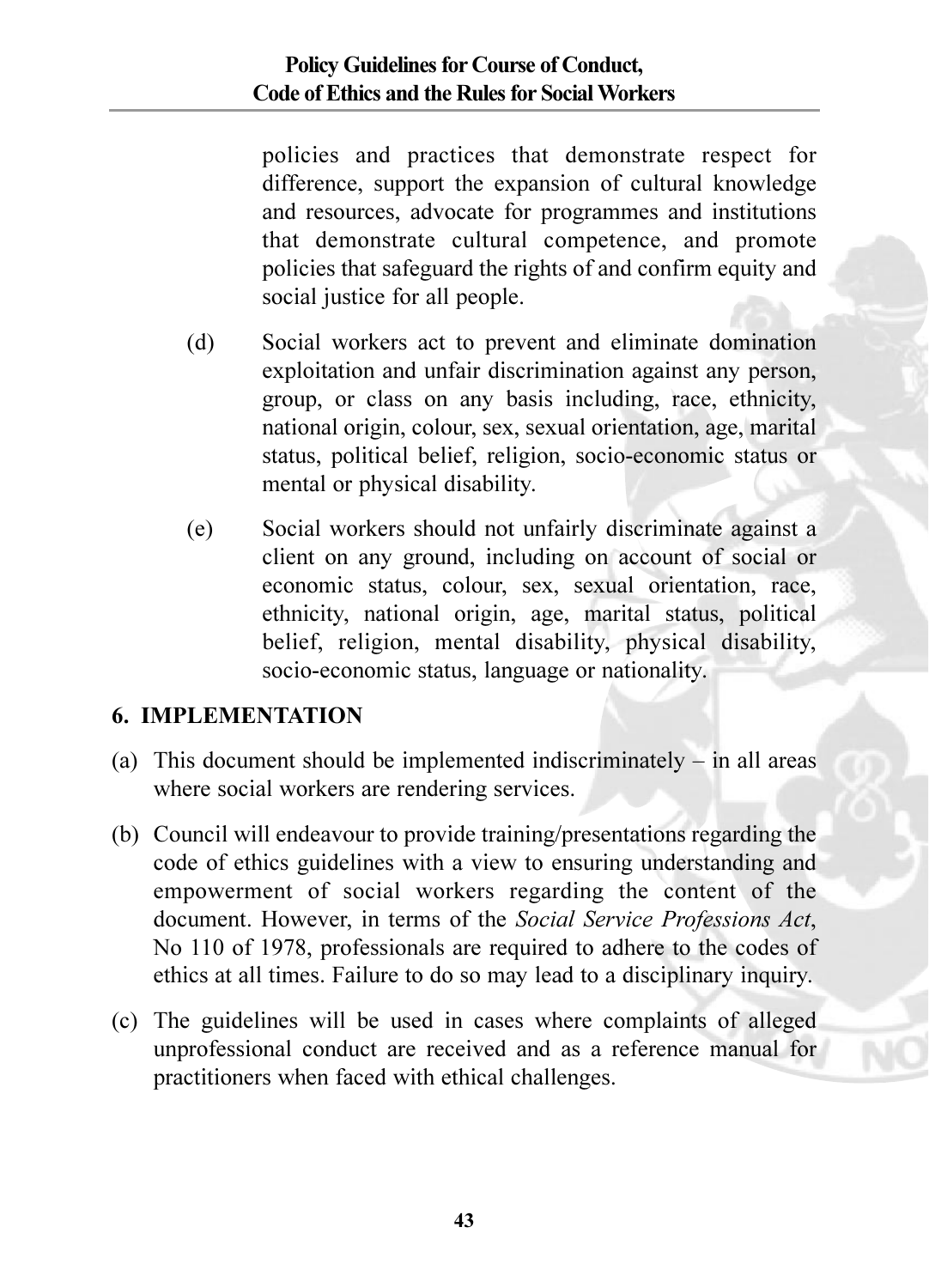# **7 FAILURE TO COMPLY WITH THE CODE OF ETHICS: LEGAL IMPLICATIONS**

Social workers who do not abide with the principles, values, standards and guidelines as set out in this document may be subjected to inquiries in terms of the regulations regarding unprofessional conduct. The procedures for reporting, investigating and resolving complaints of unethical conduct are described in the Regulations regarding the conducting of inquiries into alleged unprofessional conduct. The actions that the South African Council for Social Service Professions may take for violations of the code of ethics include actions such as a reprimand and/or warning, a fine, remedial actions or supervision, and time-limited or permanent cancellation of professional practice registration.

# **8. EVALUATION OF POLICY DOCUMENT**

This is a living document, therefore, it should be continuously evaluated to determine its feasibility, relevance and effectiveness.

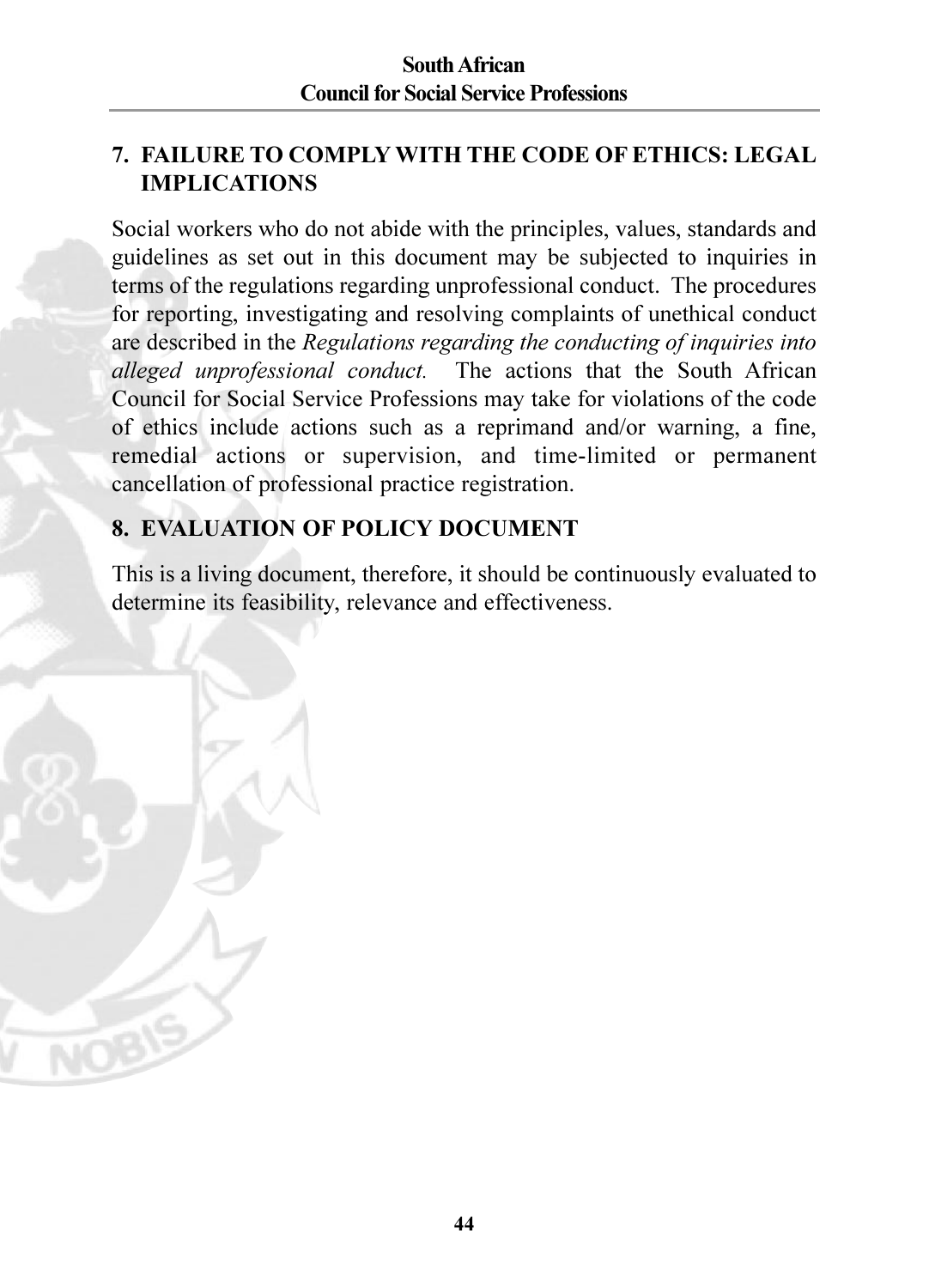# **ANNEXURES**

| <b>Annexure A:</b> Professionals Ethical Responsibilities as<br>Social workers                                                | 47 |
|-------------------------------------------------------------------------------------------------------------------------------|----|
| <b>Annexure B:</b> HIV infection and AIDS Policy Guidelines of the<br>South African Council for Social Service<br>Professions | 49 |
| <b>Annexure C:</b> Confidentiality within Occupational Settings                                                               | 59 |
| <b>Annexure D:</b> A letter of protest (Guideline)                                                                            | 61 |
| <b>Annexure E:</b> Information regarding <i>Promotion of Access to</i><br>Information Act, Act No. 2 of 2000                  |    |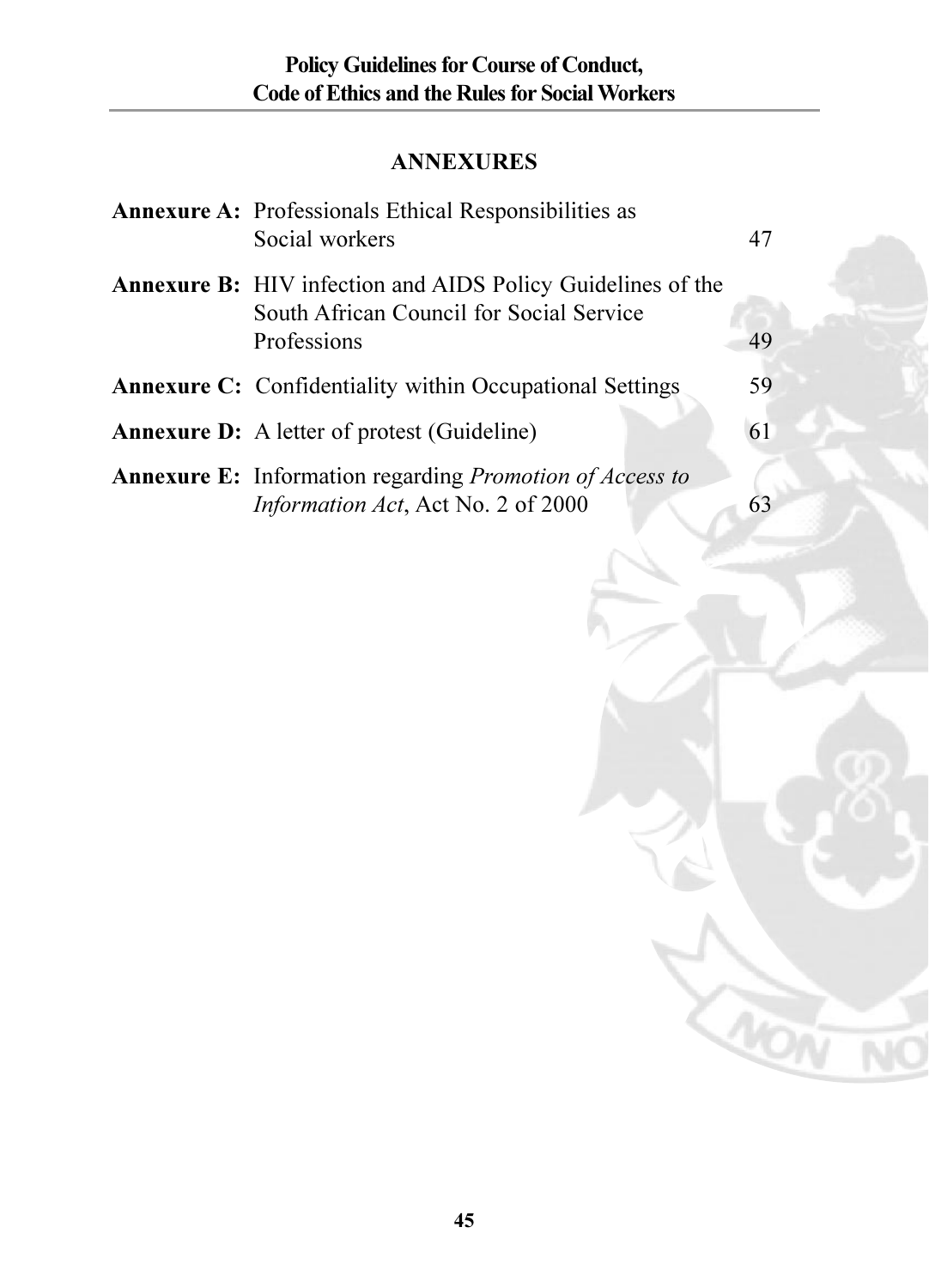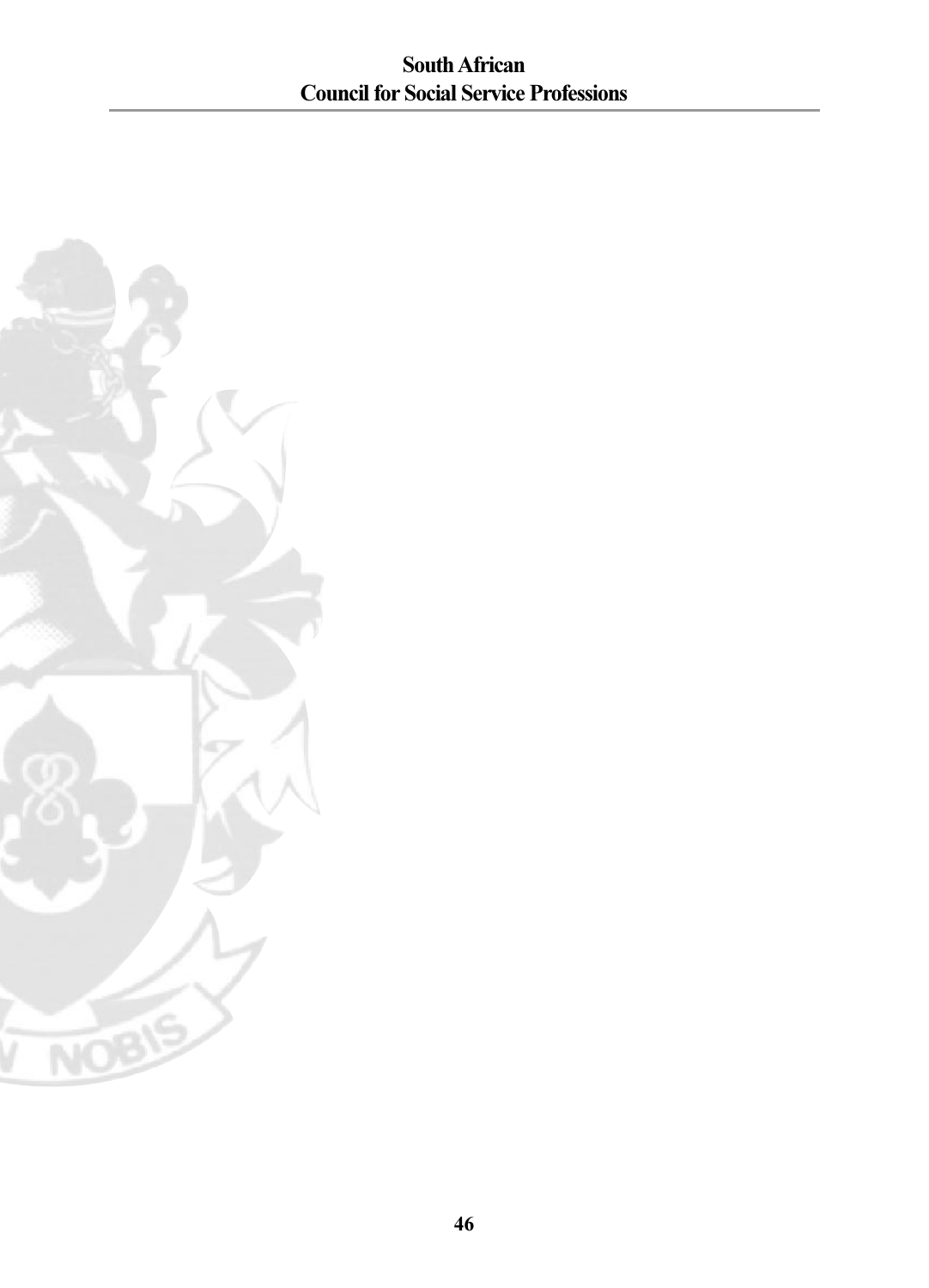### Annexure A

# 1. PROFESSIONALS' ETHICAL RESPONSIBILITIES AS SOCIAL. **WORKERS**

## 1.1 Dishonesty, fraud and deception

Social workers should not participate in, condone, or be associated with dishonesty, fraud or deception.

## 1.2 Impairment

- (a) Social workers recognise that their personal problems and conflicts may interfere with their effectiveness as practitioners. They should not allow their personal problems, psycho-social distress, legal problems, substance abuse, or mental health difficulties to interfere with their professional judgment and performance or to ieopardise the best interest of people for whom they have a professional responsibility. If such a condition develops after a professional relationship has commenced and has been conducted in an appropriate manner, the practitioner shall notify the client in writing of the termination of services, and shall assist the client in obtaining services from another social worker.
- (b) Social workers have an obligation to be alert to the signs of personal problems and to obtain assistance for their personal problems at an early stage in order to prevent their performance being significantly impaired.
- (c) Social workers whose personal problems, psycho-social distress, legal problems, substance abuse or mental health difficulties interfere with their professional judgment and performance should immediately seek consultation and take appropriate remedial action by seeking professional intervention, making adjustments in workload, terminating practice or work-related duties until such time as their personal problems no longer impact on their work performance, or taking any other steps necessary to protect clients and others.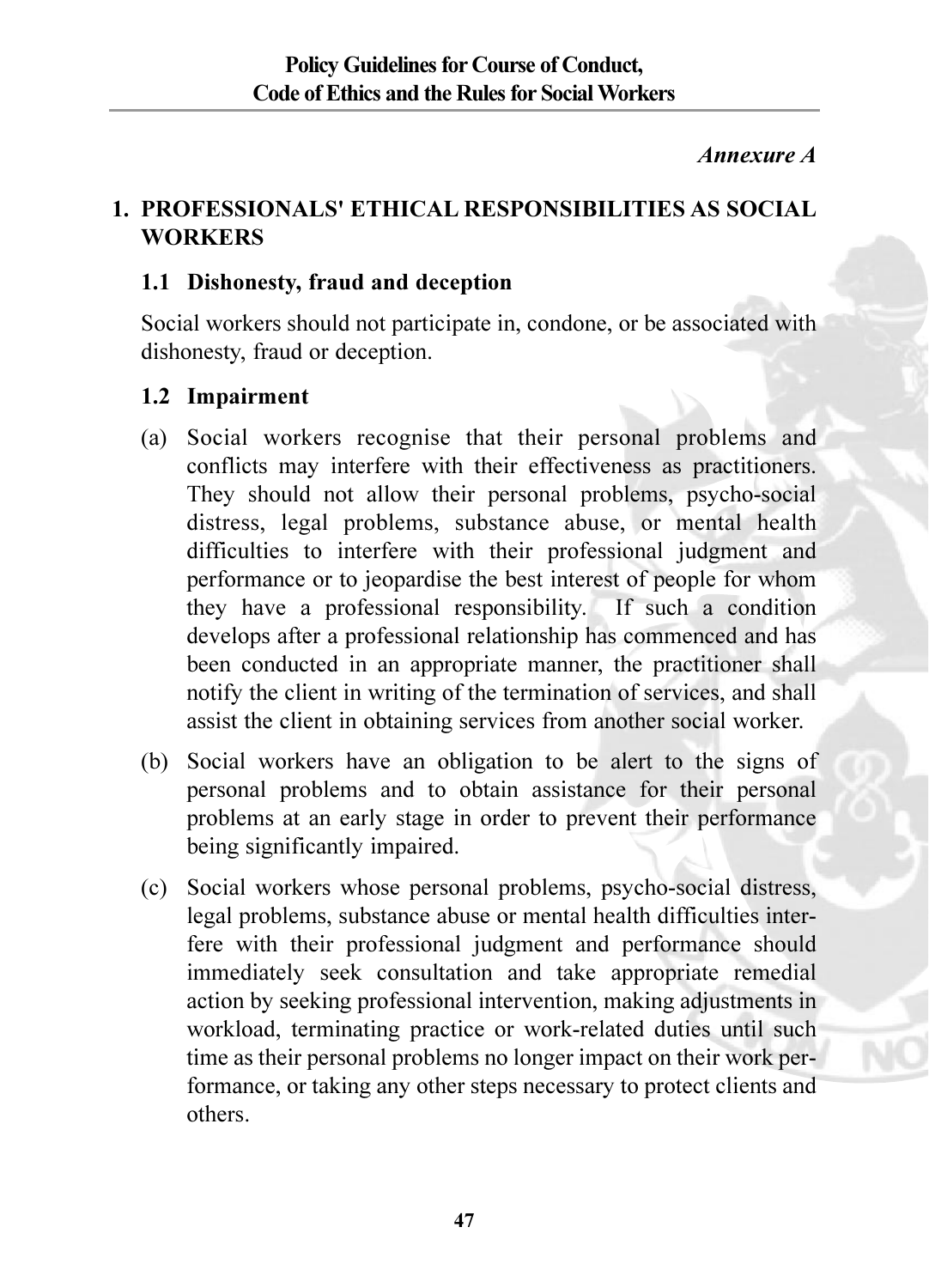### 1.3 Misrepresentation

- (a) Social workers should make clear distinctions between statements and actions engaged in as a private individual and as a representative of the social service profession, a professional organisation, or their employing agency.
- (b) Social workers who speak on behalf of professional organisations should accurately represent the official and authorised positions of the organisations.
- (c) Social workers should ensure that their representations to clients. agencies, and the public of professional qualifications, credentials. education, competence, affiliations, services provided, or results to be achieved are accurate. Social workers should claim only those relevant professional credentials they actually possess and take steps to correct any inaccuracies or misrepresentation of their credentials by others.

# 1.4 Acknowledging credit

- (a) Social workers should take responsibility and credit, including authorship credit, only for work they have actually performed and to which they have contributed.
- (b) Social workers should honestly acknowledge the work of and the contributions made by others.

# 1.5 Continuing professional development

- (a) Social workers and supervisors should take reasonable steps to provide or arrange for continuing education and staff development for all their staff. Continuing professional development should address current knowledge and emerging developments related to the social service profession's practice and ethics.
- (b) The S A Council for Social Service Professions is in the process of implementing continuing professional development for the social workers to remain registered with the Council.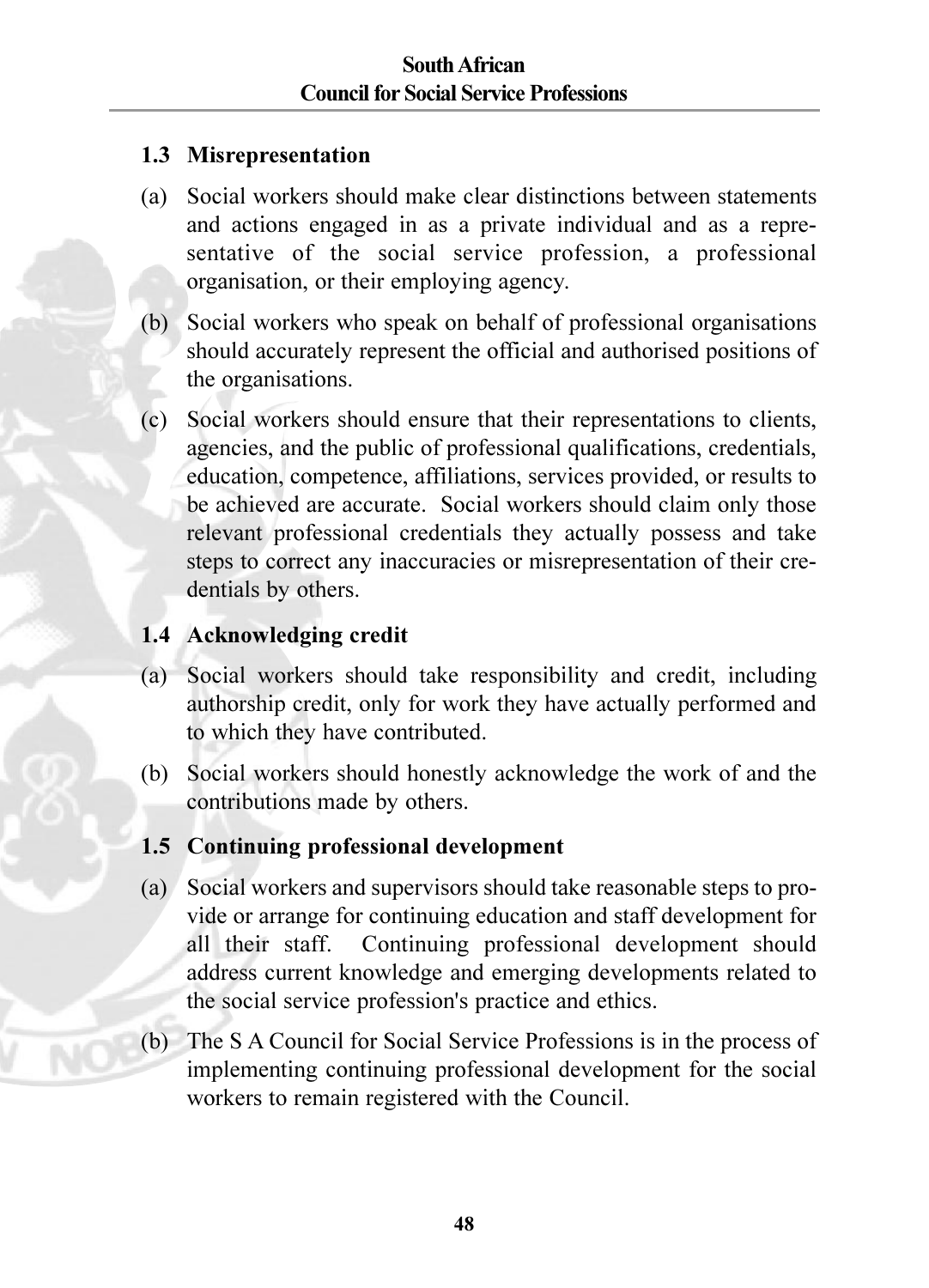### Annexure R

# HIV INFECTION AND AIDS: POLICY GUIDELINES OF THE **SOUTH AFRICAN COUNCIL FOR SOCIAL SERVICE PROFESSIONS**

## 1. INTRODUCTION

HIV infection and AIDS are one of the most challenging matters that the authorities have to deal with in South Africa. This is due to the fact that individuals, families, groups and communities are affected by this pandemic in their totality. The effect of HIV and AIDS is broad and relates to the health, social and psychological well-being of those infected as well as their significant others and the communities in which they live.

HIV and AIDS is a sensitive issue and should be addressed with great caution. Caution is even more important when cognisance is taken of the fact that there are not always clear legislative guidelines to deal with the subject matter.

Through this policy the SA Council for Social Service Professions endeavours to provide social service practitioners with ethical guidelines to render professional social services to those infected and affected by HIV and AIDS.

## 2. PRINCIPLES

The South African Council for Social Service Professions has adopted the following principles and points of departure when social workers provide services to HIV positive clients, their families and communities:

- 2.1 Although infection with HIV and AIDS is incurable at present. AIDS is considered to be a manageable life-threatening disease. Social workers should, therefore, adopt a positive attitude to working with such clients, their families and their communities.
- 2.2 It will be regarded as unethical behaviour should a social worker refuse to provide services to HIV and AIDS infected or affected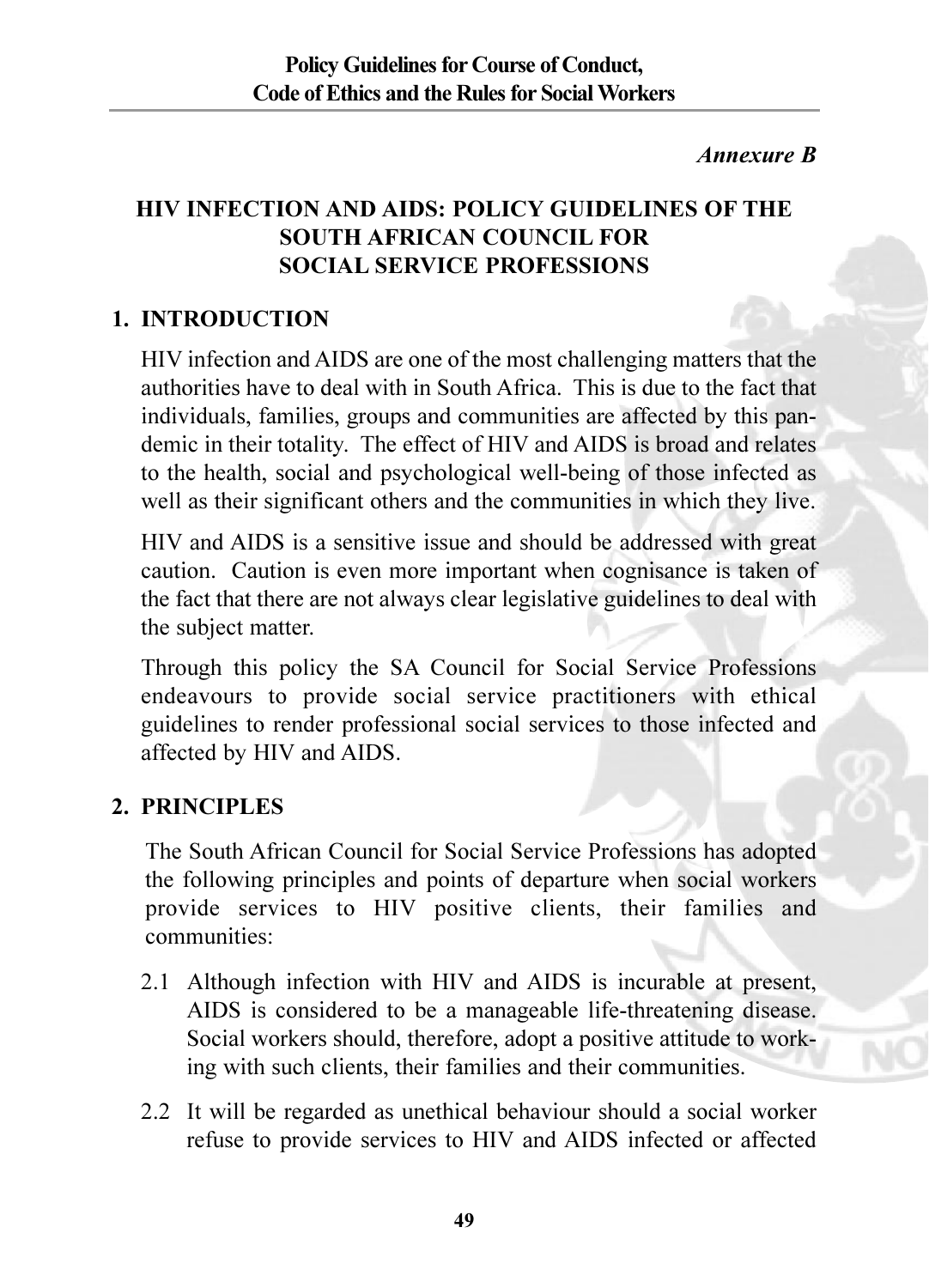clients because of the fact that the client concerned is HIV positive. This is regarded as discrimination against the client.

- 2.3 Maintaining client confidentiality regarding HIV status is an ethical obligation of the social worker. Confidentiality should be carefully managed in line with the guidelines provided in this policy.
- 2.4 The social worker has a primary responsibility towards the social well-being of the HIV positive individual. However, certain responsibilities toward significant others that might be in danger of contracting the disease from the individual cannot be ignored.
- 2.5 The fundamental human rights of the infected client should be upheld. Violation of these rights may be construed as unethical hehaviour
- 2.6 No social worker as an employer or otherwise should in any way whatsoever, discriminate against a colleague in the workplace who has contracted this disease.

## **3. CONFIDENTIALITY**

### 3.1 Legislation

The Social Service Professions Act. No 110, of 1978. (The Act) or its accompanying rules and regulations does not provide for information on the disclosure or non disclosure of HIV status. However, the rules relating to unprofessional conduct are clear on how social workers should treat confidentiality with their clients. (See also paragraph 5.2.1 of the code of ethics).

The above clearly demonstrates the fact that in terms of the Act. there can never be any disclosure, without the express consent of the client or those legally responsible for the client's affairs. It is emphasised that the client's right to confidentiality regarding his or her HIV status must be maintained.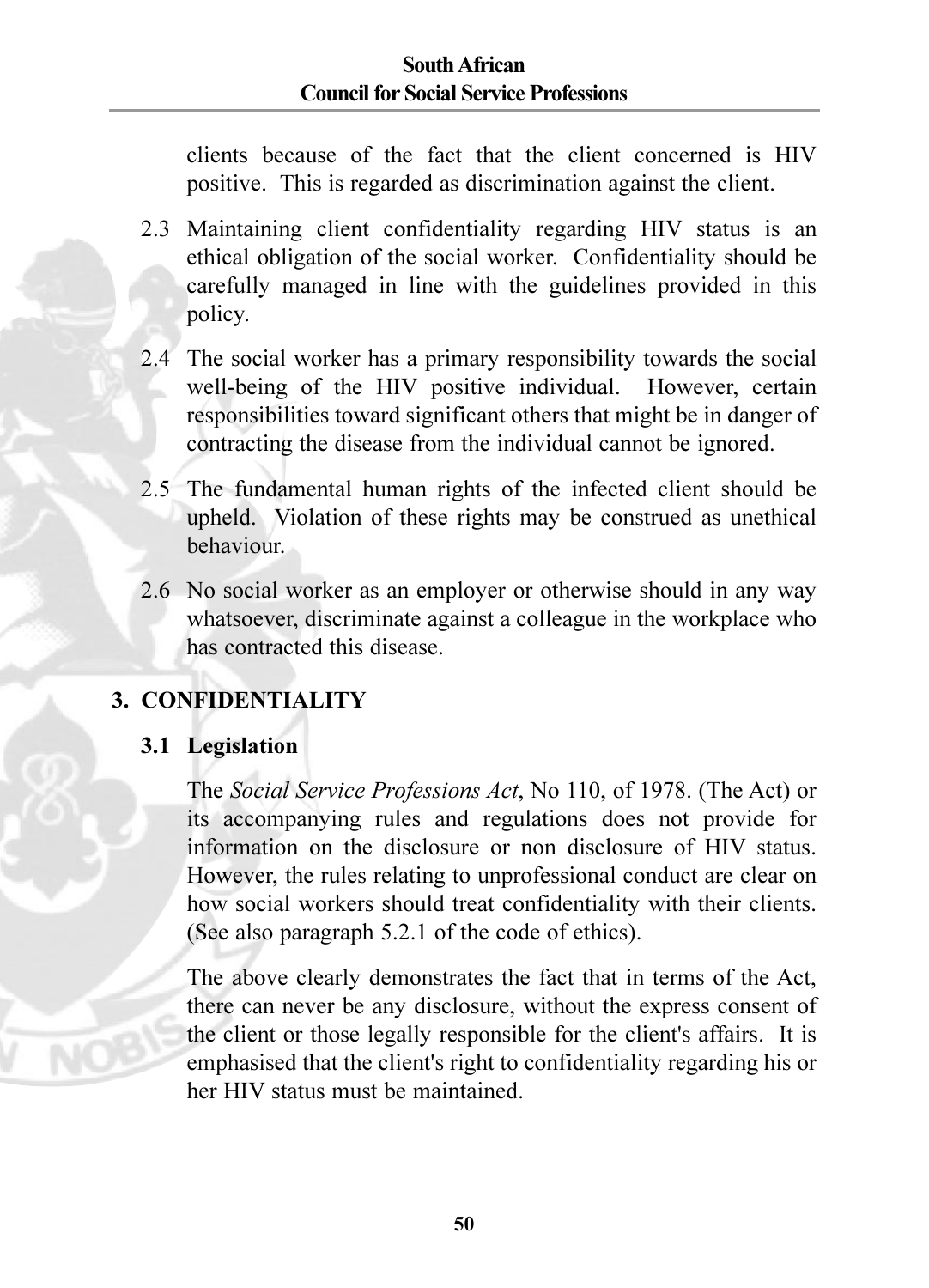## 3.2 Guidelines for the management of clients with HIV infection or **AIDS**

A relationship of trust should exist between social workers and their clients. A member of the social service professions is required to be committed to good professional and ethical practices and overriding dedication to the good of one's fellow humans and society for life.

Keeping and maintaining confidentiality regarding HIV status in order to encourage clients with HIV to be tested and treated are supported. Just as HIV testing takes place with voluntary informed consent of the individual, disclosure of the confidential information of a client regarding HIV positive status should always be with client's consent and iustifiable the  $in$ the circumstances.

## 3.3 Current law and S A Courts

It is clear that confidentiality of a client's HIV status should be maintained. In as far as disclosure of information to the sexual partner of a client is concerned, the South African Council for Social Service Professions is not aware of legislation compelling the disclosure of HIV status to third parties including the individual's partner.

The likelihood exists that the criminal courts may adversely decide against an individual who knowingly infects his or her partner with the lethal HIV virus and applicable positive findings may include conviction for attempted murder or assault with intention to do grievous bodily harm.

There is also a basis of civil liability on delictual grounds for nondisclosure and negligent infection of another person.

## 3.4 Disclosure of information regarding HIV status of a client

It is evident that the HIV positive status of clients must be treated at the highest possible level of confidentiality.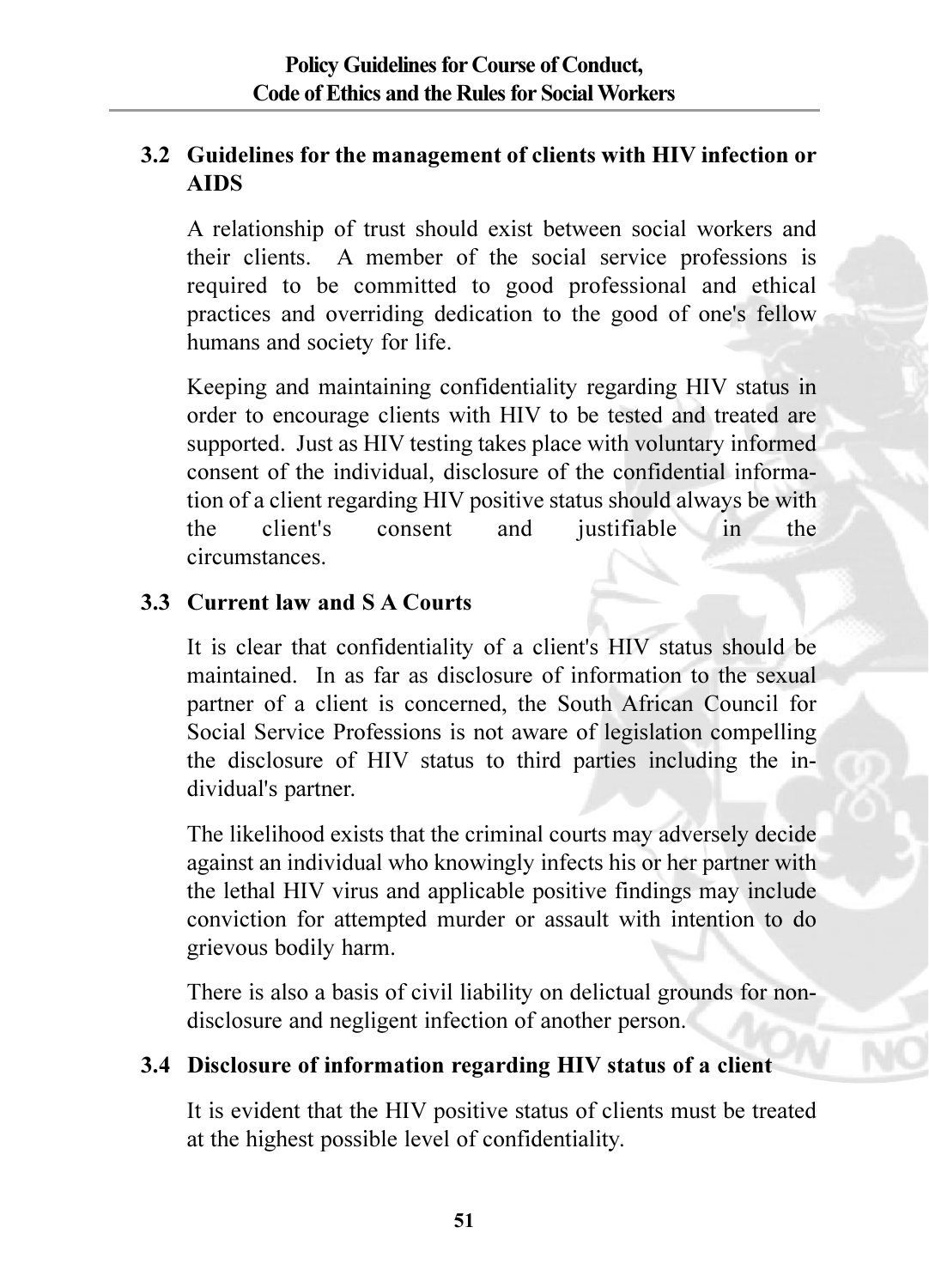### South African **Council for Social Service Professions**

The social worker may not inform colleagues/other professionals of a client's HIV status without that client's written consent. The need for disclosure of information if required by colleagues/other professionals directly involved with the care of the client, must be discussed with the client in order to obtain consent for disclosures considered to be in the client's best interest in terms of care and service delivery.

Whilst admitting that there is no legal clarity regarding this matter, a social worker dealing with disclosure should probably use his or her discretion whether or not to divulge the information to other parties involved. This is particularly so when the client refuses to give consent and the client's sexual partner is at risk or danger. The following guidelines are suggested:

- Provide in-depth counselling to the client on the importance of disclosing to his or her sexual partner and taking other measures to prevent HIV transmission.
- Provide support to the client to make this disclosure.
- When the client still refuses to disclose his or her HIV status or refuses to consider other measures to prevent the infection, counsel the client on the social worker's ethical obligation to disclose such information to warn the sexual partner and request consent to do so
- Inform the client that as a social worker you may have to breach confidentiality and disclose to the sexual partner his/her status and offer the client an opportunity to disclose to the partner with or without help.

If doubtful that the client disclosed his/her HIV status to the partner, put on record that the client informed you that he/she disclosed to the sexual partner his/her HIV status and request him/her to sign giving consent to the social worker to contact the partner or partners with a view to offering counselling to the partner or partners or to verify the client's communication in a nondiscriminatory or embarrassing way.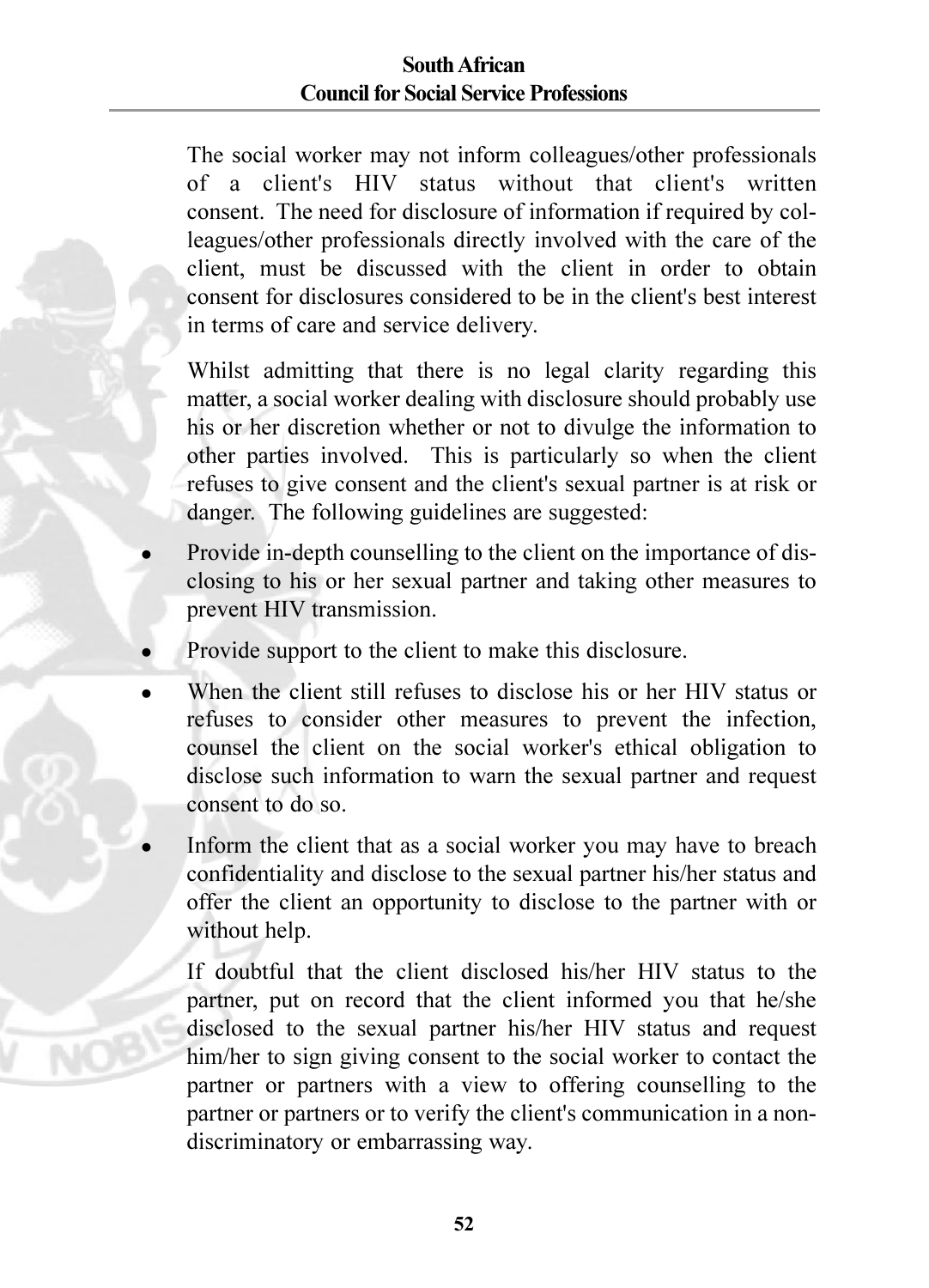- When informing the client about the importance of disclosure, the client's attention should be drawn to the possibility of violence and other adverse consequences that such disclosure may hold in store for the client concerned as well as his or her significant others Furthermore, the client should be informed of the accessibility of counselling services that can be made available to the client as well as those that are affected by the disclosure.
- However, the client's attention should also be drawn to possible liability on delictual grounds for non disclosure and negligent infection of another person as well as criminal prosecutions that may be instituted.
- Should a client persist in refusing to consent to disclosure, the social worker should request the client to do so in writing. The social worker should continue with vigorous counselling to win over the confidence and trust of the client with the intention or purpose of acquiring the client's confidence and consent to disclose at least to the sexual partner/s or anybody who may be at risk
- As a last resort, and if there is a clear and imminent danger to the well-being of significant others or the community at large, the client should be informed of the social worker's intention to disclose the individual's HIV status to those that are in immediate danger unless the HIV positive person obtains an urgent court interdict to prevent the social worker from doing so. The client should be given a period of no more than three days to respond.
- Furthermore, if the client summarily terminates his/her relationship with the practitioner or disappears without trace after having been advised of the need to disclose his/her status to the partner/s, and the social worker is reasonably convinced that the termination or disappearance is linked to the client's reluctance or unpreparedness to disclose his/her status, the social worker should go ahead and disclose the status to the known partner or partners.
- It should be noted that the HIV status of a client should not be recorded in a file that could be accessible to others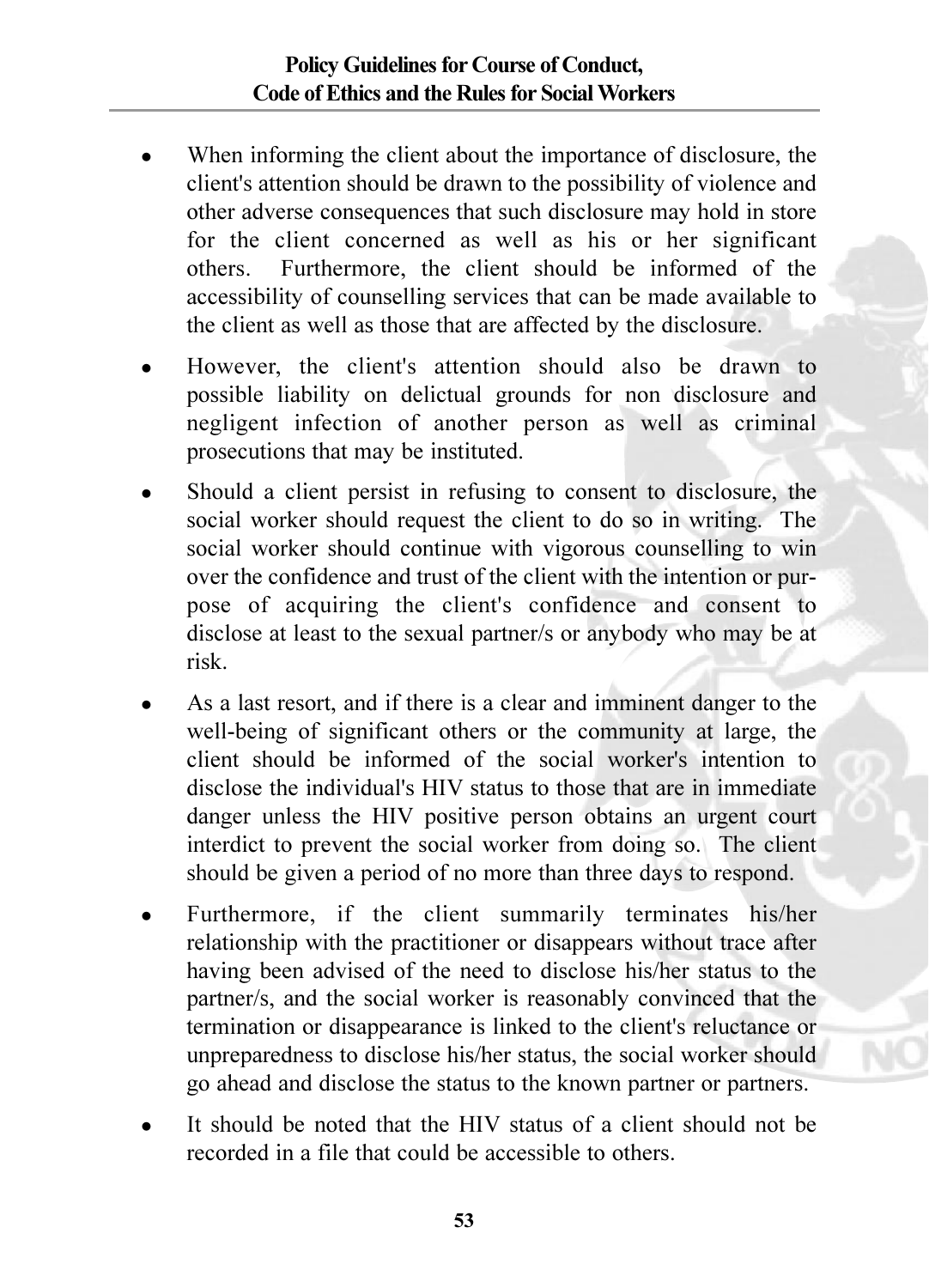### 3.5 Informed consent

#### Definition  $351$

It is important to clarify exactly what is meant by informed consent. The verb of informed is "to inform". It therefore simply means that a person should be advised in detail of all the advantages, disadvantages and risks of a decision and therefore all the pro's and con's so that the person is fully informed when having to make a decision regarding consent. The present legal position, according to a decision of the Court, is that proper pre-counselling will be regarded as the minimum information required to constitute informed consent for an HIV/AIDS test. The same position should be upheld regarding the disclosure of an individual's HIV status.

- 352 General guidelines to obtain informed and written consent
- $(a)$ Social workers should provide services to clients only in the context of a professional relationship based, when appropriate, on valid informed consent. It is  $re$ commended that social workers enter into a contract with a client as soon as possible and that this contract is in a written format
- $(b)$ Social workers should use clear and understandable language to inform clients of the purpose of services, risks related to the services, relevant costs, reasonable alternatives, the client's right to refuse or withdraw consent and the time frame covered by the consent.
	- Social workers should allow the clients to ask questions.
- $(c)$  $(d)$

In instances where clients are not literate or have difficulty understanding the primary language in the practice setting, social workers should ensure that the client comprehends by providing them with a detailed verbal explanation.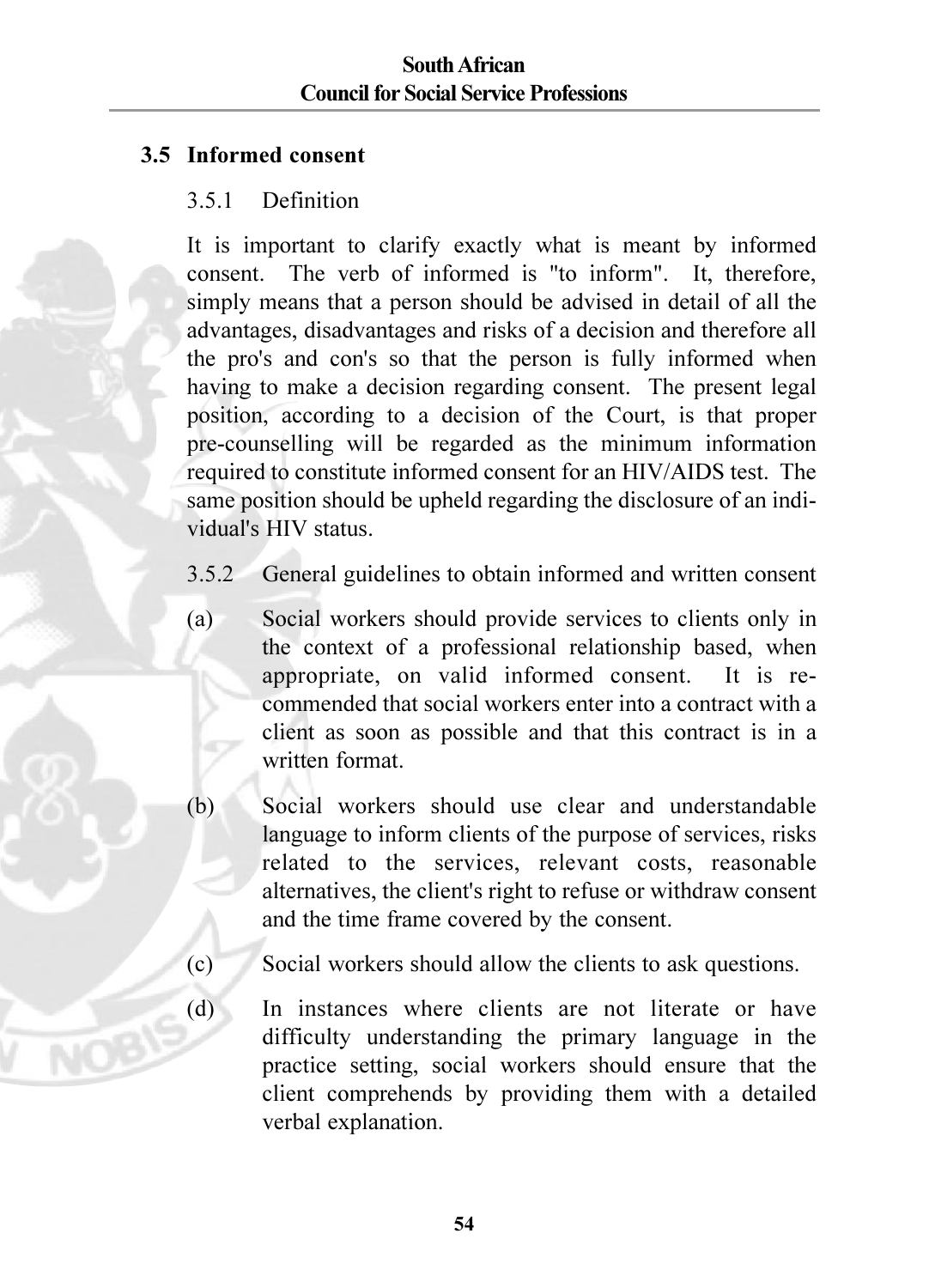## **Policy Guidelines for Course of Conduct,** Code of Ethics and the Rules for Social Workers

- In instances when clients lack the canacity to provide  $(e)$ informed and written consent, social workers should protect their interests by seeking permission from legally authorised third parties. Social workers should ensure that the third party acts in a manner consistent with client's wishes and interest. Knowledge of the Mental Health Care Act. Act No 17 of 2000 and the Child Care Act. Act No 74 of 1983, is essential in determining the appropriateness of the signature or informed written consent. Social workers should take reasonable steps to enhance such client's ability to provide informed and written consent.
- $(f)$ In instances where clients are receiving services involuntarily, social workers should provide information about the nature and extent of services including the extent of a client's rights to refuse service.
- $(g)$ Social workers who provide services via the electronic media (such as computer, telephone, radio and television) should inform recipients of the limitations and risks associated with such services.
- Social workers should obtain clients' informed and written  $(h)$ consent before audio taping or video taping and interviewing clients or permitting observation of services by third parties.

### 3.6 Principle of clear and imminent danger

Clear and imminent danger implies that an individual, family, group or community may be at risk or in a position where grievous bodily harm could be done to them

Social workers have in the first instance a responsibility towards their clients. However, should the well-being of significant others be in danger, the social worker has a responsibility to also protect those that may be at risk.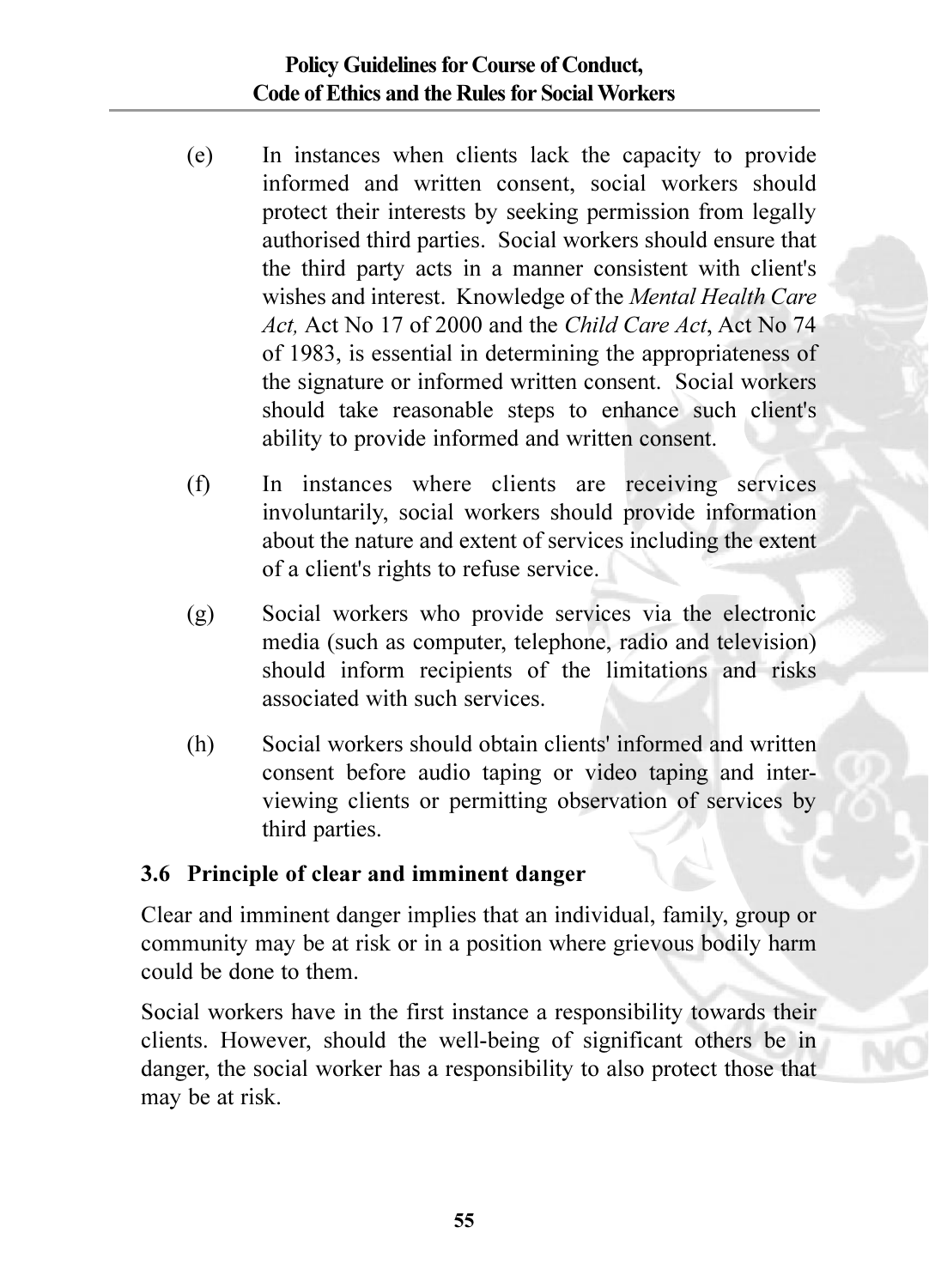### 3.7 Collaboration with other professions

A social worker is not allowed to reveal the HIV status of a client to any other social worker whether or not working in a team context with other social workers concerned. The same principle applies to the supervisor of the social worker, the head of the relevant organisation or supporting staff working within the organisation.

# 3.8 Confidentiality in the practice setting

The HIV status of a client must not be recorded in anyway whatsoever. Similarly, the HIV status of a client must not be discussed during panel discussions, meetings, within the office without a written consent of a client

Every staff member must be instructed in the importance of maintaining the privacy of clients. Every practice should have clear procedures to ensure client confidentiality. It is also the duty of the employer to ensure that these procedures are implemented. Social workers and staff should be careful not to disclose confidential information regarding their clients during conversations in the public arena, semi-public areas such as hallways, waiting rooms, elevators, or when communicating over the telephone.

The following is an example of an undertaking of confidentiality that should be signed by an employee of an organisation: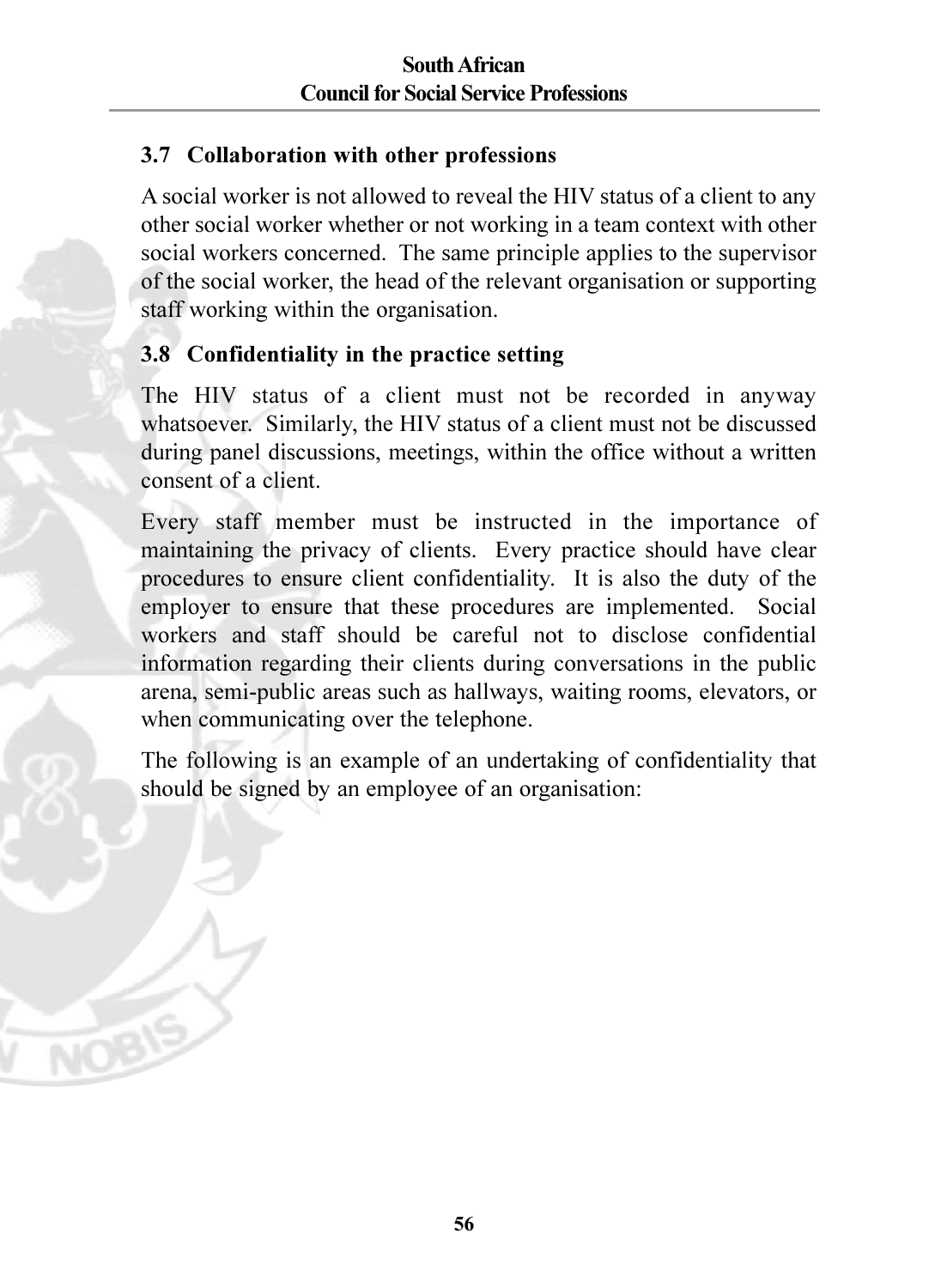### **Address of employer**

Dear ..........................

# **DECLARATION OF CONFIDENTIALITY**

I may not make known any information of any kind whatsoever that has or may come to my attention as a result of my official duties to any unauthorised person whether verbally or in writing, without obtaining the prior approval to do so of the CEO/manager/supervisor/client. This is applicable after having left the employ of my current employer or any time in the future.

Yours sincerely

Date: .......

# 4. OBLIGATIONS OF SOCIAL WORKERS AND EMPLOYING **RODIES**

- 4.1 An employer should have a clear policy statement regarding HIV/AIDS in the workplace.
- 4.2 The policy should clearly state that there will be no discrimination against an infected employee or employees who may be affected by being related or close to an infected person and that the principle of confidentiality will be upheld at all times should the infected or affected employee so desire.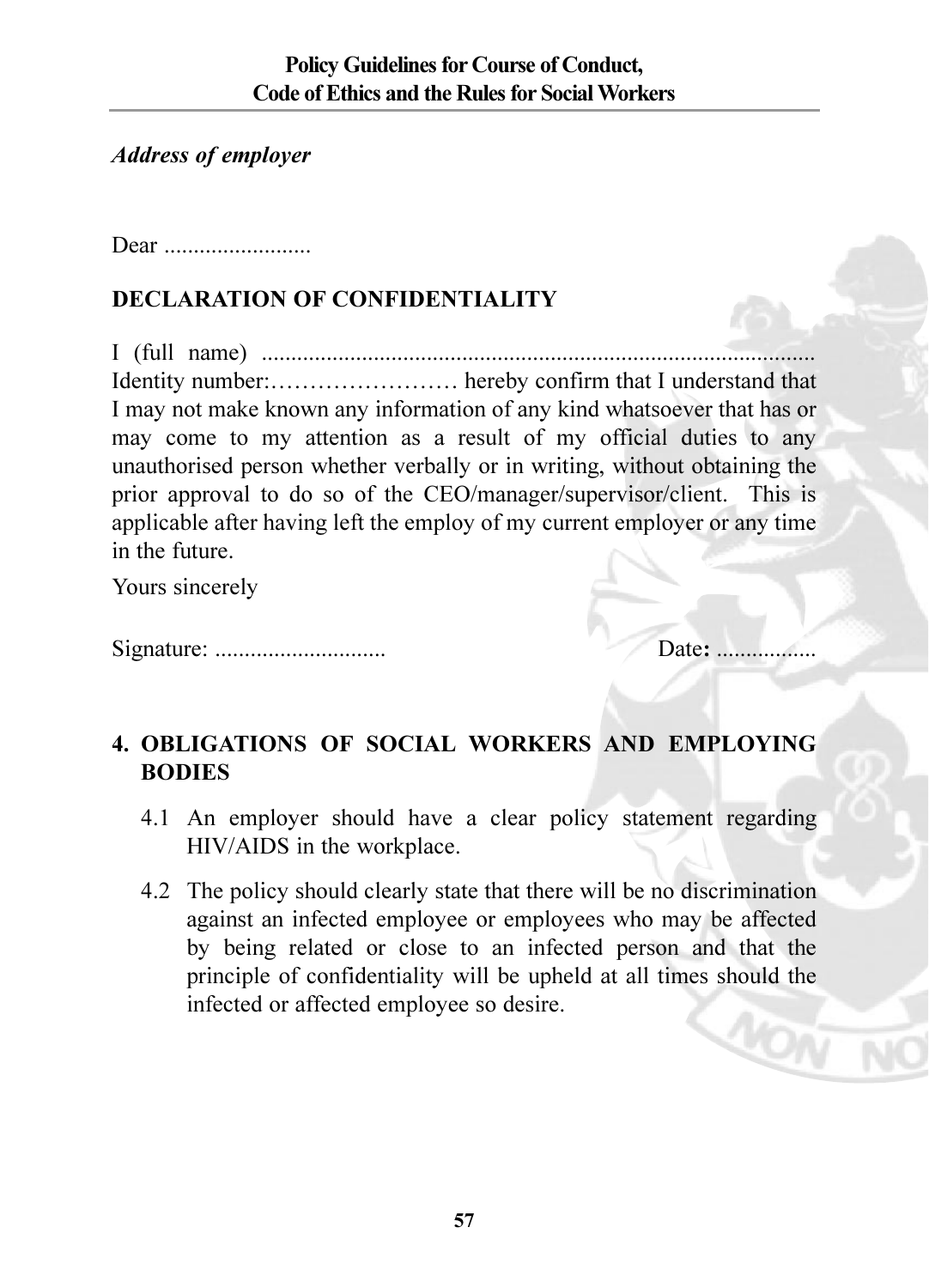# 5. CONCLUSION

Dealing with HIV and AIDS is a challenging matter and therefore social workers should acknowledge the fact that education and the further development of competencies to deal with infected clients and their significant others is imperative. This challenge relates not only to service delivery to infected clients, but also to the facilitation of prevention programmes to combat this pandemic.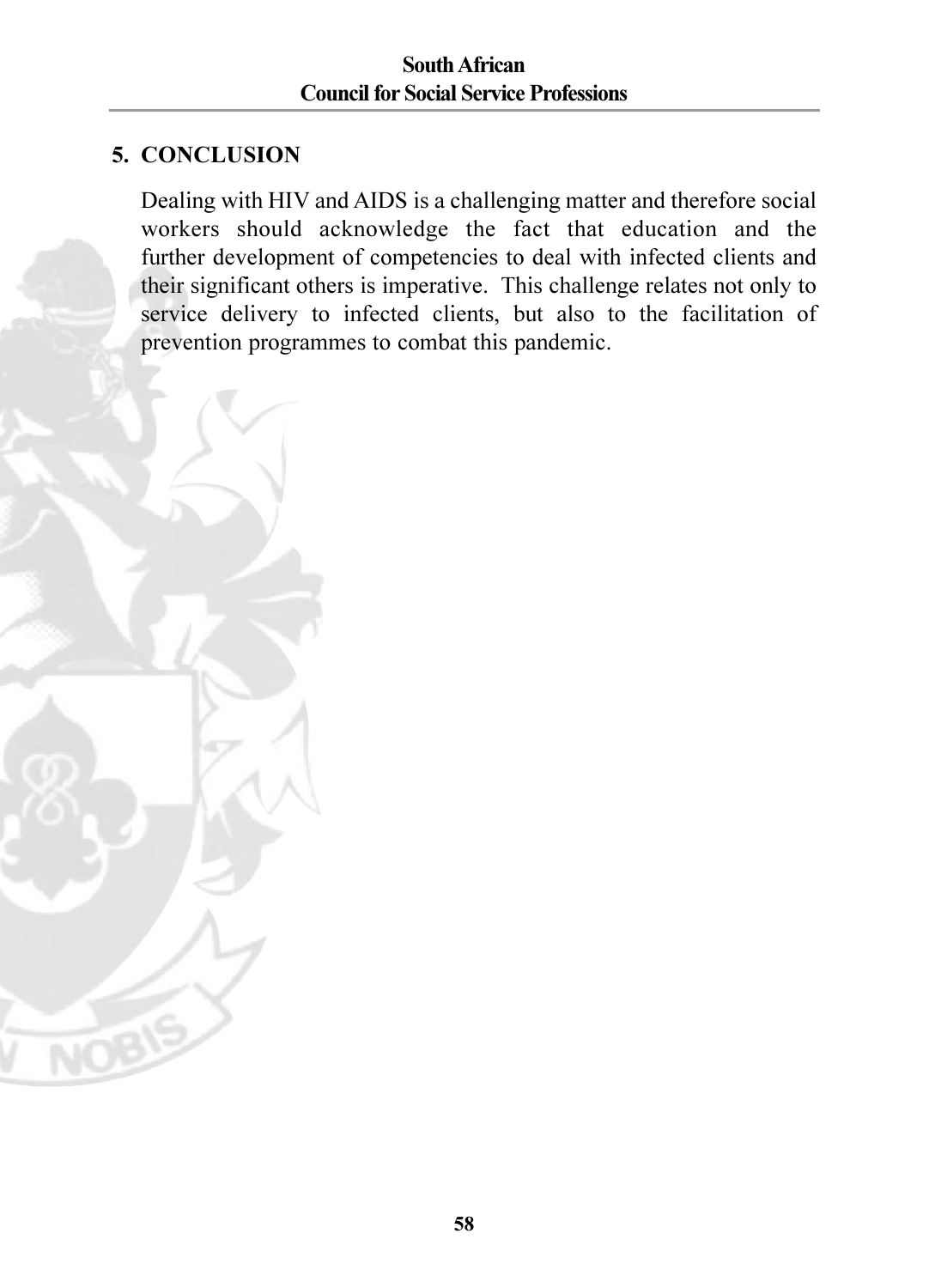## Annexure C

## **CONFIDENTIALITY WITHIN OCCUPATIONAL SETTINGS**

A question relating to confidentiality within the workplace when both the client and the social worker are employed by the same employer often arises. The question relates to whether it could be regarded as unethical behaviour if the social worker discloses confidential information regarding the client/employee to the head or management who employ both the client and the social worker, should the employer request the social worker to do so. In dealing with this matter, the following principles should guide the conduct of the social worker

- The general rules relating to confidentiality as contained in the code of ethics apply.
- The relationship between the social worker and the employer regarding the confidentiality of information obtained from employees must be embedded in the service contract between the social worker and the employer.
- The written contract between the client and the social worker should clearly address the precise manner in which the principle of confidentiality will be implemented, with specific reference to the social worker's responsibilities towards both the employer and the employee.
- If the service contract of the employee (not the social worker) determines that the employer must subject him or herself to the services of the social worker when in the best interest of the employer as well as the employee, and if the employer agreed to this, such disclosure could be regarded as compelling the social worker to disclose the information
- However, in disclosing information to employers, social workers should disclose only those facts that are of relevance to a specific circumstance and that are required for the successful management of the organisation. As far as possible, the consent of the client should be obtained for the facts to be disclosed and the importance of this should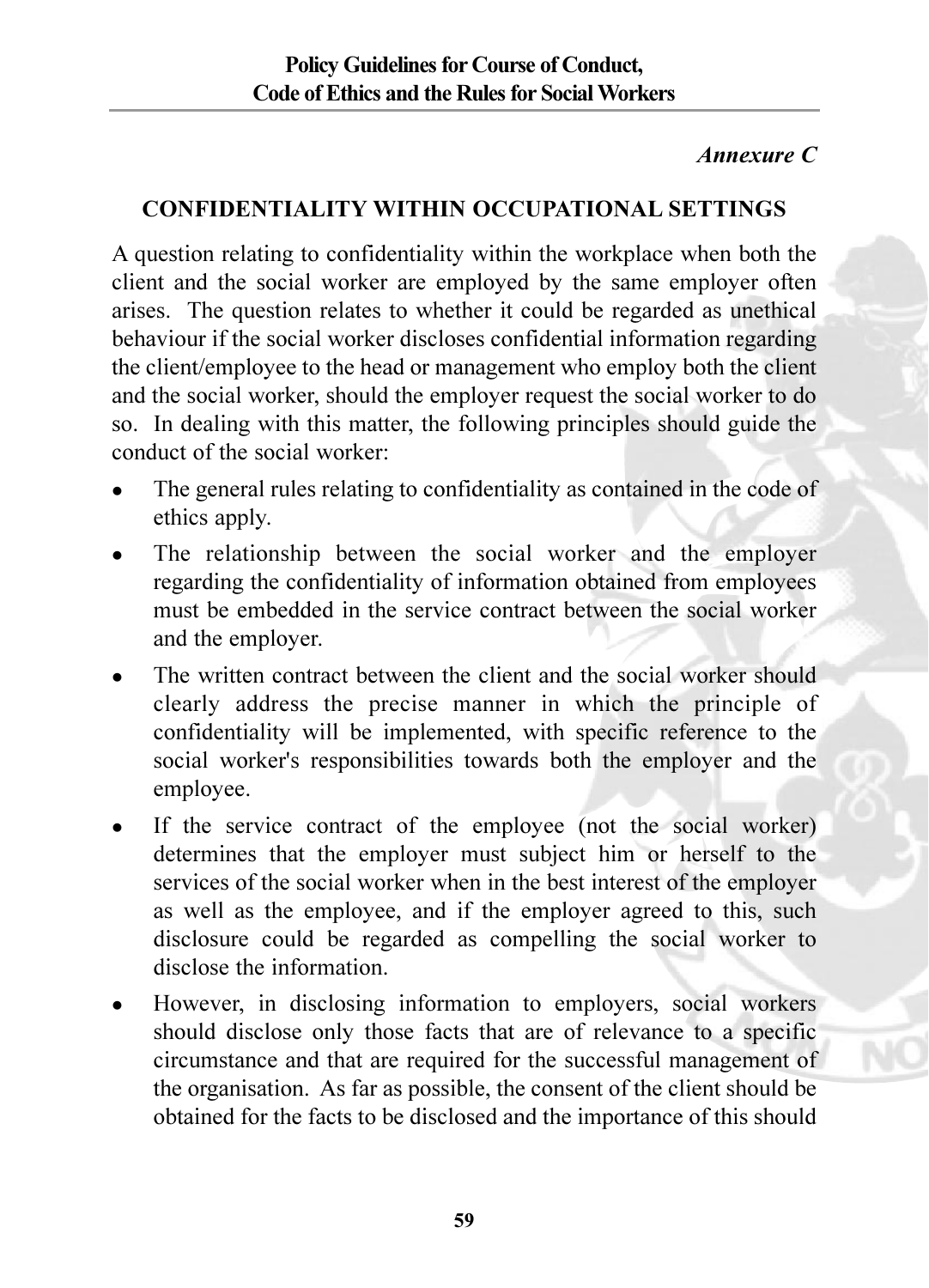be explained to the client. The disclosure of the information should be directed to the specific manager concerned and its sensitivity emphasised.

Under no circumstances is gossiping allowed about co-employees being clients of social workers and social workers are obliged to promote this principle vigorously.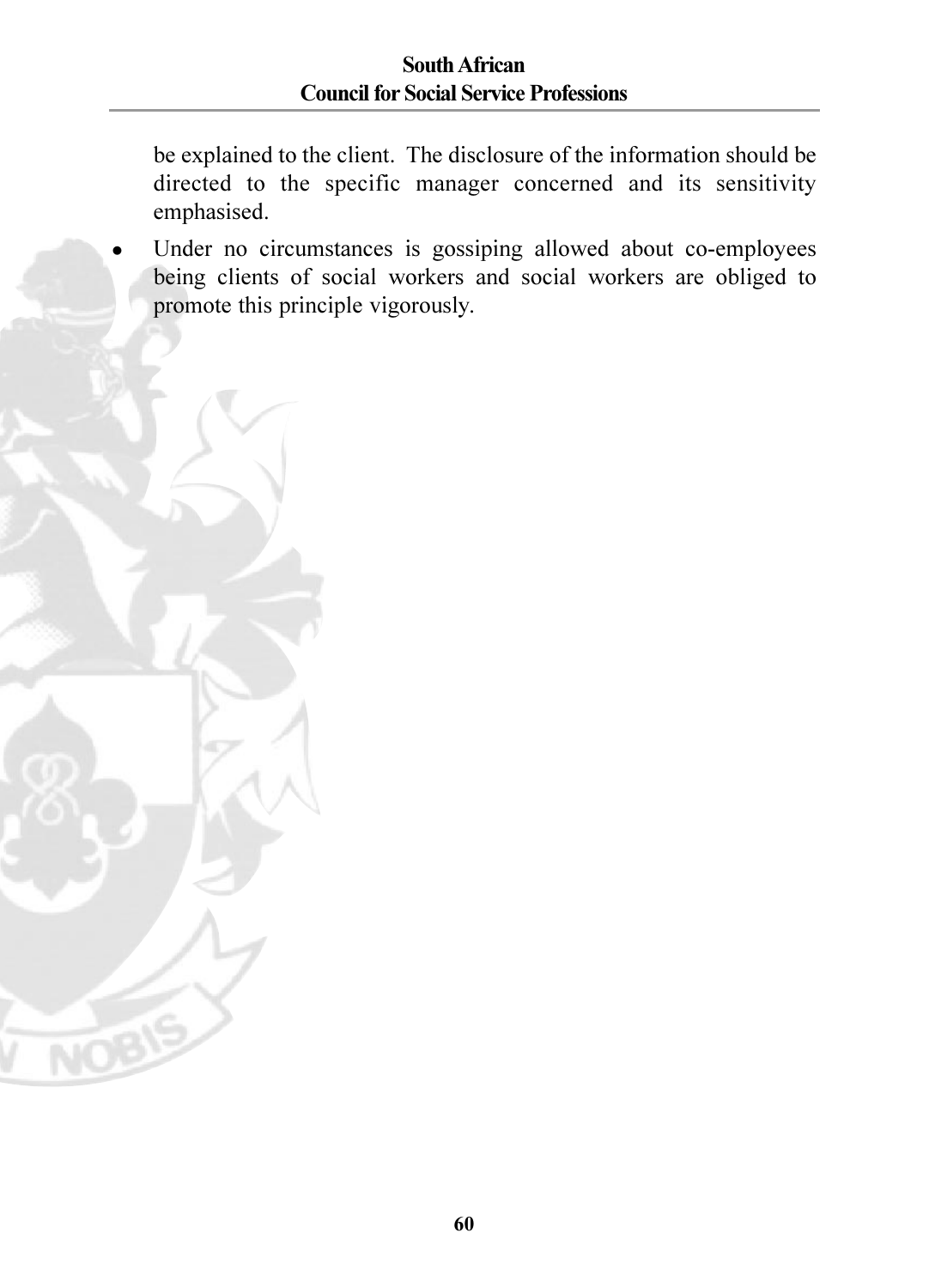### Annexure D

# A LETTER OF PROTEST (GUIDELINE)

Date: ......................

## TO WHOM IT MAY CONCERN

At the outset I wish to make it clear that in responding to the subpoena to hand over my notes and information regarding (your client's name) to the registrar of the High Court/Magistrate's court, and to give evidence, I am doing so under protest.

(Name of social worker)'s reluctance to hand over these documents and to give evidence are based on the following reasons/facts:

- **1.** Example: (Name of Social worker) has the responsibility to provide client X with a safe, confidential and healing space in which he or she can express him or herself freely on anything that may be troubling to him or her.
- **Example:** The breaching of this confidentiality amounts to nothing  $2.$ short of hetraval of my client.
- **Example if it is a child involved:** Example where a child is involved:  $\mathbf{3}$ . The Constitution holds as paramount, in all matters affecting children, the best interests of the child. Social worker X does not believe that such a breach of confidentiality would be in (client name)'s best interests.

4.

 $\mathcal{F}$ 

(Name of social worker) does not wish in any way to obstruct the course of justice. However, should the court deem it necessary to obtain this information, (social worker) would be prepared to meet privately with the Family Advocate/Magistrate on the understanding that he or she does not disclose the details of (social worker's)'s reports and notes but utilises them as a means to make recommendations. The said proposal would serve the best interest of (social worker's) client.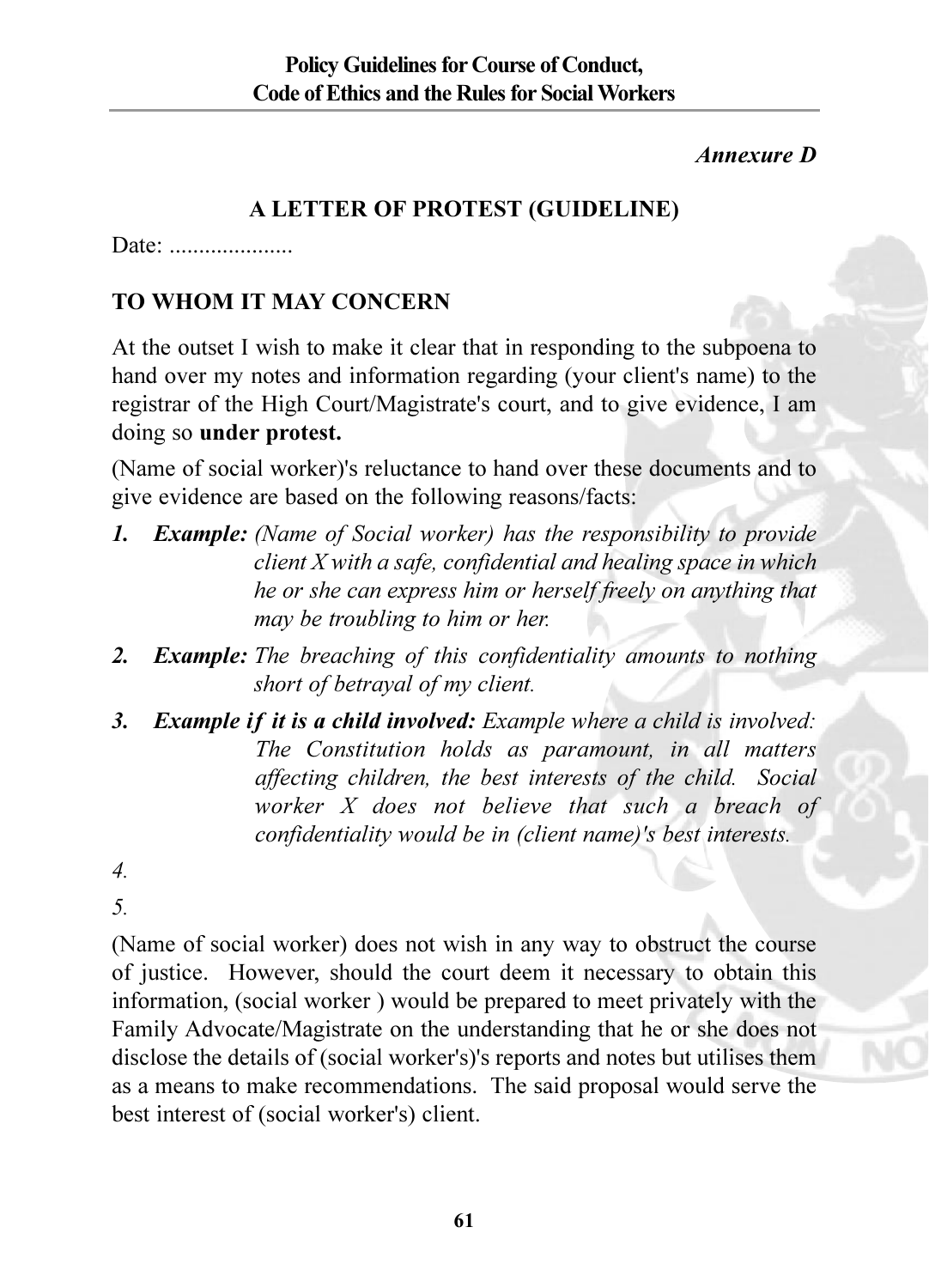Name of social worker:

Oualification(s):

South African Council for Social Service Professions Registration Number:

Private Practice Number: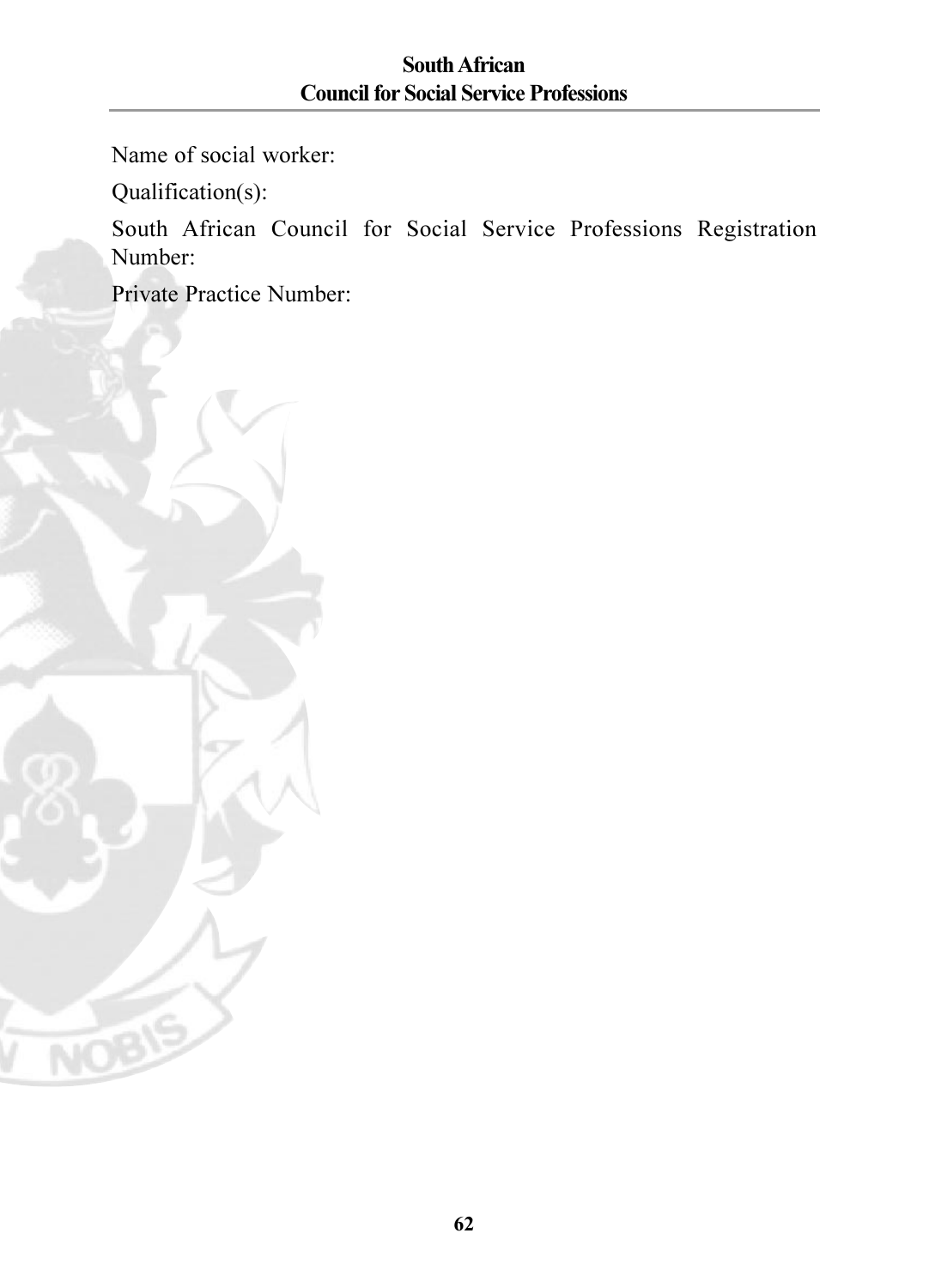### Annexure E

# **INFORMATION REGARDING PROMOTION OF ACCESS TO INFORMATION ACT, ACT NO. 2 OF 2000**

The purpose of this Act is to promote a culture of transparency and accountability. In terms of this Act information held by the state and private bodies can be requested and accessed. This includes any person or partnership involved in a professional social service.

Any information that has been written down or recorded in some or other manner can be requested and accessed. When information is requested from the State, the requester need not provide any reasons for doing so. When information is requested from a private person or body, the requester needs to indicate why the information is needed to protect one of his or her rights. (The Bill of Rights can be referred to in the Constitution).

There are two categories of people who can request information, namely. personal requesters who have a personal interest in the information because the information is about him or her, i.e client, and there are third party requesters.

### Grounds for refusal of information

### (i) Right to Privacy

A request can be denied if someone's right to privacy will be undermined

### (ii) Safety of Individual or Property

The safety of individuals should not be compromised by disclosure of information

### (iii) Law Enforcement

Law enforcement should not be compromised by the disclosure of information, for example when the matter is sub judice.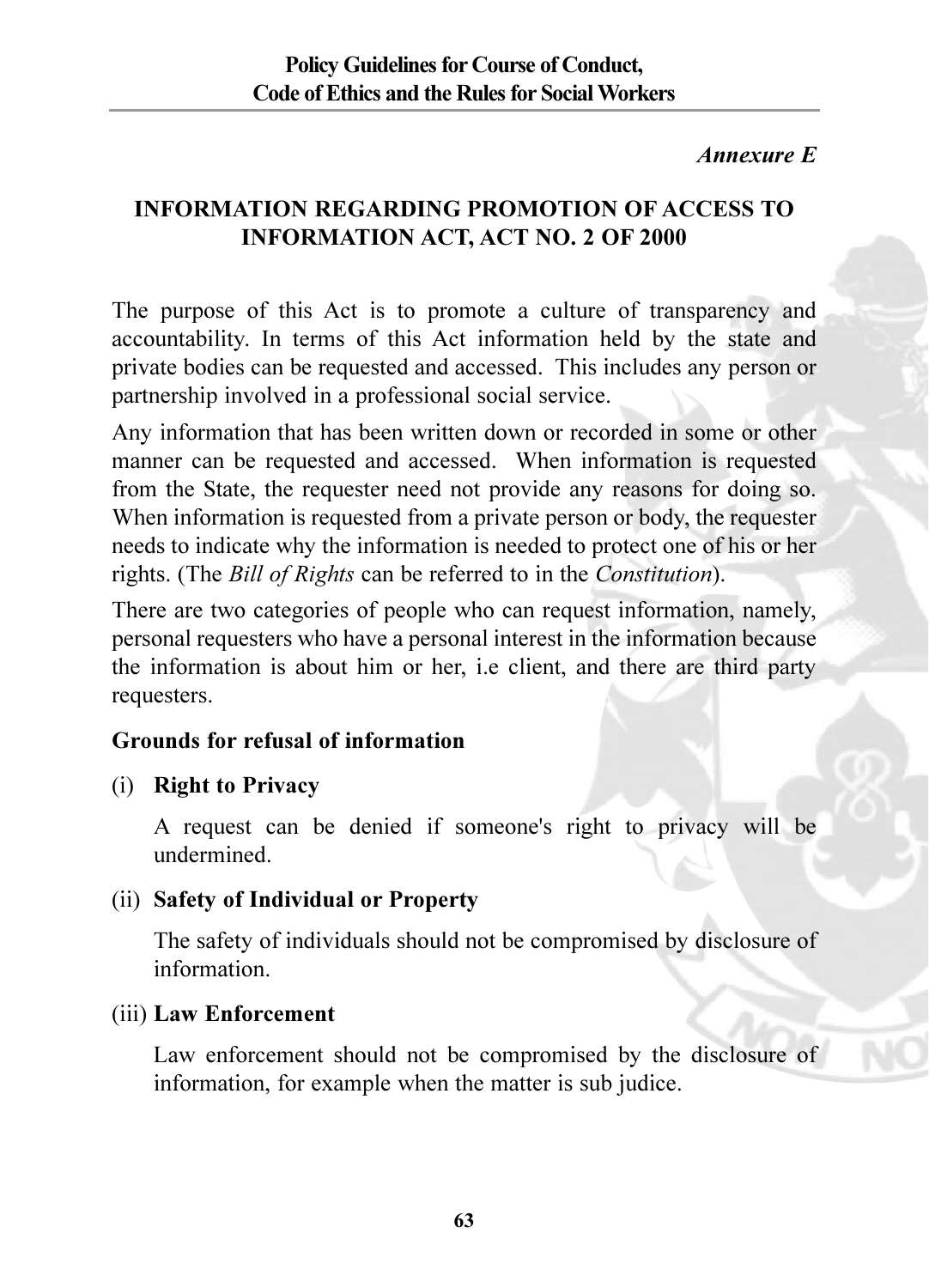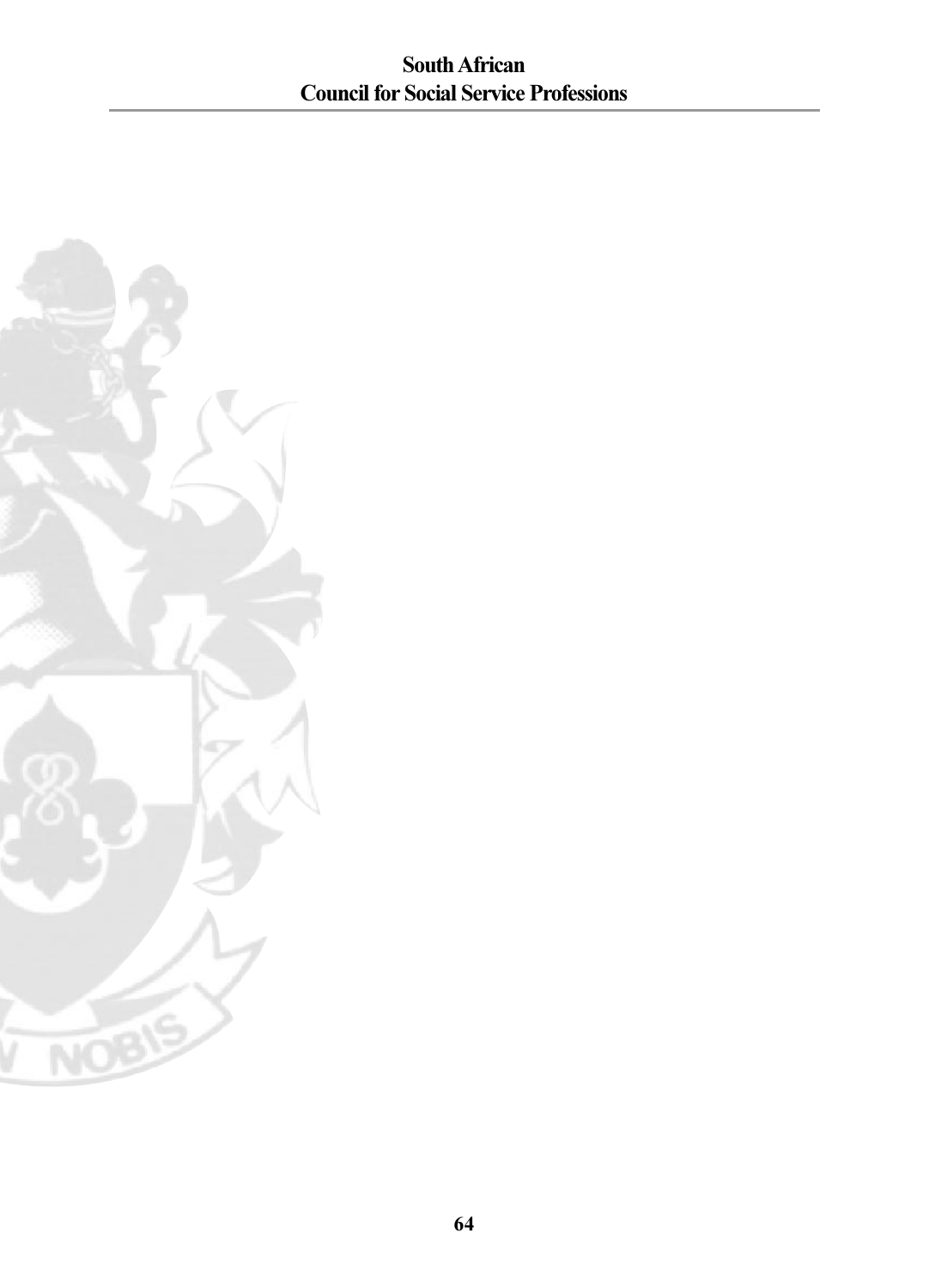# **GLOSSARY**

The Glossary is an addition to "Definitions" as contained in the Rules relating to the Course of Conduct.

Terms in this document will have the following meaning:

*Advertisements* – refers to any form of communication, public appearance or introduction which has or may have the effect, directly or indirectly of a social worker in his or her capacity as such, or his or her practice or his or her services or the efficiency thereof being publicised, or clients being solicited, and "advertise" has a corresponding meaning.

**Client systems** – refers to an individual, family, group or community. directly or indirectly, receiving/utilising services from a practitioner in his or her professional capacity or from an organisation and where a verbal or written contract has been entered into

**Colleague** – refers to any other social service professional in respect of which a professional board has been established.

**Continued Professional Development (CPD)** – refers to a statutorily determined process that requires persons registered with the South African Council for Social Service Professions to obtain a specified number of points by attending or participating in activities of a professional nature in order to remain registered with South African Council for Social Service Professions

**Employer** – refers to any person who employs or provides work to a social worker in a professional capacity and remunerates the social worker expressly or tacitly undertakes to remunerate, or permits a social worker to assist in any manner in the carrying on or the conducting of a social work practice.

**Other professionals** – refers to the persons registered with other Statutory Councils.

**Partner** (not referring to sexual partner in Annexure  $B$ ) – refers to a colleague or any other person with whom a social worker enters into an agreement jointly to conduct a practice to their mutual benefit and "partnership" has a corresponding meaning.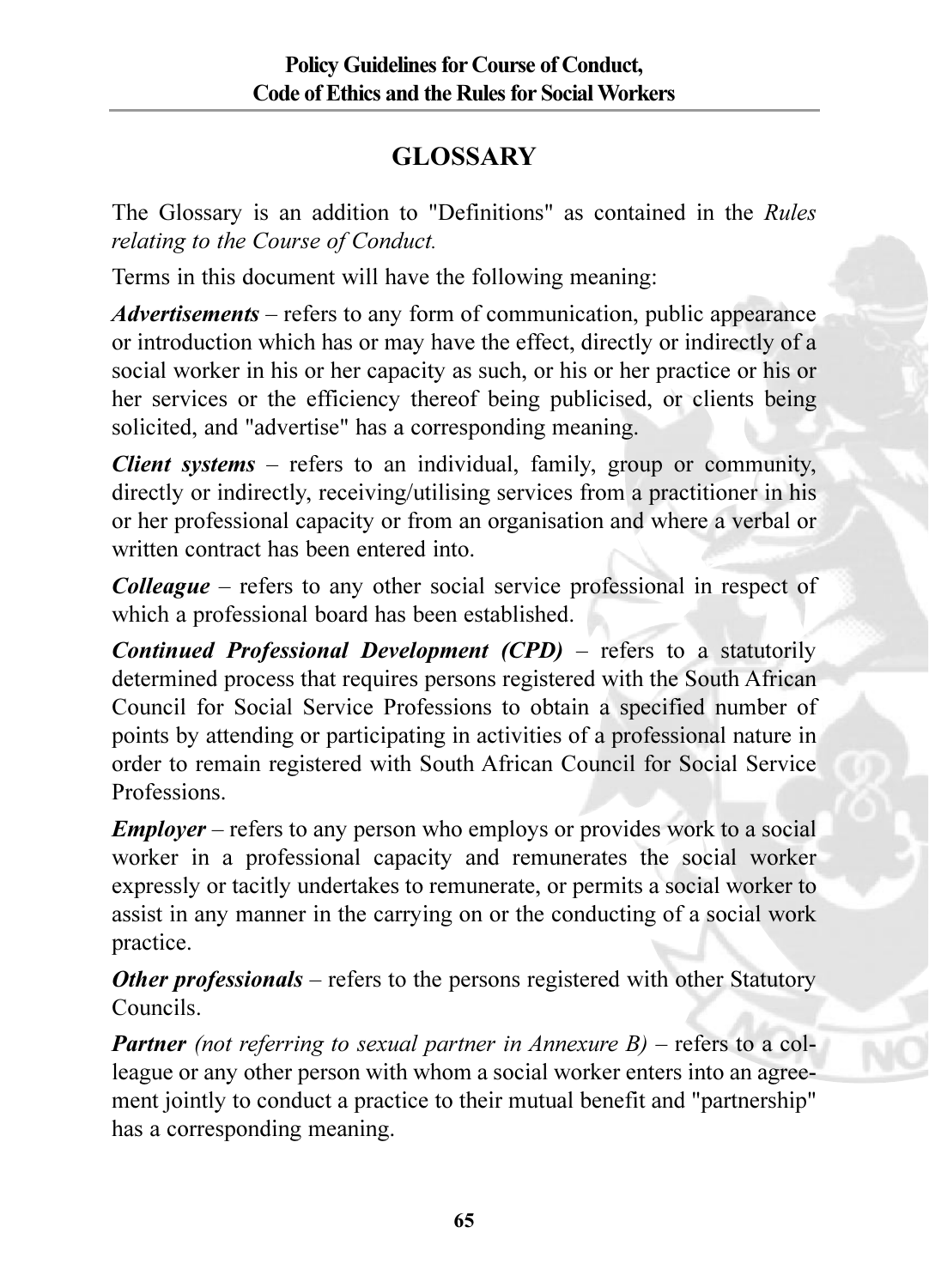**Practice settings** – refers to an employer who is a social worker or who employs social workers to provide social work services

\*Social justice – refers to the ideal condition in which all client systems have the same basic rights, security, opportunities, obligations and social henefits

**Social worker** – refers to the duly registered person authorised in terms of the Social Service Professions Act, Act No 110 of 1978 to practice the profession of social work.

Social service professions – refers to all professions in respect of which a professional board has been established in terms of the Social Service Professions Act, 1978, to provide professional services aimed at the improved social functioning of people.

Social service practice – refers to social workers providing services in various social service sectors.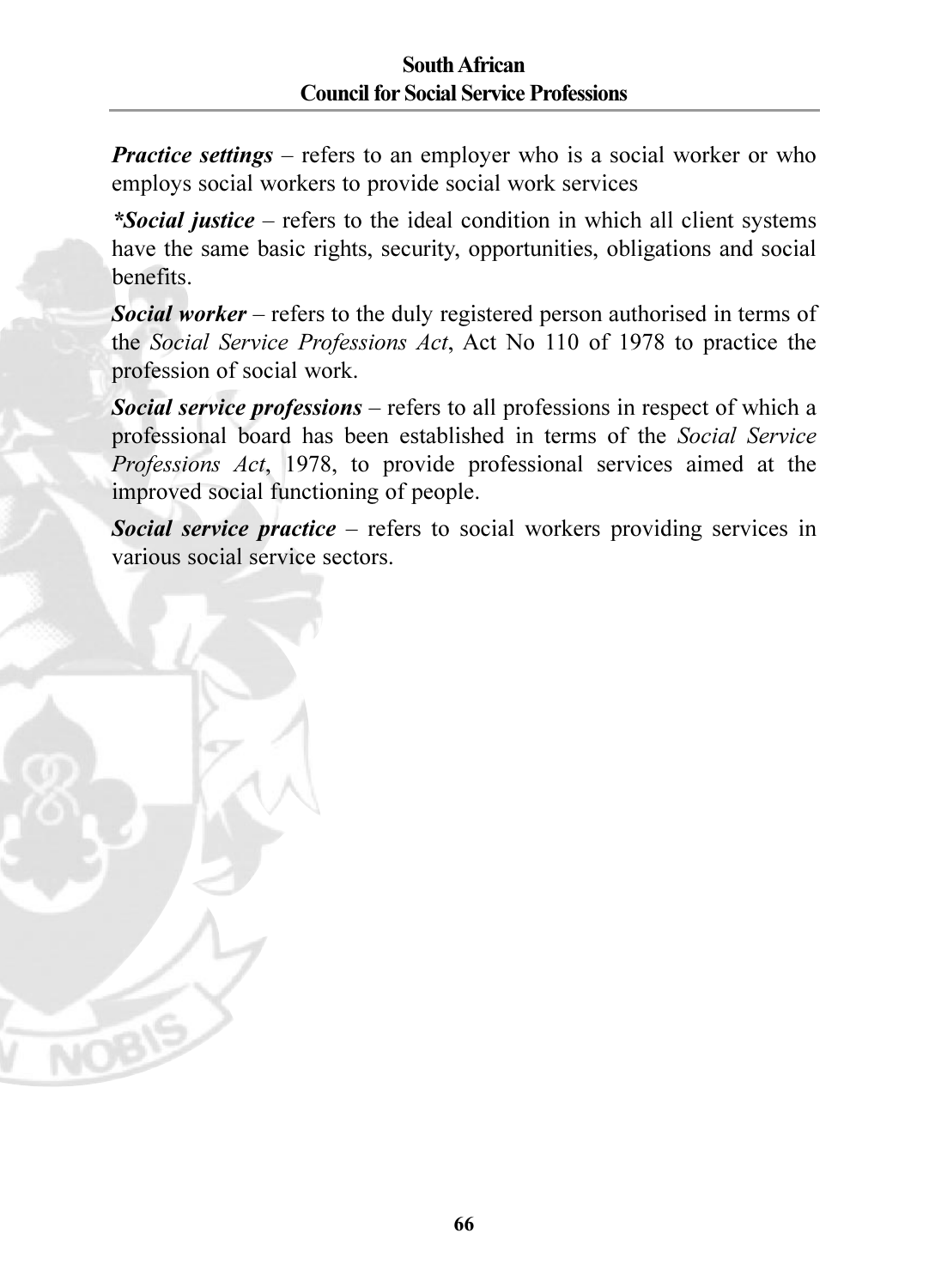# **REFERENCES/SOURCES**

The South African Council for Social Service Professions herewith wishes to acknowledge the contributions made by the following individuals. organisations, associations, statutory bodies, whether in person or through documentation obtained from them:

# 1. Personal Contributions (Drafters and Committee Members/ **South African Council for Social Service Professions)**

1.1 Drafters

Mrs Masentle Nkabinde: Manager - Professional Conduct Mrs Santie Pruis: Manager - Education & Development

1.2 Disciplinary Policy Committee of SACSSP

Mrs Janet Du Preez

Mrs Mollie Kemp

Dr Annette Janse van Rensburg

1.3 Members of the SACSSP Council members

# 2. Literature

- 2.1 Alfred Allan 2002: The Law for Psychotherapists and Counselors. American Counseling Association Ethics
- 2.2 A Resource Manual HIV/AIDS and the Law: AIDS Law Project and AIDS Legal Network 2003
- 2.3 General Social Care Council 2001: Codes of practice for social care workers and codes of practice for social care workers employers
- 2.4 Reamer, F.G. 1994. Social Work Malpractice and Liability Columbia **University Press**

### 3. Statutory Bodies

3.1 Board of Psychology, Health Professions Council of S A (HPCSA) 1999 Draft Ethical Code of Professional Conduct